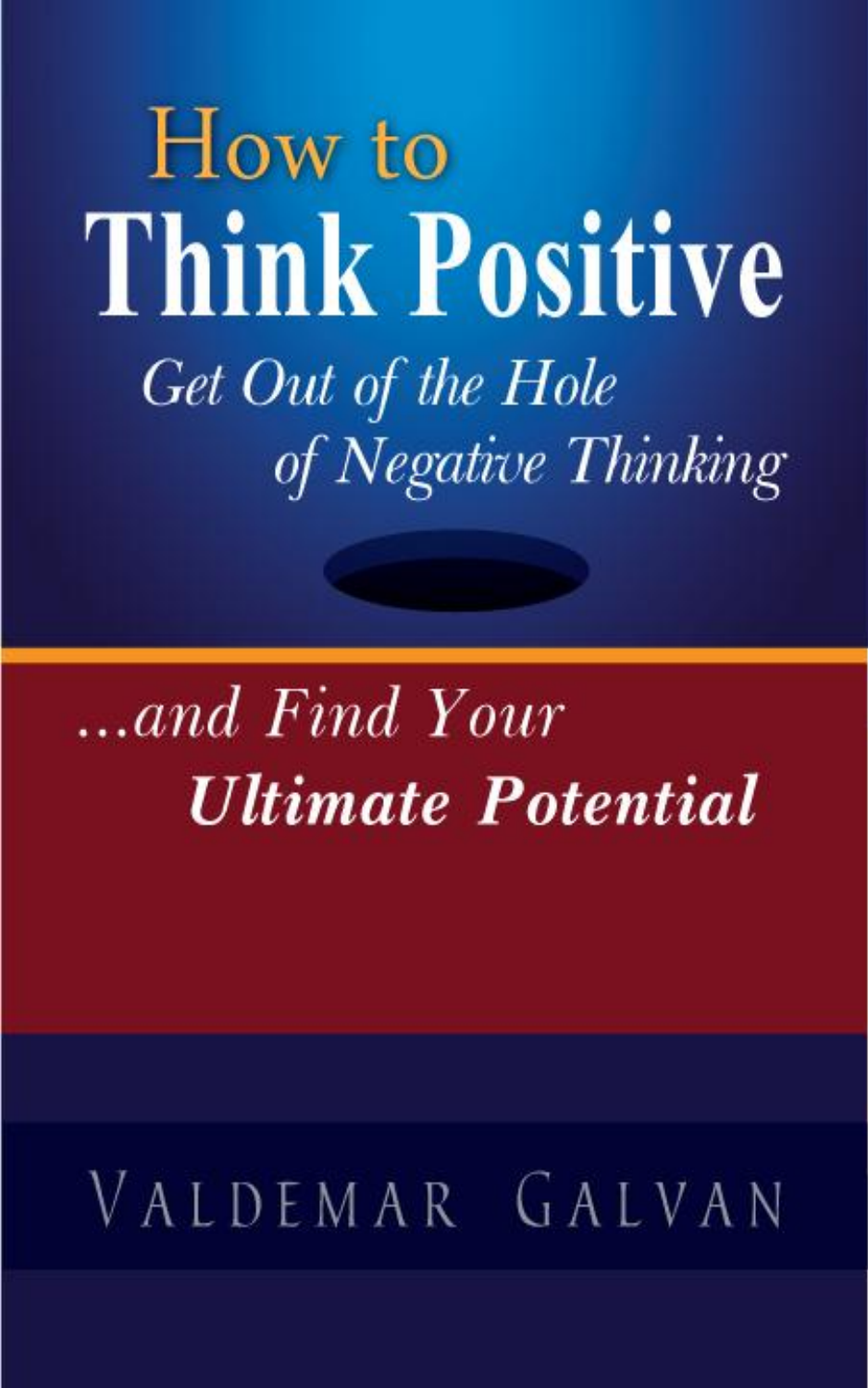# **How To Think Positive: Get Out of The Hole of Negative Thinking and Find Your Ultimate Potential**

By Valdemar Galvan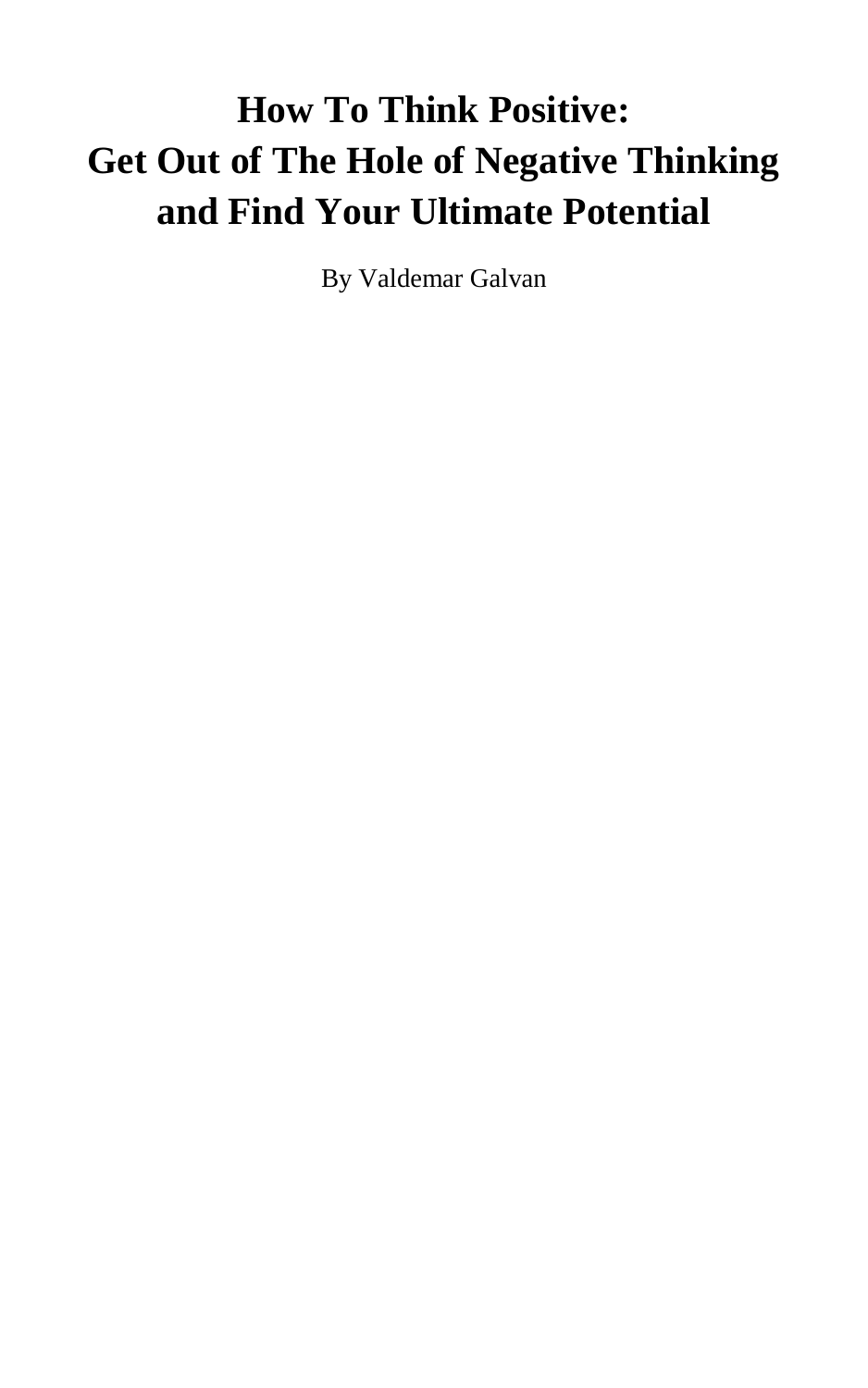Copyright © 2012 Valdemar Galvan

All rights reserved.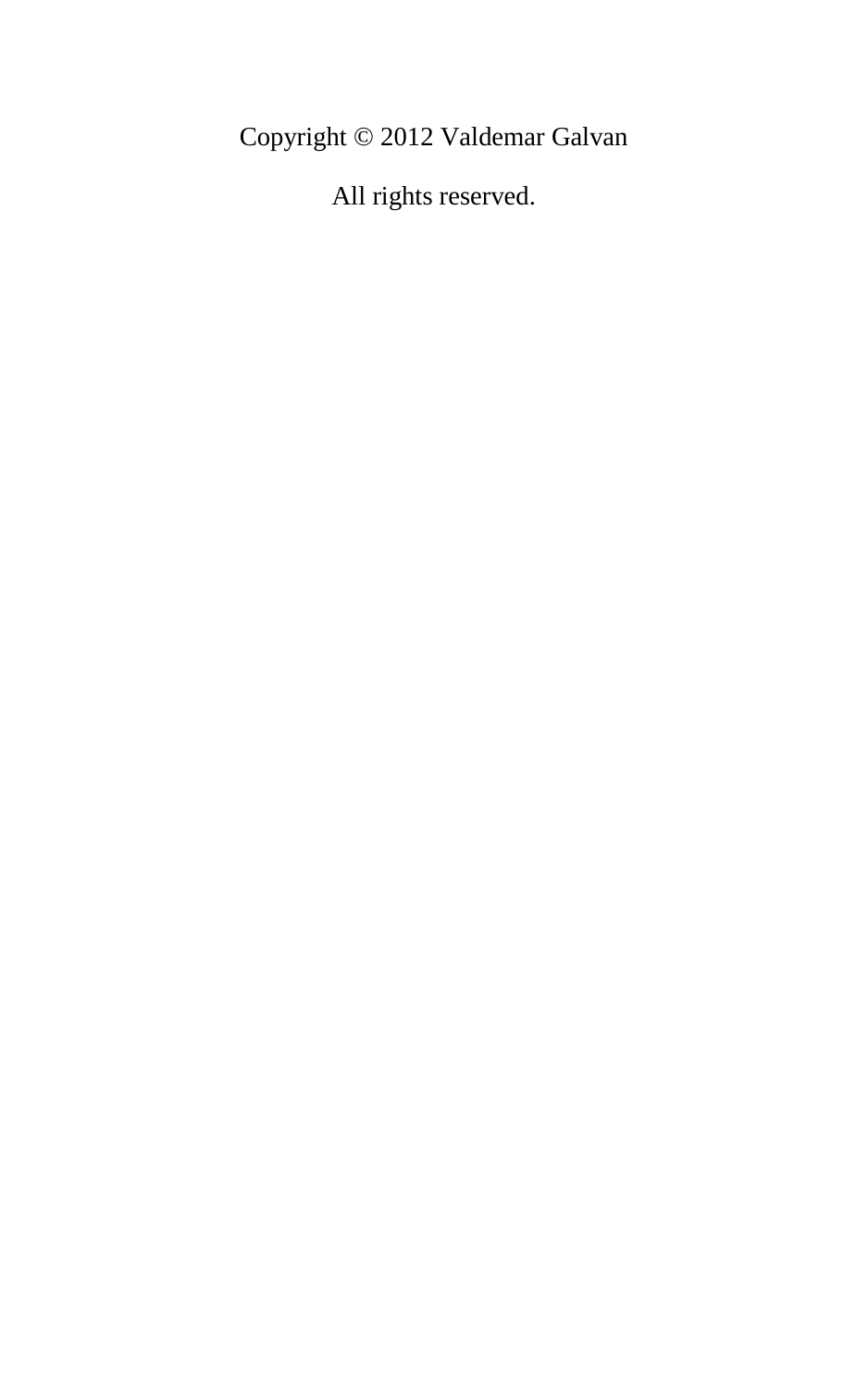#### LEGAL NOTICE

The Publisher has tried to be as accurate and complete as possible in the creation of this eBook, and does not warrant or represent at any time that the contents within are accurate as they are based on personal experience.

While all attempts have been made to verify information provided in this publication, the Publisher assumes no responsibility for errors, omissions, or contrary interpretation of the subject matter herein. Any perceived slights of specific persons, peoples, or organizations are unintentional.

In practical advice books, like anything else in life, there are no guarantees made. Readers are cautioned to reply on their own judgment about their individual circumstances to act accordingly.

This eBook is not intended for use as a source of legal, business, accounting, professional or financial advice. All readers are advised to seek services of competent professionals in legal, business, accounting and finance fields.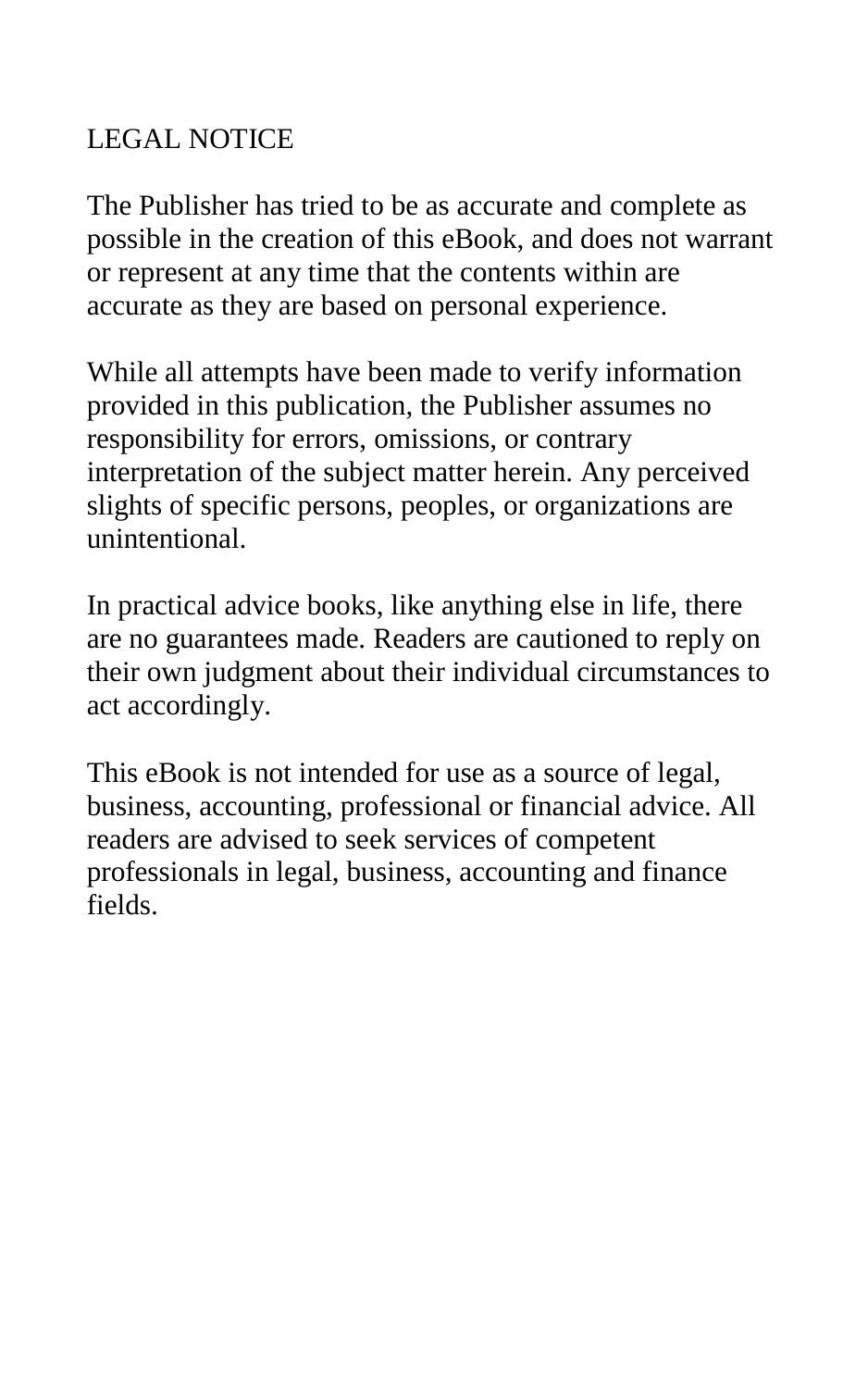#### **Dedication**

*This book is dedicated to my four little stars who were my motivation and inspiration to make things happen:* 

*Kathy, Jimmy, Erick, and Isaac.*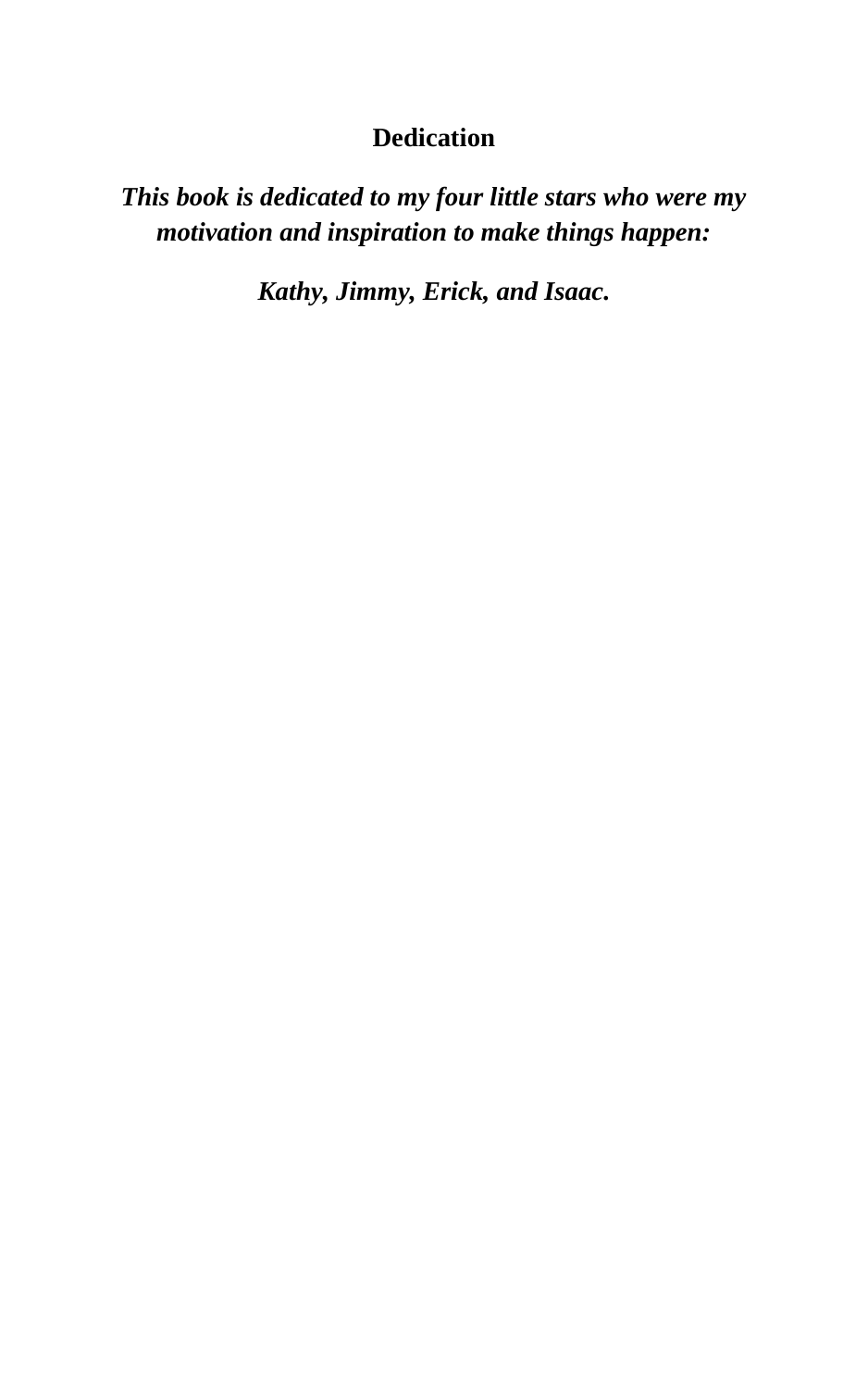#### **PREFACE**

Most of us live in a world where we let our lives run on autopilot, we assume that circumstances, situations, events, and experiences outside of us are what makes us, when in reality we can decide to take control of our own mind and life; we also speak a lot about self-worth without actually using it.

Rarely do we come to the realization of who we really are and what our true potential can really look and feel like. If we became aware of the true nature of the excellence within ourselves, our lives would definitely become much more profitable and productive in all areas, not only would we be helping ourselves but we would be helping those that surround our daily lives, and with that, the world.

Our world always appears to be in a downward spiral with many bad things going on all the time, many people losing their jobs, many people not having enough to eat, people killing each other, many people finding themselves in deep depression, selfunworthiness, low self-esteem, failure, worry, fear, desperation, and anxiety.

Our motivation grows thin, but as we put focus on these bad things, we essentially create more of those to see for ourselves and for others.

Having the desire to create positive change in your life is the first step into becoming aware of your true self. When you begin to learn and become aware of the knowledge of who you really are which by the way, has always been there yet most of us ignore; we rise up in believing in ourselves and begin to see no limits as far as what we can achieve.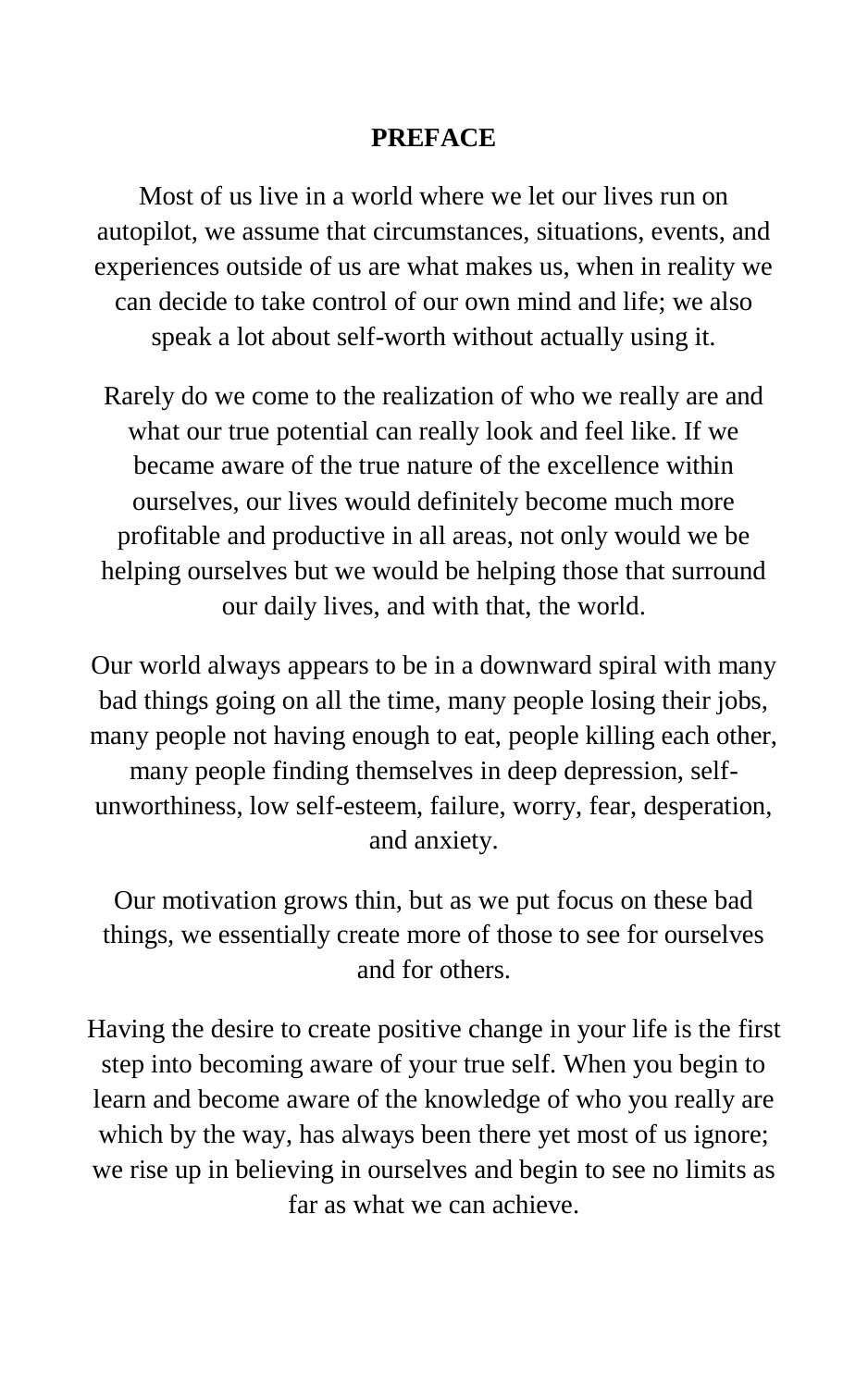As we continue to accept, adopt, and pursue our personal growth, we begin to see the positive effects in our lives and start to see the world in a whole different way, and the world seems to respond, and reflect the way we see it as well.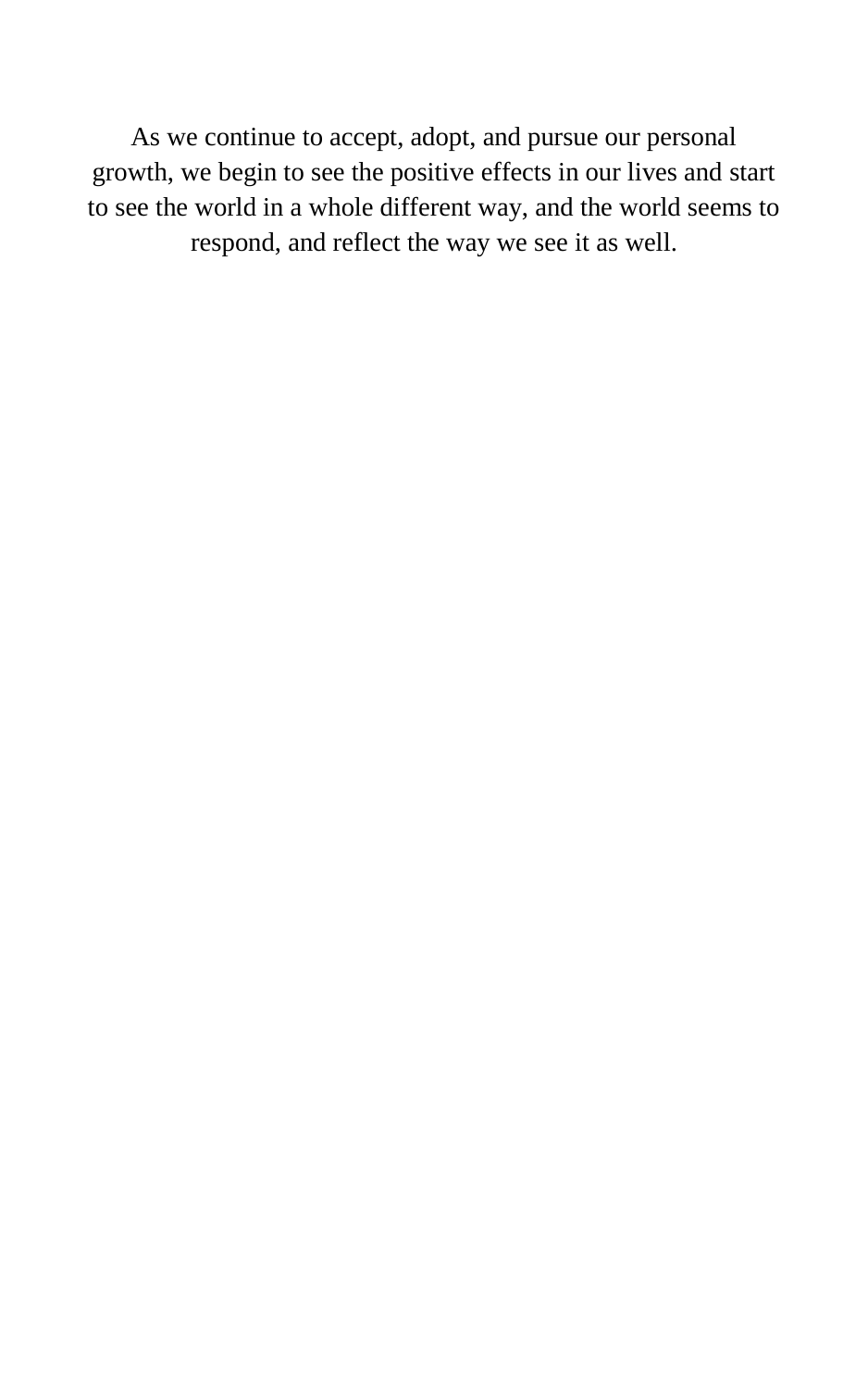#### **TABLE OF CONTENTS**

**[INTRODUCTION](#page-9-0)**

- **[1 ABOUT TO GIVE UP](#page-11-0)**
- **[2 HOW MY VIEW OF LIFE STARTED TO CHANGE](#page-15-0)**
- **3 HOW CAN YOU BEGIN [TO THINK MORE POSITIVE?](#page-19-0)**
- **[4 WHY CHILDREN SEEM](#page-26-0) HAPPIER THAN ADULTS**
- **5 HOW YOU ALSO HELP [THE WORLD BY HELPING](#page-29-0) YOURSELF**
- **[6 VISUALIZE TO MANIFEST THINGS INTO REALITY](#page-31-0)**
- **[7 EXPRESSING GRATITUDE](#page-35-0)**
- **8 YOUR FEELINGS ARE [TRYING TO TELL YOU SOMETHING](#page-37-0)**
- **[9 WHAT IS REALITY?](#page-40-0)**
- **10 THE [LAW OF ATTRACTION](#page-43-0)**
- **[11 APPROPRIATE REST](#page-47-0) IS ESSENTIAL**
- **[12 THE IMPORTANCE OF SETTING GOALS](#page-49-0)**
- **[13 THE IMPORTANCE OF HELPING OTHERS](#page-53-0)**
- **[14 THE POWER OF ENTHUSIASM](#page-55-0)**
- **[15 SEE YOUR FAILURES AS LEARNING OPPORTUNITIES](#page-59-0)**
- **[16 THE POWER OF](#page-63-0) YOUR MIND**
- **[17 SUCCESS IS ONE OF THE GREATEST MOTIVATORS](#page-67-0)**
- **[18 WHO OR WHAT AM I?](#page-69-0)**

**[CONCLUSION](#page-72-0)**

**[ABOUT THE AUTHOR](#page-73-0)**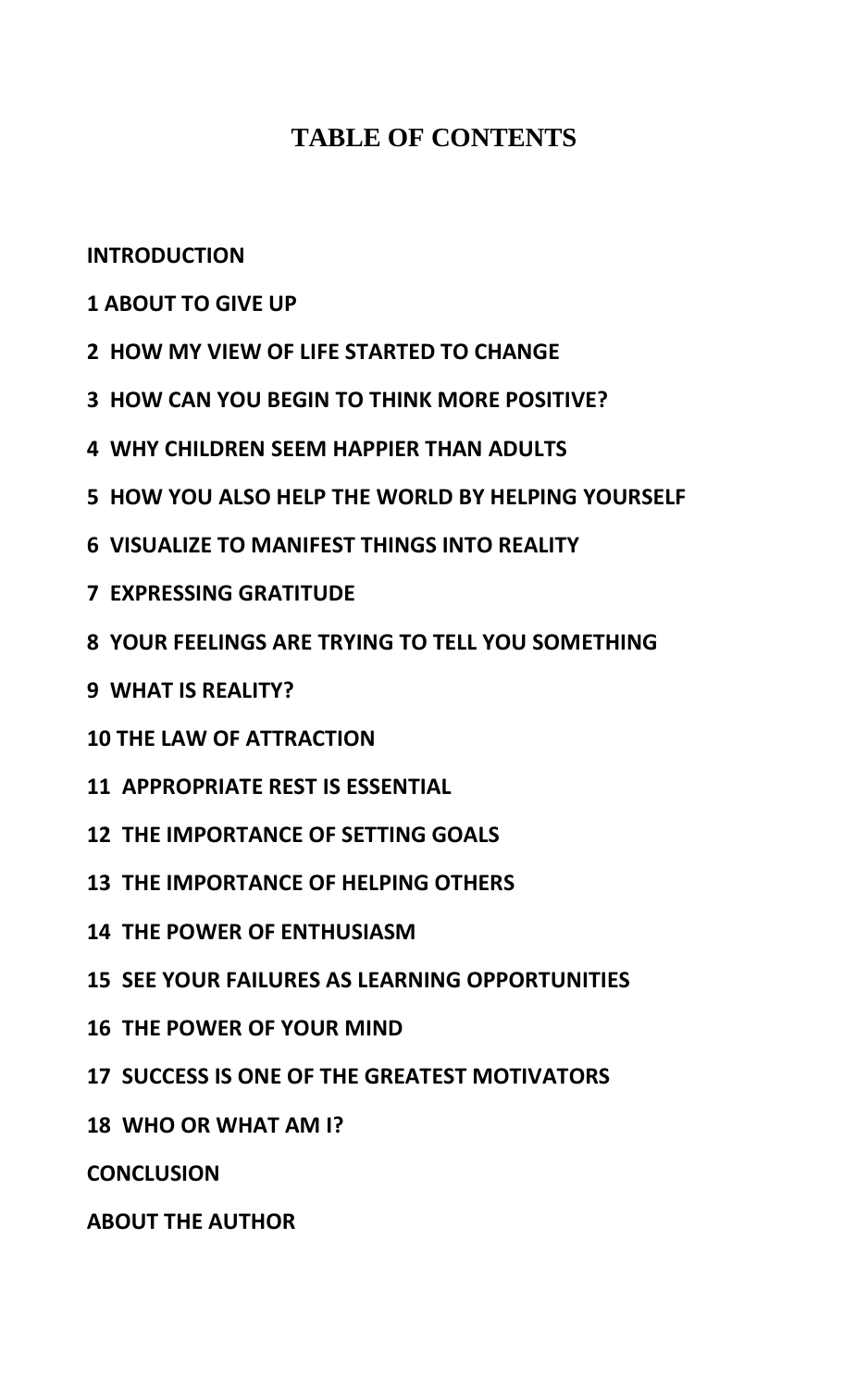**[OTHER BOOKS BY VALDEMAR GALVAN](#page-74-0)**

**[WHAT TO DO NOW?](#page-75-0)**

**[QUOTES](#page-76-0)**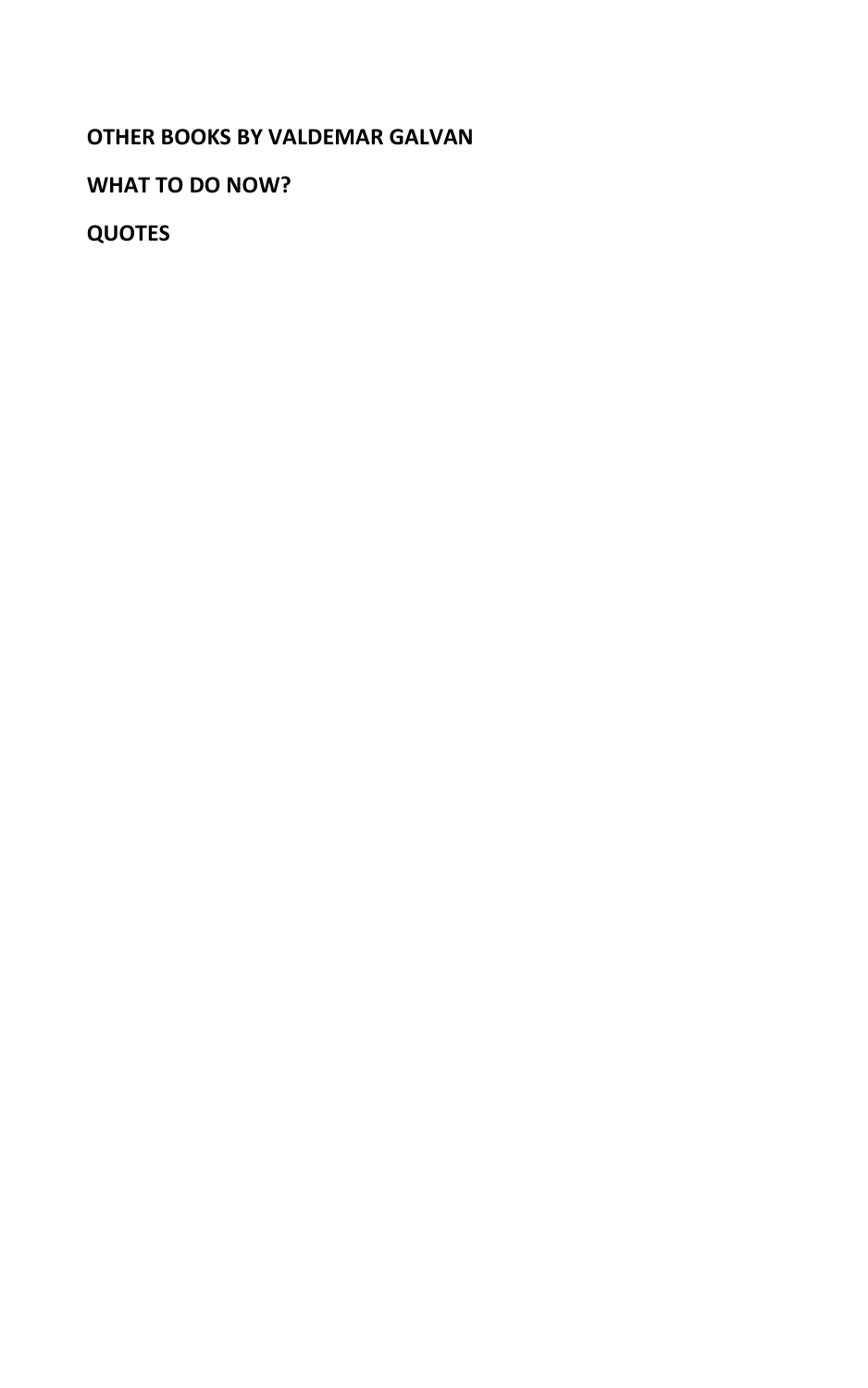# **Introduction**

<span id="page-9-0"></span>I'm about to reveal the lessons I learned and knowledge I acquired that started to change my life.

Because you may be able to relate to some of the things I went through, I know that many of the things I will share here will help you as well in one way or another. I just want you to remember a couple of things.

Do not wait for others to change, do not wait for other people to make the changes that you believe will lead to the improvement of your life whatever difficulties you are going through, whether you are going through relationship challenges, financial, negative after negative experience, or not being able to realize your dreams or achieve success.

For things to change, YOU have to change your way of thinking, because you may not have control about outer circumstances and other people, but you can have control over yourself, and you can create your own reality whatever it is that you want, and however you decide it will look like.

Remember this, no step by step program, book, or audio book into itself will really be able to change you.

You have to want and desire the change before anything else.

Where it all begins is in changing the way you think, becoming aware of your own true self and realizing all the good and great things you have an immense potential for, we are all pretty much equipped with the things we need to better our lives in any area that we'd like to improve, this can be spiritually, financially, health-wise, our in our relationships.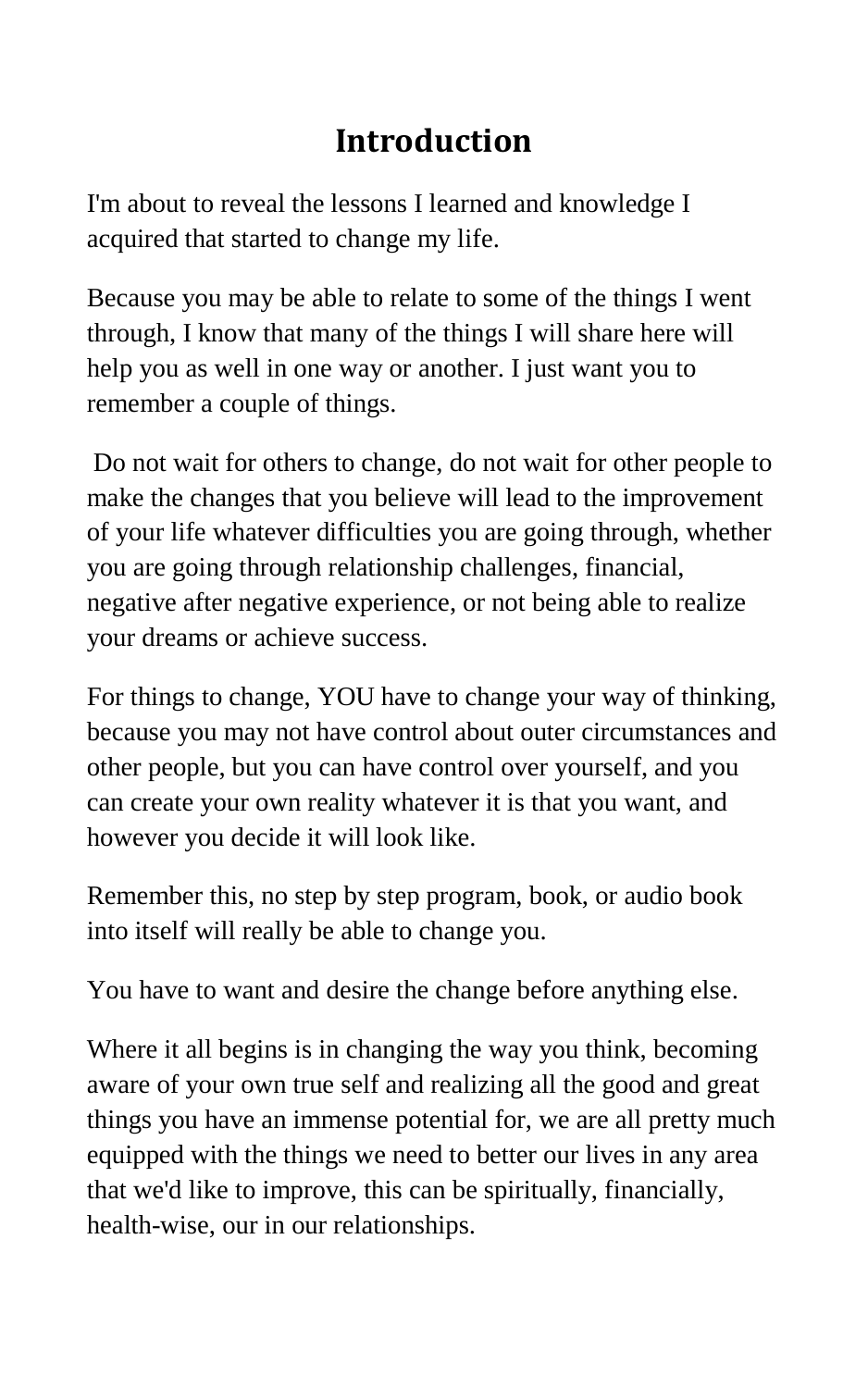As you go through this material you will learn what I mean.

It is the intention of this book to spark an inspiration for you to start to realize who you really are, just as it started for me.

- Valdemar Galvan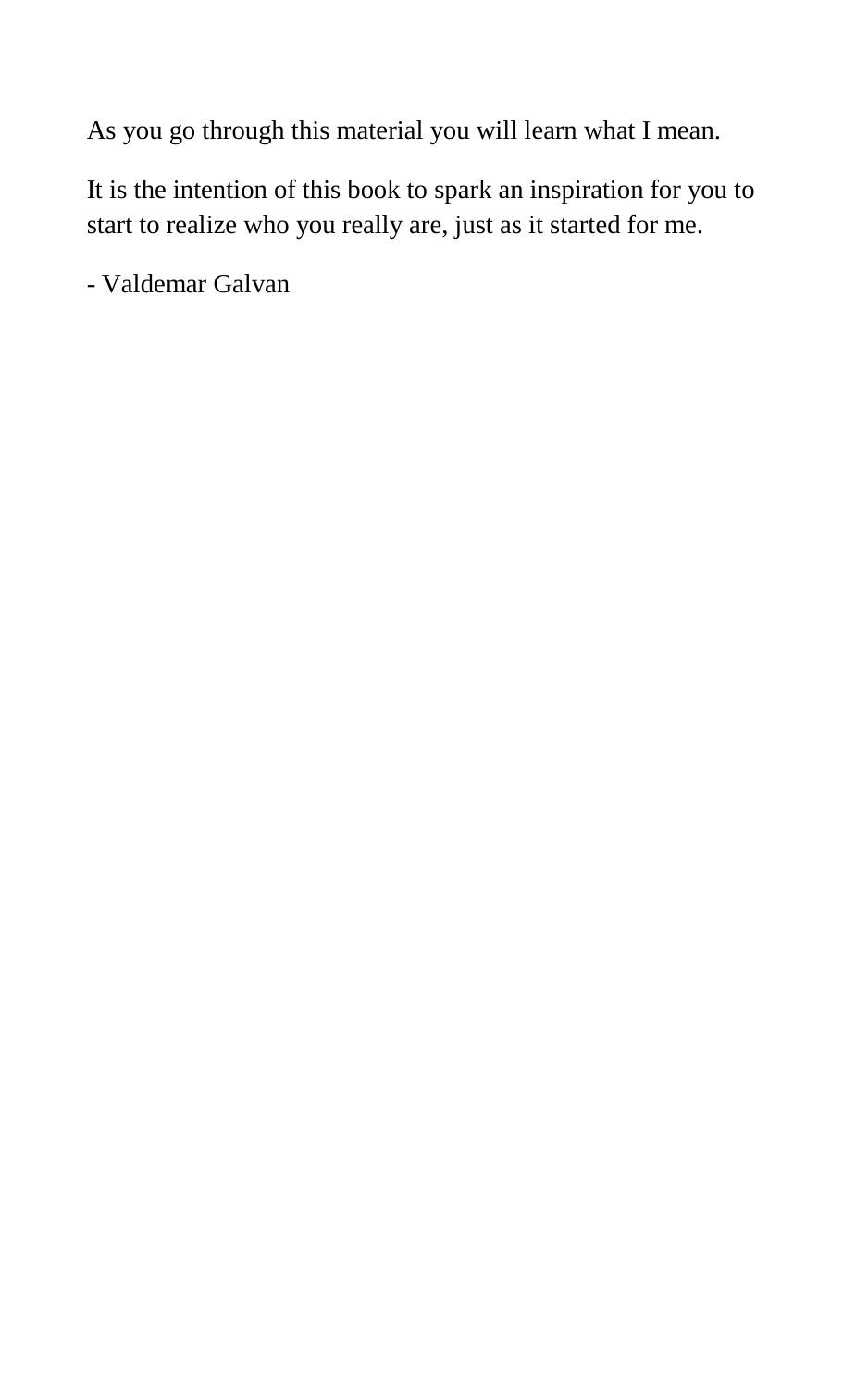## **1 About To Give Up**

<span id="page-11-0"></span>*Because I focused on the negative things in my life, I only kept getting more of that on and on.*

The day I decided I would no longer let negativity run my life is the day I began to see the light, it's like all of a sudden I had begun to let go of an old overwhelming weight I had in my back, and not only on my back but I felt it from my head to my feet, all the way to the inside of my being, and let me tell you it's not a good feeling.

What kind of life is one where you work your butt day to day just basically to survive and the years go by without hardly any change at all! What kind of life is one where all you see are bad things going on everywhere you turn, how can you even find the motivation to change, how can you even begin to believe that you can actually improve your life when the world around you seems all messed up.

It is until recently that I came realize that it doesn't have to be this way. I made it that way because that's what I believed.

I believed I was just meant to live this life of survival, which basically means just having enough to eat, a roof over my head and maybe the occasional treat, and believed this is the way most people and I myself were meant to live like, I felt it was something ongoing, including the way I was going to live until I grew old and died, and that it would never really change, after all, you get this idea from many people starting the moment you are born and throughout the years as you grow up.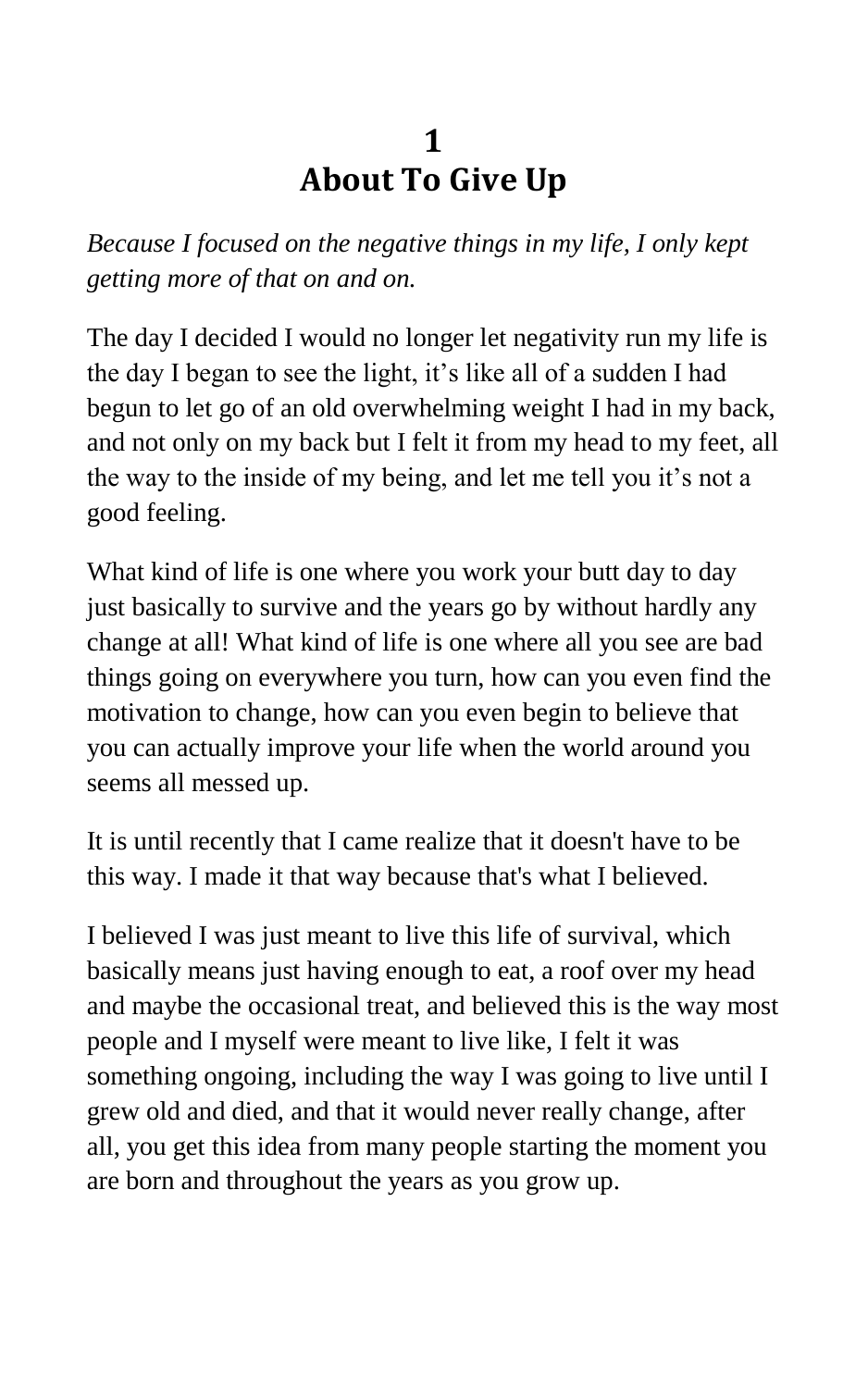Many people teach you to study hard and work very hard, teach you that life is difficult, teach you to play it safe otherwise you will encounter failure, and you develop the belief that you can't fail if you don't try, but that is where we miss out on life.

For many years I was trapped living in a life I believed was out of my control. It really began to hit me from the moment I became a young father. I remember myself in my last year of high school when shortly after I graduated I found out I was going to be a father.

I really did have my struggles. I was 17 at the time I graduated and couldn't find a full time job; all places I ever applied were requiring me to be 18 to be able to offer me a full time position. But I was going to be a father and needed to work soon. I managed to find myself two part time jobs to support my new coming child, I had to ask for rides, take the bus and sometimes bike to work and even do some grocery shopping on my bike because I didn't have a car.

All this besides the fact that my dreams to go to college and get a career were practically crushed at the time, but it wasn't a priority anymore; I had bigger things now that I needed to worry about.

After my child was born it went on pretty much the same, I lived in a one bedroom and almost crumbling apartment where our kitchen was no bigger than a small bathroom and could barely fit in a small round table with two chairs. As the years went by although I managed to get into a local vocational school, and get into online schooling which in turned helped out in going up career-wise everything else wasn't going so well at all.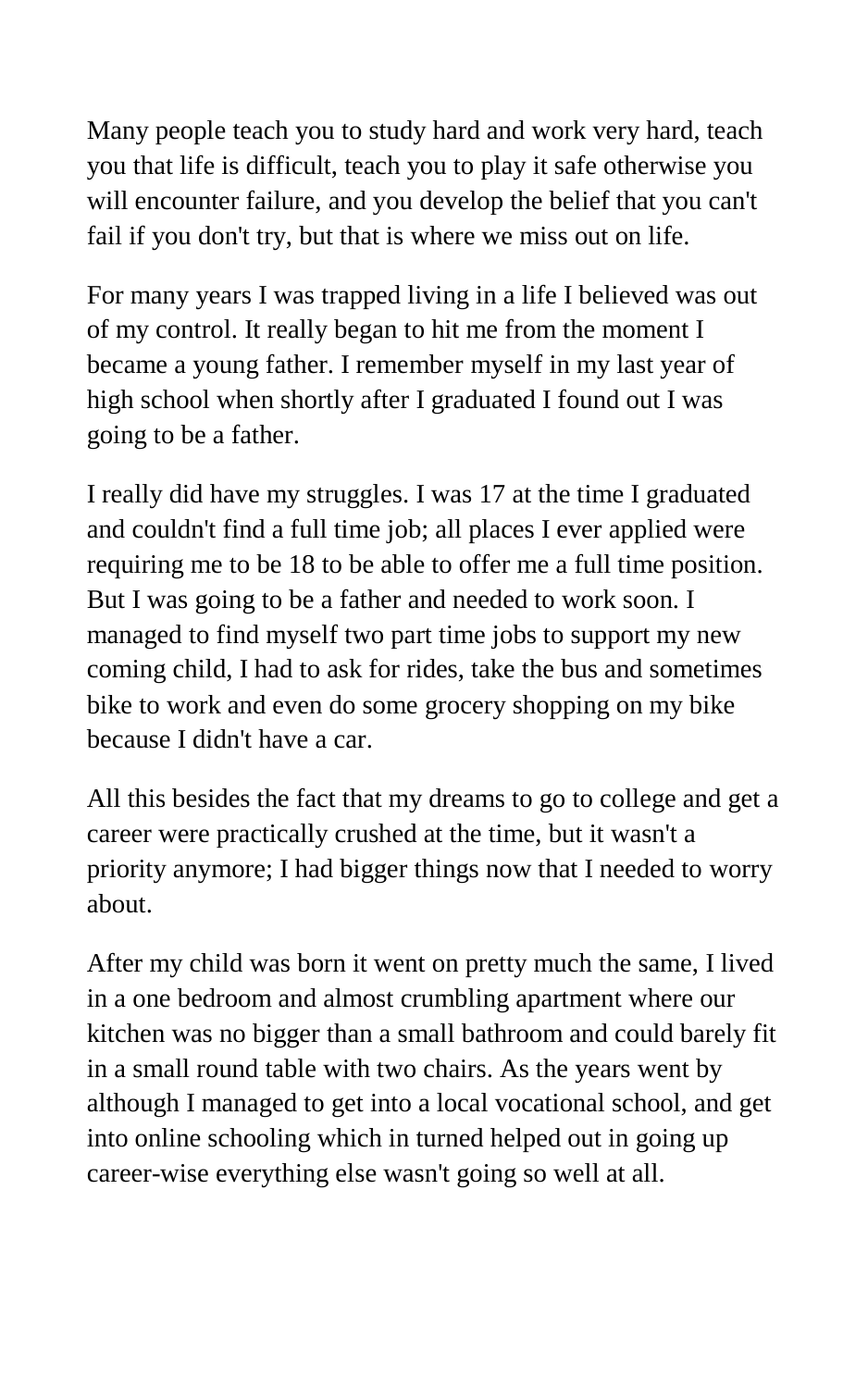I went through constant and ugly periods of financial stress, and even though I tried and tried to improve my knowledge in the field I was working at, thinking that this was the only way that was going to help me live and provide my family with a better life down the road, even though I kept slowly but steadily moving up in pay, It just never seemed to be enough. I always questioned and wondered where in the heck my money went.

As if this wasn't enough I went through various other difficulties, from relationship challenges, challenges involving my family and perhaps one of the biggest was due to the constant struggles and bad experiences by becoming stuck in deep negative thinking, even though I tried to remain optimistic at times and tried to be self-motivated, the negative circumstances outside of me always won.

I came to fall in a deep level of depression and entered a period of self-sabotage beating myself up for being a failure because I felt that I tried really hard to succeed, and make everyone happy around me yet no one saw it! How could that be? In fact I was starting to be looked at as non-caring cold and robotic individual, even despite some of my attempts to change that. I became tired of trying and was about to give up.

I found out that I had been doing it all wrong I was constantly trying to make everyone around me happy and was trying to change other people's negative and pessimistic attitudes, the lesson there was some people simply do not have an interest in changing!

The best you can do in that case is listen and empathize but know that you cannot change them, you may also wish them well and even send positive vibrations their way, as for people that are closer to you, give a little advice and positive influence but if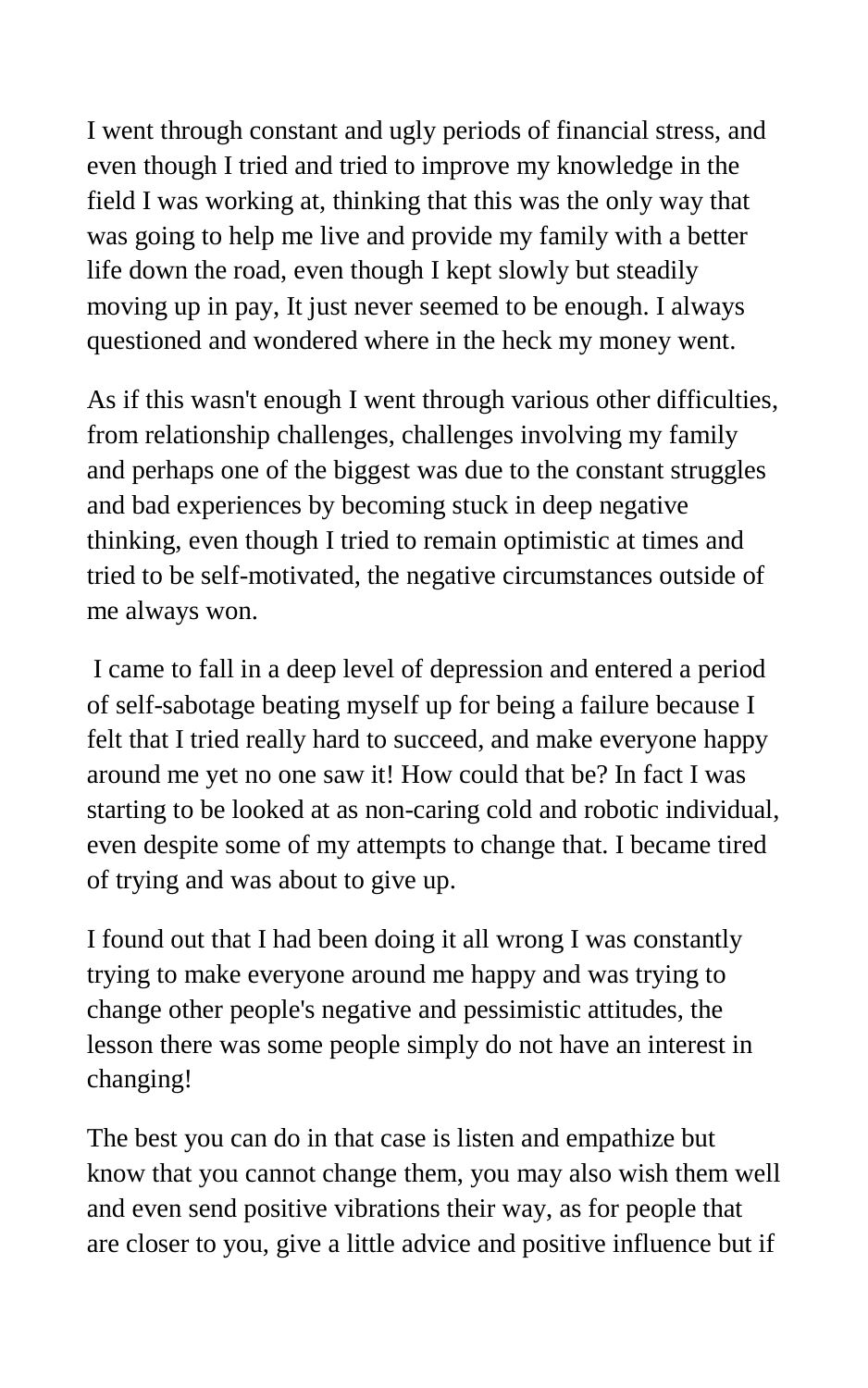you notice that they don't really take it seriously you then have to love them enough to allow them to find their own way.

Sometimes it takes a good "shake" from life to wake us up and realize we want to change something that we don't like in our lives, that is just the natural way of how we learn but it is also the natural way we grow.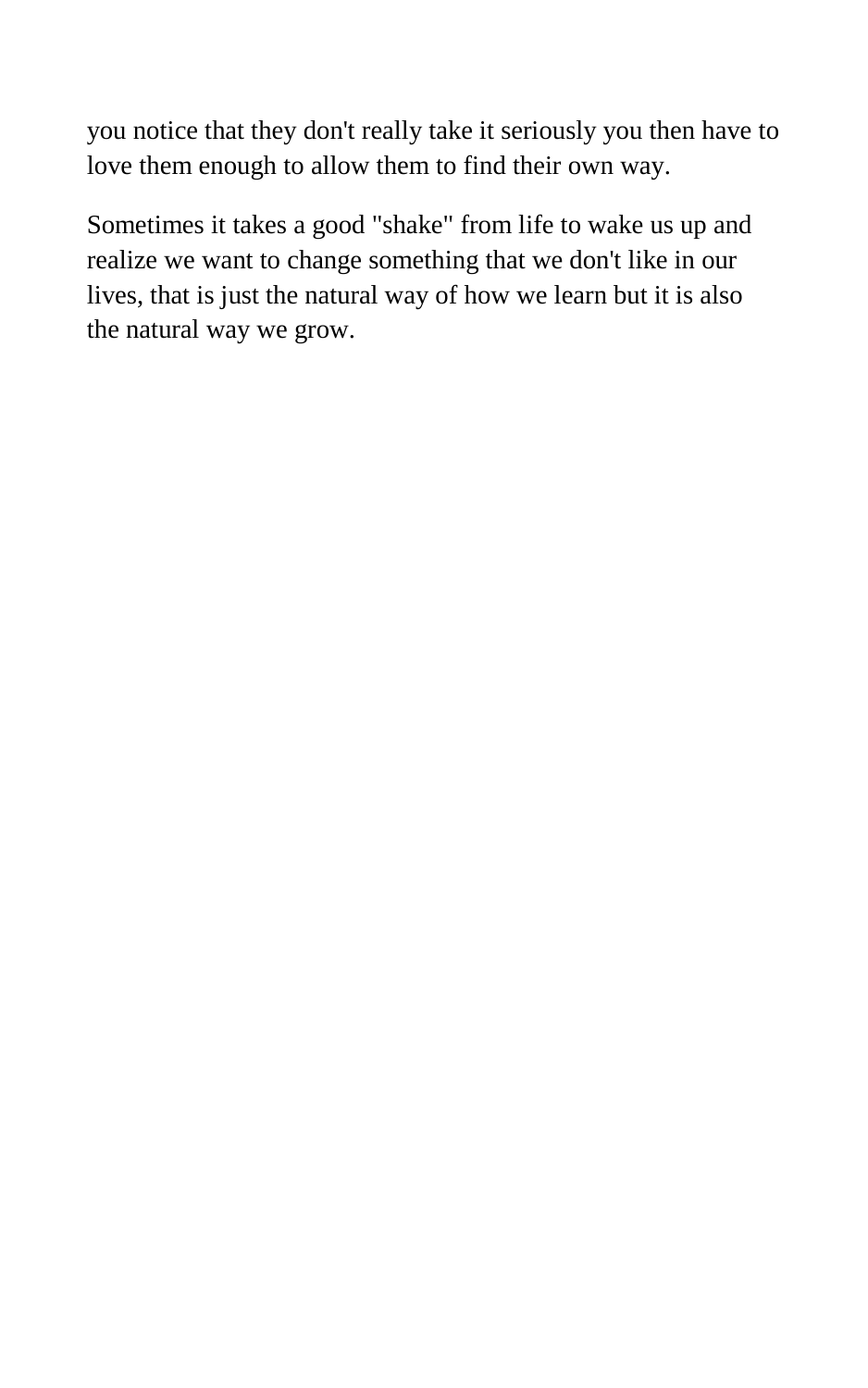#### **2**

# <span id="page-15-0"></span>**How My View Of Life Started To Change**

*Sometimes when you feel you are at the bottom and can't go down any further, the only option is to go up.*

I found myself at "the bottom of the barrel" and really felt as if I really couldn't go down any further. Sometimes it takes a really bad experience that will get us to this point, and it is here where I believe many of us fall into drugs, violence, or addictions and other not so good escapes in an attempt to get away from what we went through.

This is because once we are down this much we try to find things that will alleviate the pain of negative feelings, and we try to resist becoming vulnerable to anything related to the bad experience we went through. Although many try to find temporary relief in different ways, adding more negative alternatives is a sure path to self-destruction.

So there I was, at a deep down level. I only had two choices, to stay down there or rise up to the top. That's when it started to happen. Somehow from somewhere I found enough strength to really think about where I was and decided that I did not want to be down there anymore.

Two words started to change everything for me from that point on, and those words were "positive thinking". Now this is how it happened.

As I found just enough strength to want to do something about getting out of my negative situation, I went online and did a search on those two words, for one split second where I made the decision to get out of that hole I was in, I began to find resources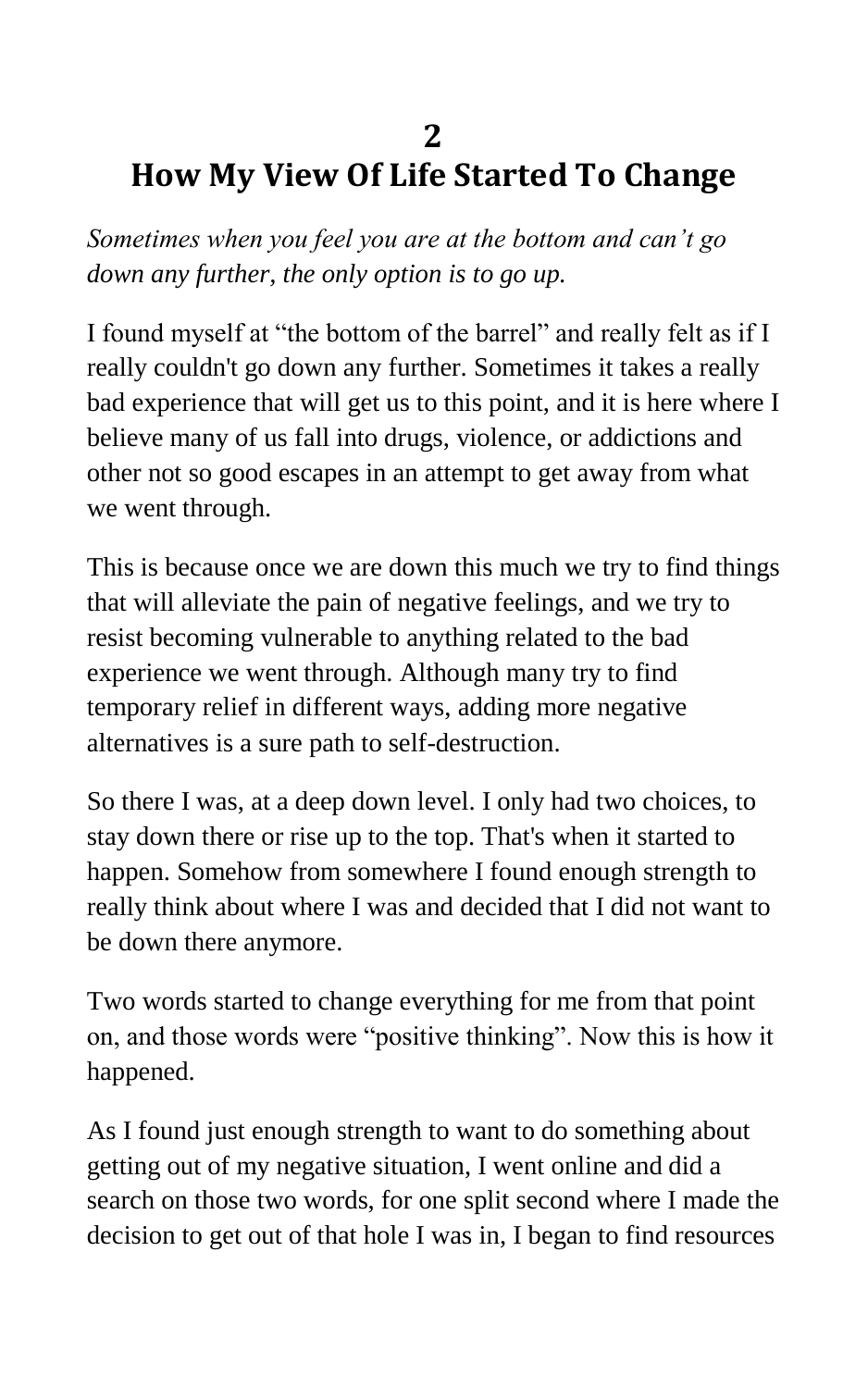that started to help me very slowly but surely and only grew and grew with time.

Soon enough one thing started to lead to another. I found references to great books and other material that I kept going after, and before I knew I had already gone through several books, audio material, and DVDs. I came across a documentary movie called "The Secret" where I was introduced to "The Law of Attraction".

This movie made so much sense, and when I discovered that the inspiration for the movie was a book I had just read a couple months before, I became a great enthusiast. That book by the way is called "The Science of Getting Rich" which actually is not really about what most people think it's about as it hardly even mentions money as the main topic, but to learn more about you. This is one of the books that created an awareness that helped me change my life.

I started purchasing more and more material and I kept going through it with a very high degree of optimism and enthusiasm, it just felt good to begin to gain an awareness and knowledge that you just can't learn at school or any other typical educational institutions for that matter.

I discovered so many things. Some of those things are that you really become what you think fueled by what you feel and visualize. Another is that our beliefs are such a strong force that can really affect your life for the worse or good depending on what you choose to believe.

The fundamental part of really starting to learn about all this awareness starts with one thing however, and that is believing in yourself and learning how to master it. When you REALLY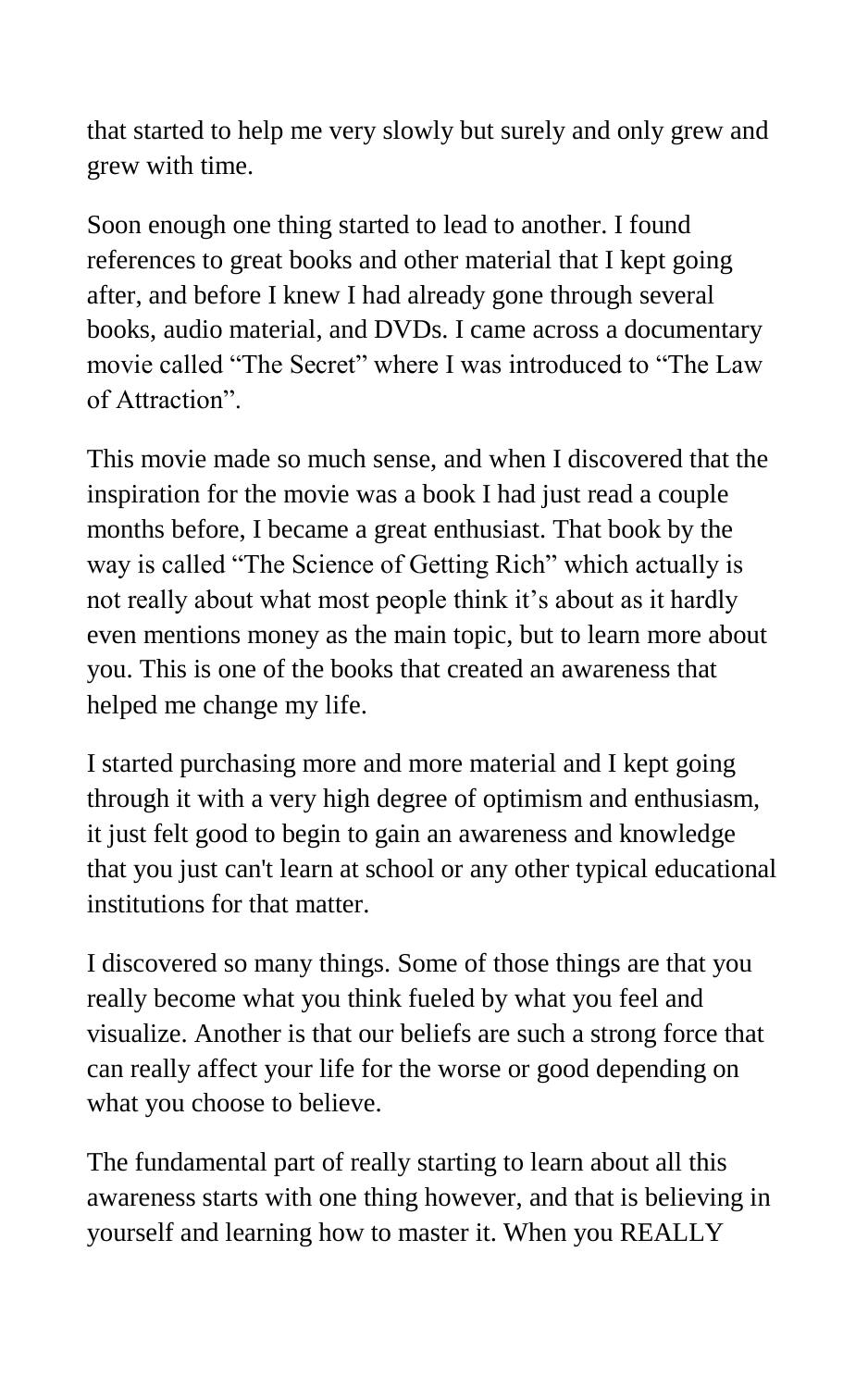learn how to believe in yourself, the doors open up to endless possibilities ahead, and you become more confident. You start a journey of discovery where you learn all these different concepts in the world of self-improvement that you start putting together as in a puzzle and find out that with each piece, you become stronger and start seeing the world in a new and completely different way, a good way.

With that, I would like to say that investing in yourself and your personal improvement and development are the greatest investments you can ever make in your life, and there is nothing else that comes even close to it.

Remember for anything to change, YOU need to change.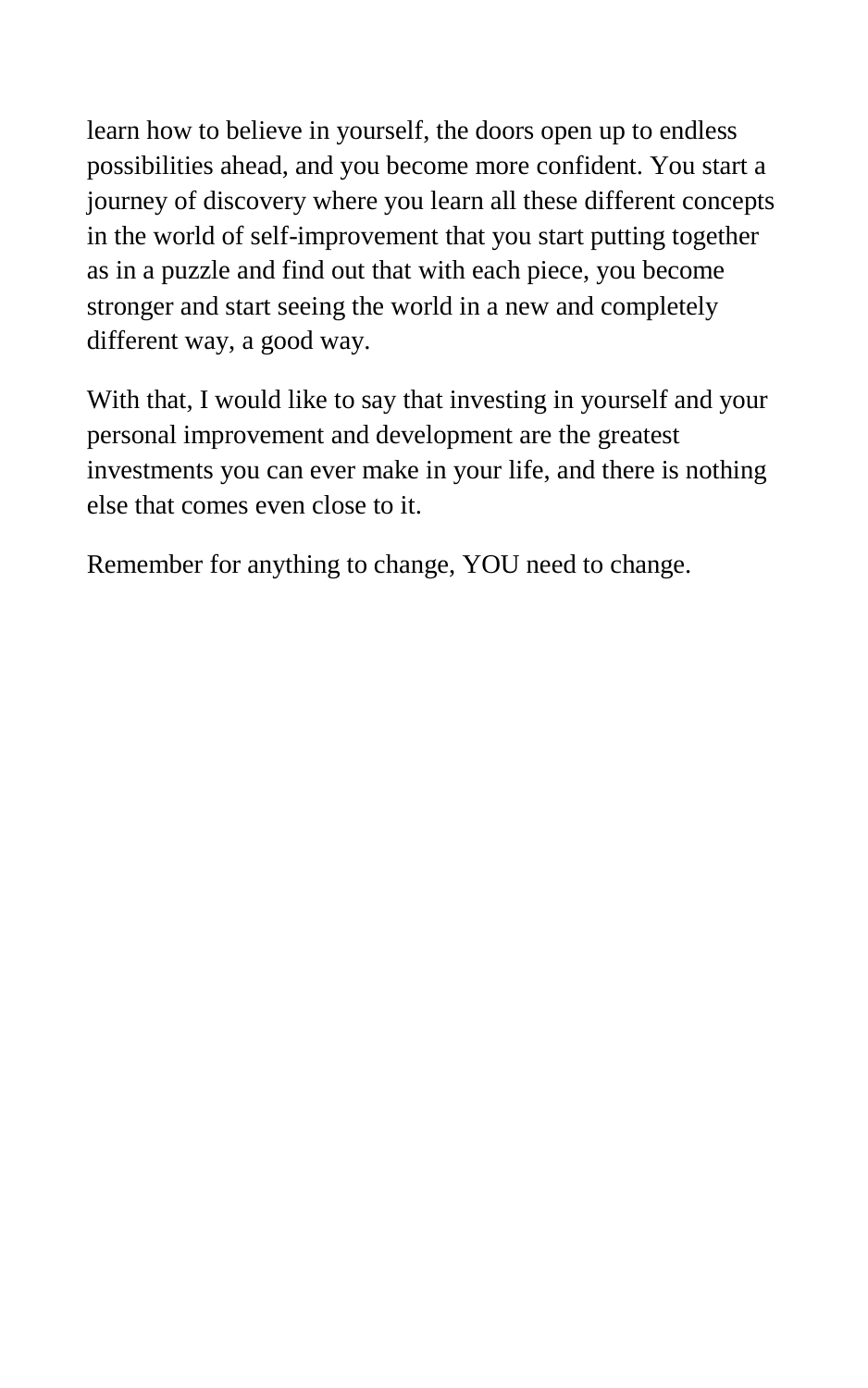one who passes without sharing to the world that which was special of him or her for the good of the world left behind"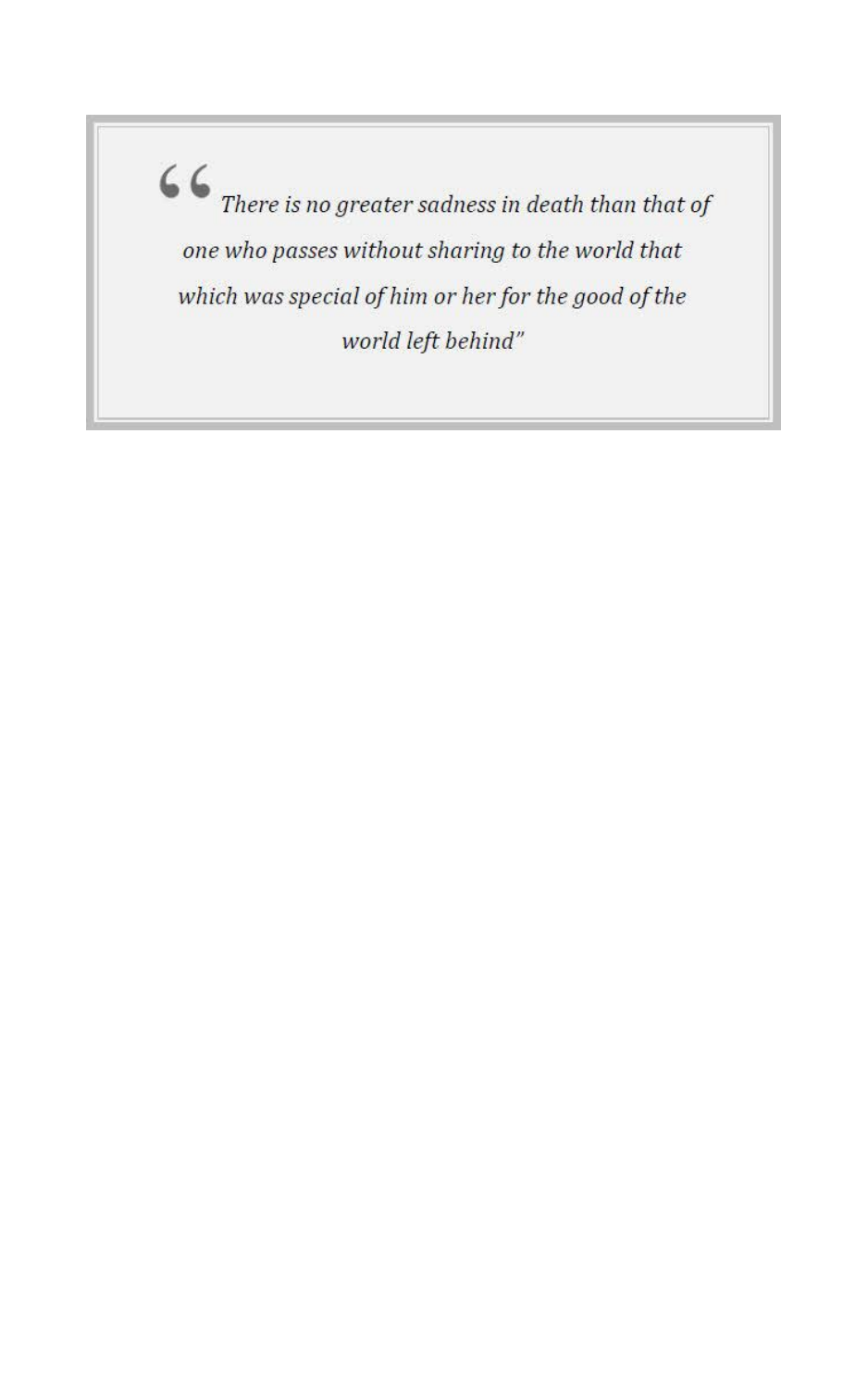#### **3**

# <span id="page-19-0"></span>**How Can You Begin To Think More Positive?**

*Learning about the power of positive thinking can be the difference between being stuck in a hole and getting out of it.*

We start to lose the ability to think positively as things go wrong for a long time. The best way to keep yourself thinking more positive is by associating yourself with positive things. Reading positive and motivational quotes helps tremendously because it stimulates your mind to think differently and more positively, and when you do it in a constant basis, it allows the reprogramming of your mental attitude.

The main reason of why we think negative is because of an event or situation that has affected and stimulated a negative belief you had of yourself.

The first step to change persistent negative thinking, paranoia, or overreacting to small situations or experiences is to realize that these negative thoughts and the behavior that comes with them don't belong to our true self; it is only a negative personality.

Positive thinking is a mental attitude that admits into the mind thoughts, words and images that are conductive to growth, expansion and success. It is a mental attitude that expects good, favorable, and positive outcomes. A positive mind anticipates happiness, joy, health and a successful outcome of every situation and action. Whatever the mind expects, it finds.

Not everyone accepts or believes in positive thinking. Some see this subject as nonsense, and others just think of "weird" or even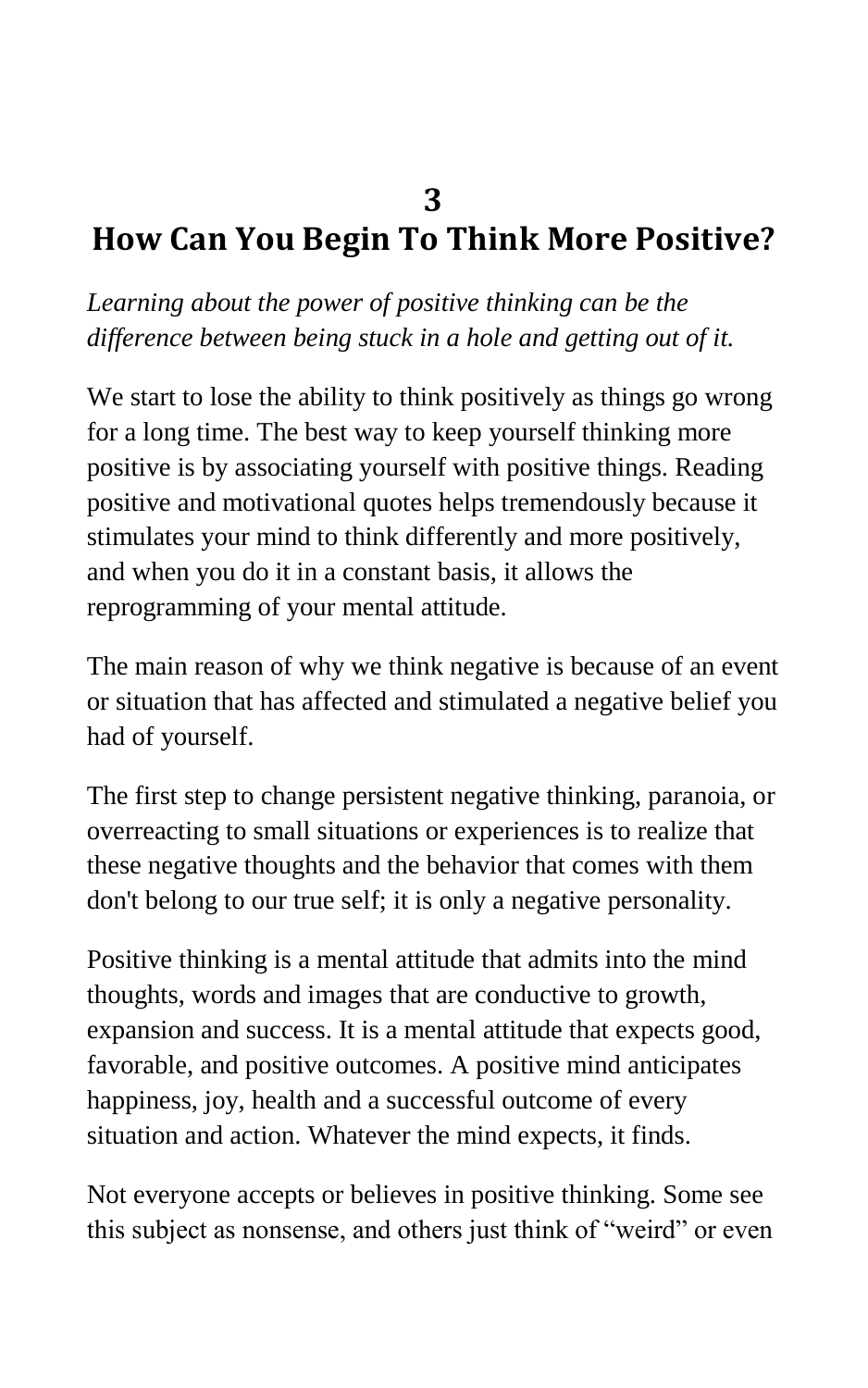"crazy" of other people who believe in it and accept it. But even many of the people who accept it just don't know how to use it effectively to get results. Yet, it seems that many are becoming attracted to this subject, as evidence shows by the many books, lectures and courses about it. This is a subject that is gaining popularity with many bad things going around nowadays, people are looking for ways to improve themselves and seek ways to change their attitude and view of life as a whole.

You've probably felt down, worried, afraid, or depressed before and heard someone say to you "Think positive!" But the reality is that most people don't take this seriously, we hear it many times yet don't understand it, and people also don't take it serious because they may consider the term itself as not useful or effective. It goes in one ear and comes out the next in a split second.

What we need to do then is to actually study the subject to really grasp an understanding of it. When you do you will soon learn that many of the things you are going through in your life at the moment are directly or indirectly a result of your negative or positive thinking. If you really stop and think for a moment you will also realize how negative thinking really affects your life.

When we are going through our daily activities your positive or negative attitude strongly affects the outcome for the rest of the day. If you wake up with a negative attitude and negative thinking, you will notice that more and more bad things start to happen along the way.

Say a person named Joe is getting ready for an interview in a new job, but Joe is one of the people who beat themselves up all the time, who has low self-esteem, considers himself a failure, or not being good enough.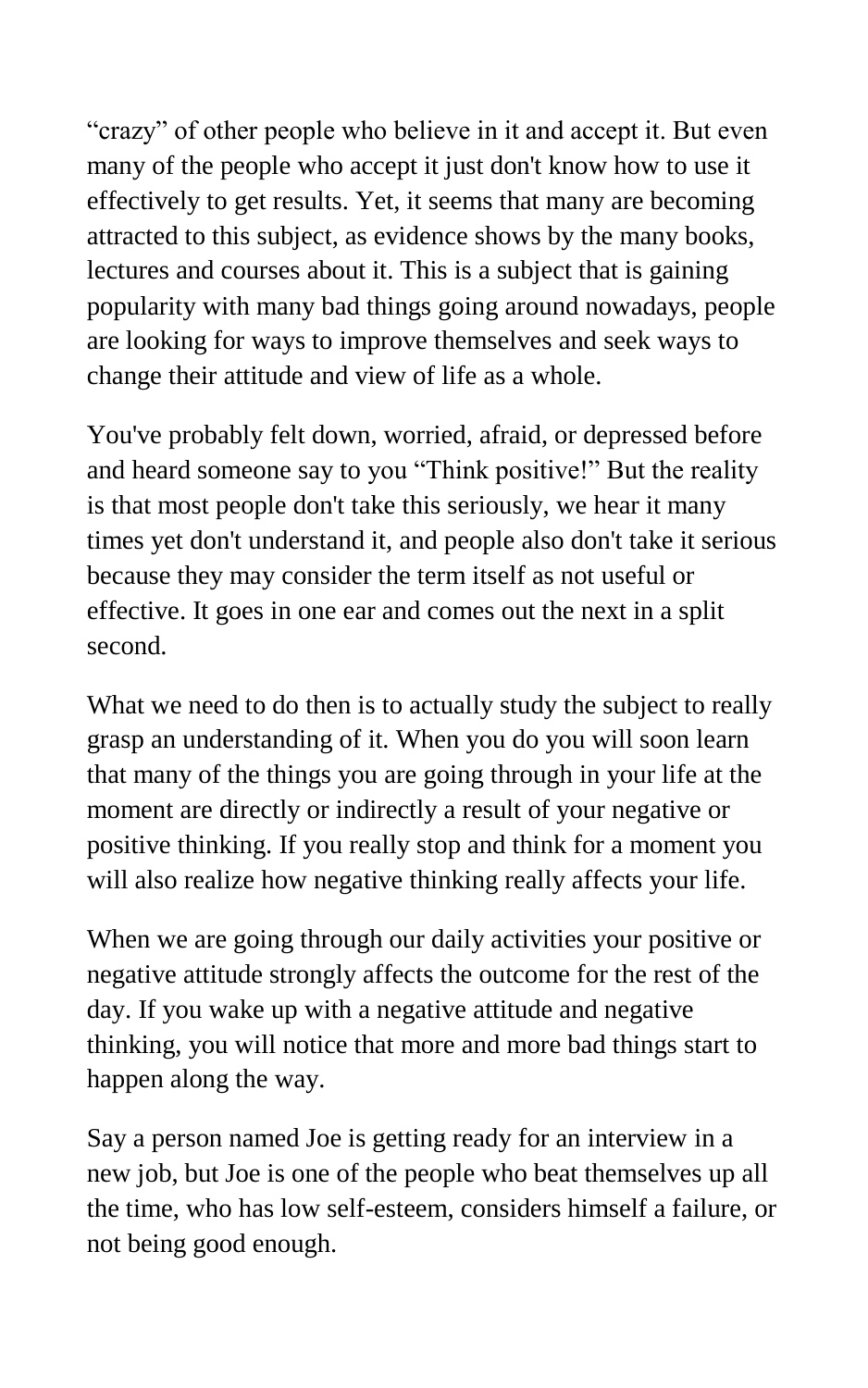Adding the fact that Joe has already applied at other jobs before without success, has now developed and gotten "proof" by not having gotten hired, that other people are better and more qualified. Filled with all these negative beliefs now "proven" into reality in the back of his mind, Joe gets up late for this next interview, and he finds out he has forgotten to iron his pants and shirt.

Not only is he already running late but when he gets to the interview is full of fear and worry and is even sure he is going to be rejected, there is a strong lack of confidence and distraction. All this added up together not only did he leave a bad impression but he sure enough manifested this through his negativity and did NOT get the job.

Now let's look at the other side of the coin. Alex applied for the same job too, but his attitude was totally the opposite as of Joe's. Not only was he sure he was going to get the job but he had already been visualizing himself making a good impression, how they congratulated him for his new job and he also visualized himself as already working there.

He prepared a day before and had everything ready, his pants and shirts all ironed and neat. The day of the interview he woke up earlier, had breakfast and took off early. When he got there, not only did he leave a good impression, but a few days later got a call offering him the job.

What you did not know is that Joe and Alex were both qualified for the same job!

Now, is there anything out of this world to this example? Nope. When we maintain a positive attitude, it then leads to pleasant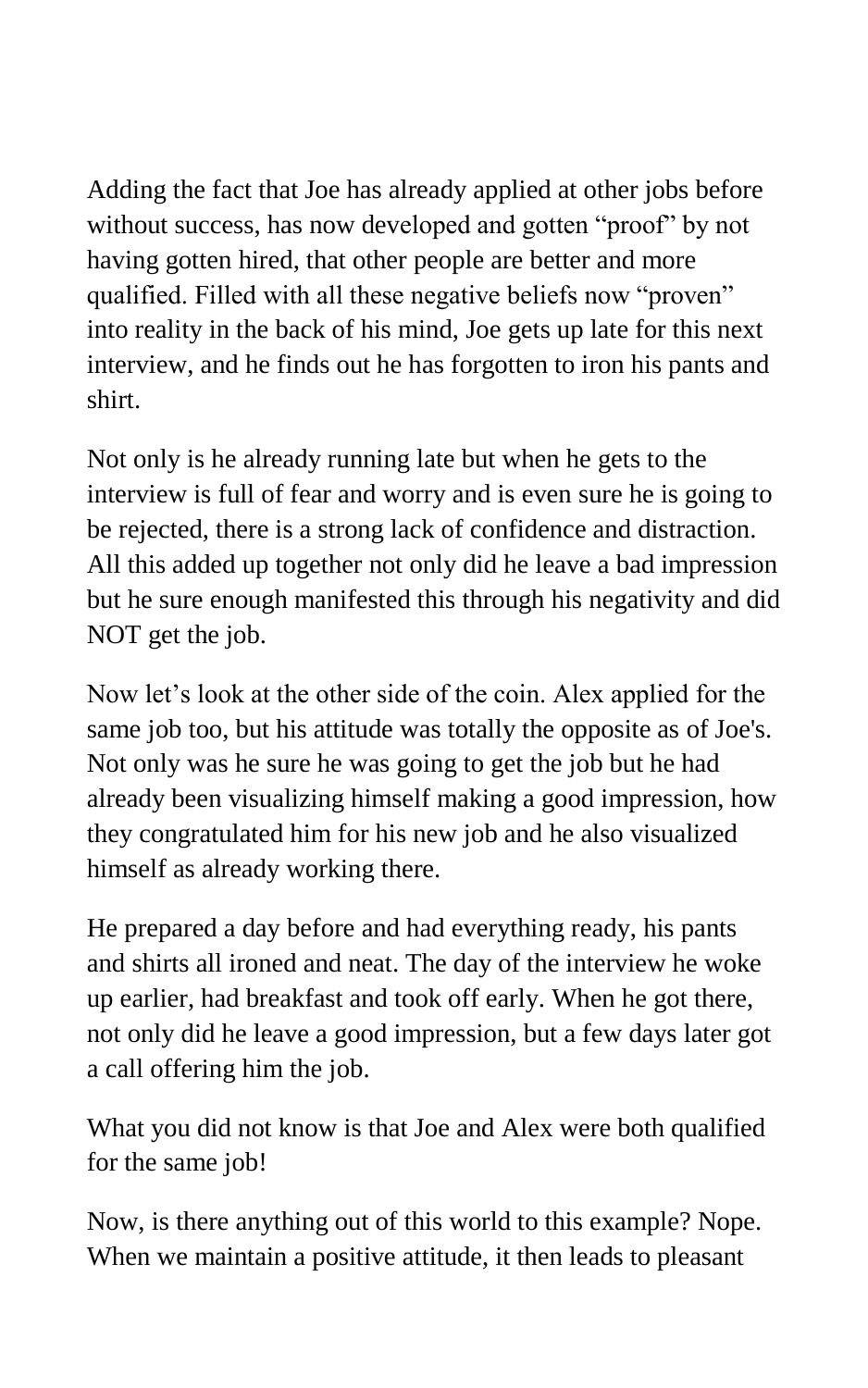feelings, constructive imagination, and within our mind start seeing what we would like to happen. If we put focus on examples like these, they start becoming more and more regular and not only do we start feeling happier overall but we also start manifesting more things to be happier about. We start to feel more powerful and confident, even our body language is affected. Everything in your life changes for the better.

I want you to remember something extremely important: Positive and negative thinking is contagious. However we feel whether negative or positive, in one way or another, we affect other people around us, and they get this at a subconscious level, through the way we feel and transfer those feelings, and through our body language.

There are many times when you can even feel or sense someone's negative or positive energy, you don't even need to know or physically see that they are behaving negatively. And what I meant earlier by subconscious level is that often times, that "negative energy" or whatever you want to call it, just gets to us through our thoughts and somehow start feeling it inside within our being.

There is no surprise there then, why we don't want to be around people filled with negative energy AND we want to avoid it. People are more conditioned to want to help you also if you emit a positive kind of energy and dislike and avoid anyone emitting a negative kind.

We cannot change the way we think overnight, it is part of a process, but the very first thing we need to have is the desire to change it. After that, we need to begin to do work internally within ourselves first and train ourselves along. The power of our thoughts is a strong power that is always shaping our life, so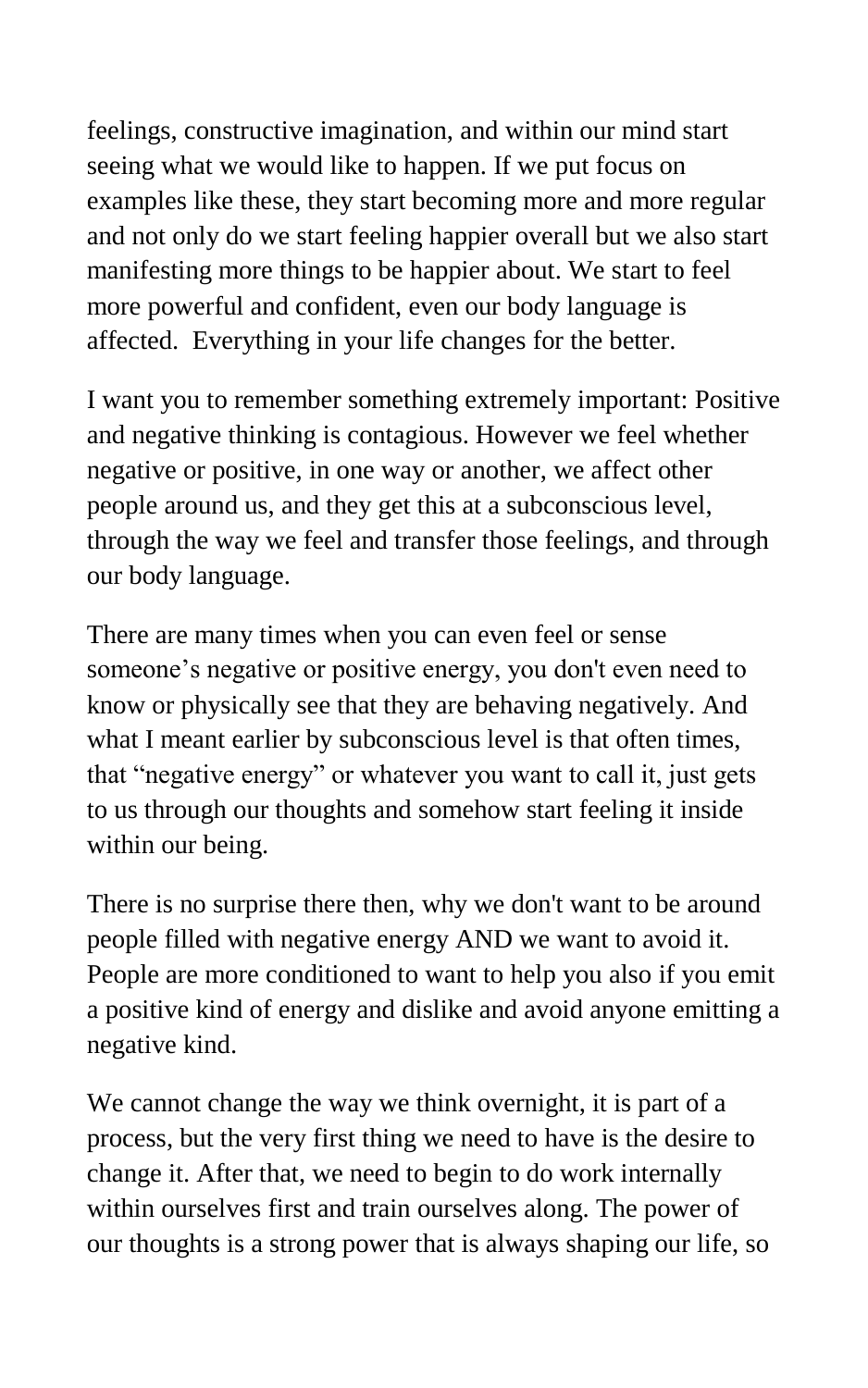start making those good thoughts if you really want to change it for the better.

We need to make a conscious decision that we want to change it. But listen to this; it is really at the subconscious level that we can make the changes permanent ones. You may decide to use your will to change your life for the better, your willpower is strong, but your willpower is part of your conscious level which means sooner or later it will fade away and won't be good enough.

The way I see it is that 90% of you resides within your subconscious level and only 10% at your conscious level. Anything that you begin to store in your subconscious mind is what stays and what then turns to create the beliefs, habits and way of thinking.

Always try to visualize the good things. Use positive words in your inner self-talk and stop beating yourself up with negative words! Smile a little more; what you do with your body often affects the way you think, so smiling helps to stimulate thinking positively.

Try this just for kicks, stand tall and look with your head up and force a big huge smile while at the same time you try to think negative thoughts, you will find it is almost impossible to think negatively at that moment. Get rid of any feelings of laziness or desire to quit. If you persevere, you will transform the way your mind thinks. Ignore what others might say or think about you if they discover that you are changing the way you think, you will start to feel better about yourself, who cares what others think!

Once a negative thought enters your mind, be aware of it and take action to immediately replace it with a better serving thought. There are many things you can do to replace it, step out,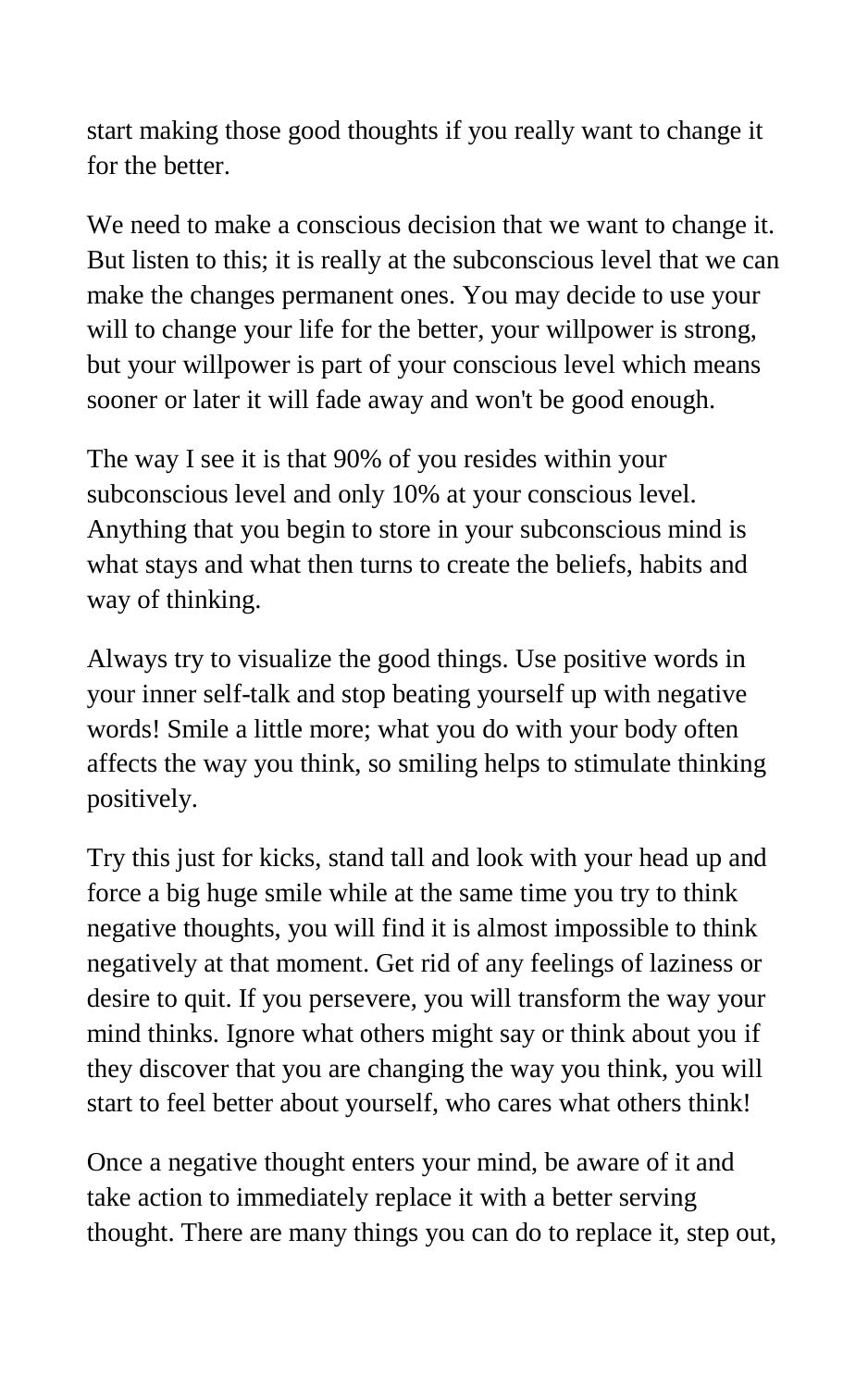listen to a nice piece of music, look at your baby's smile, and know what creates good feelings and head towards that. The key here is to be persistent, because with persistence you will allow and teach your mind to think positively and ignore negative thoughts.

#### **Tips for thinking positively:**

1. Display a mental and emotional attitude that is positive to yourself and others.

2. Stay clear of negative internal self-talk.

3. Don't let downfalls; obstacles or difficulties impact your state of mind.

4. Do not allow what others say or think to affect your mind and spirits, remember that the true reality of how you feel comes from yourself and not what somebody else says or does.

5. Associate with individuals who bring positive things into your life and get away from those who don't plus kill your enthusiasm and optimism. Learn how to stay detached from them when you find yourself in their company and cannot avoid them.

6. You can spend great deals of time watching the news often times filled with garbage to your mind, meaning most of what they show is killings, devastation, and all the bad happening in the world. Be informed but not inundate yourself. Or you can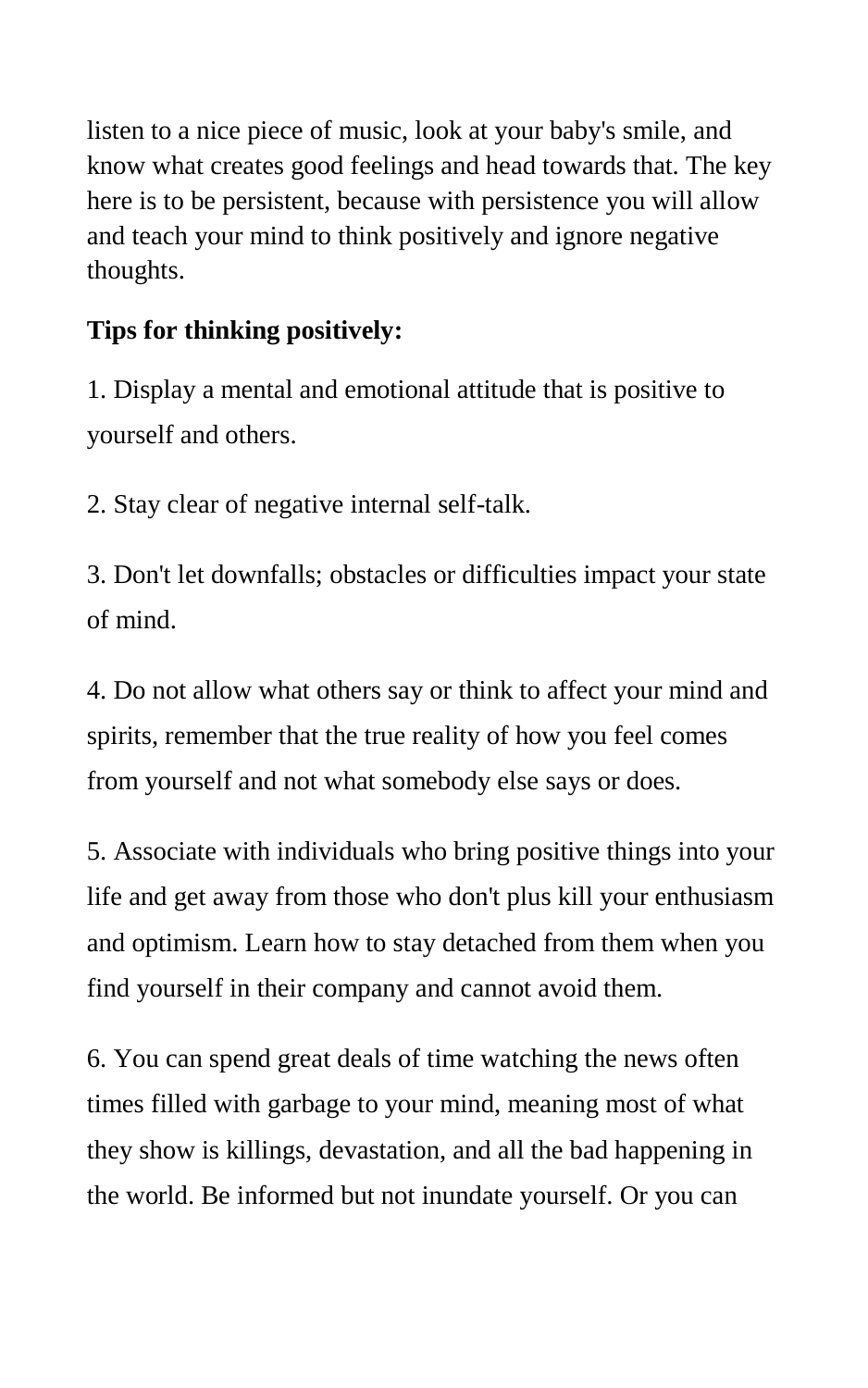spend that time improving yourself with self-help study material or other more productive activities.

7. Concentrate on speaking about the good things about yourself and others.

8. Research individuals who overcame hardships and are heading towards or found success in their lives.

9. Remember that whatever you expose your senses to such in what you feel, see, listen, and smell in a repetitive way, you will start programming in your subconscious mind, which in turn will have an effect in your life either positive or negative.

10. Place confidence in yourself and in your abilities

Positive thinking helps you cope with the challenges of everyday life. It brings enthusiasm, optimism, constructive thinking, inspiration, determination to look for solutions, and a whole bunch of other good things. It makes it easier to avoid worry and despair.

Adopting it as a way of life will only bring you better things in all areas, and allow you with better opportunities for being happier and attain success.

Positive thinking is a state of mind that is well worth the effort developing and strengthening by continuously striving to improve yourself.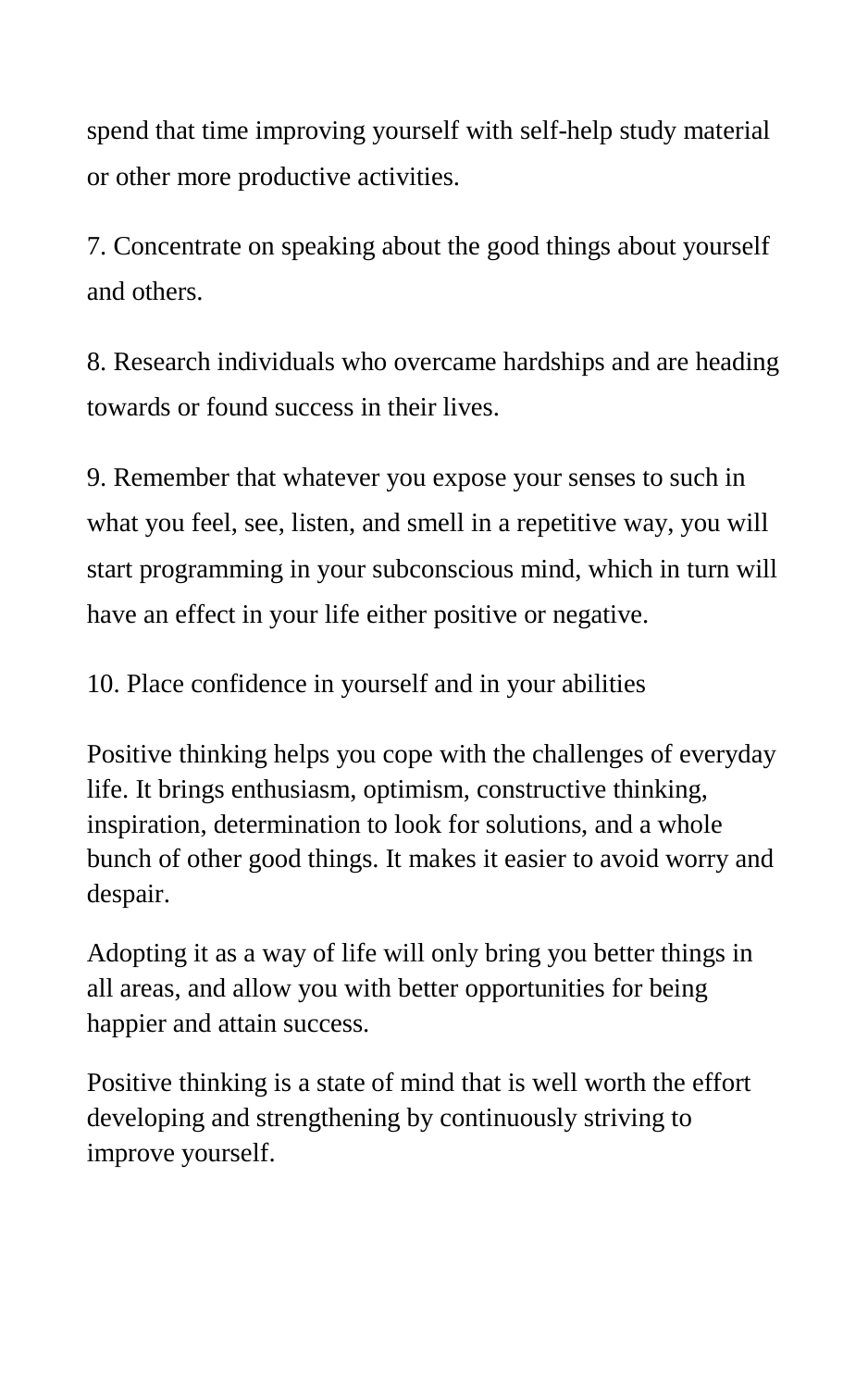### <span id="page-26-0"></span>**4 Why Children Seem Happier Than Adults**

*There is more than the simple fact that most children don't have to worry about bills.*

As we grow older we leave certain behaviors behind, sure we are glad there is no more bed-wetting but one of the best things we start leaving behind as well is our limitless imagination. Remember how a couple of blankets and pillows could transform the living room sofa into a magical fort? Or how a humble bathroom towel could turn an average boy into a superhero?

Children are happier because they look at the world with so much enthusiasm and excitement, you can hear a child describe and see the world as if they had no limits of any kind, and their imagination is wide open.

It is until they start hearing feeling, seeing and learning about all the complaints from adults including parents, family and teachers that they start to experience a big bad world where dreams begin to fade, lack, failure and a number of negative things are also learned along the way.

As we grow up we start seeing the world in a completely different way, and according to what we experience we start developing beliefs.

Unfortunately for the majority of us those beliefs are mostly negative.

Beliefs that simply don't serve us well, beliefs that down the road only get bigger and bigger as we get stuck with them which by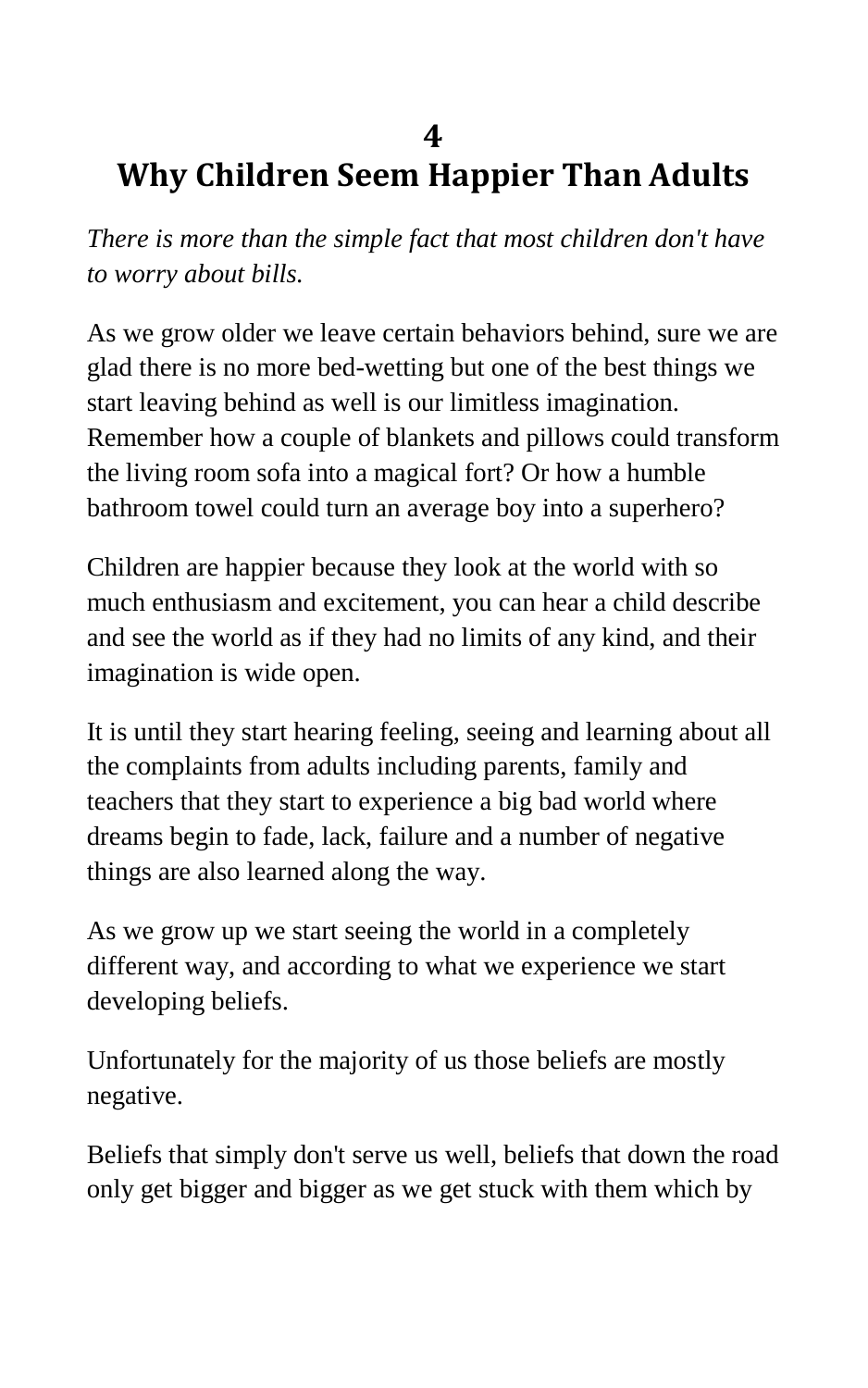focusing on develop proof that in our minds render them as of being true.

If we only kept some of the way we used to think as children we'd know that our imagination and self-belief could take us to almost unimaginable places and achievements.

It is never too late to go back to some of the characteristics we had when we were young. Use those in combination with the wisdom and experience you have acquired with age.

Play for example, has been consistently found to reduce stress, increases optimism, stimulates creativity, and increases your energy levels. So involve yourself with any activity that exercises the mind such as playing an instrument or any other activity of your liking.

Learning to think back like a child does, we start opening up the channel of possibilities that will allow us to believe in whatever we set our mind into by utilizing our imagination and see life with no limitations of any kind, always finding a way around.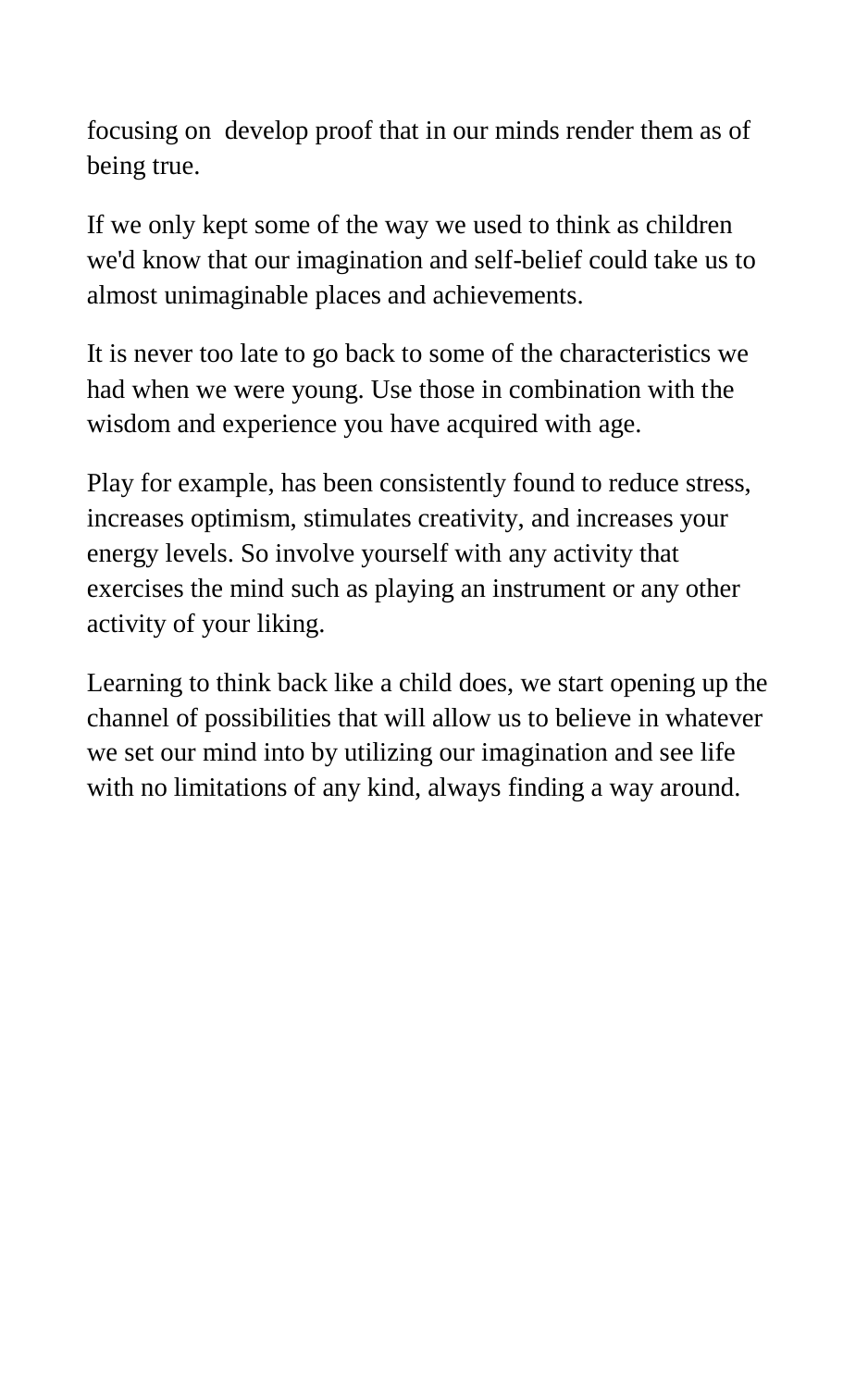$\zeta$   $\zeta$   $_{\text{You can decide to think negative or you can}}$ decide to think positive, if you choose negative you will never get any positive results"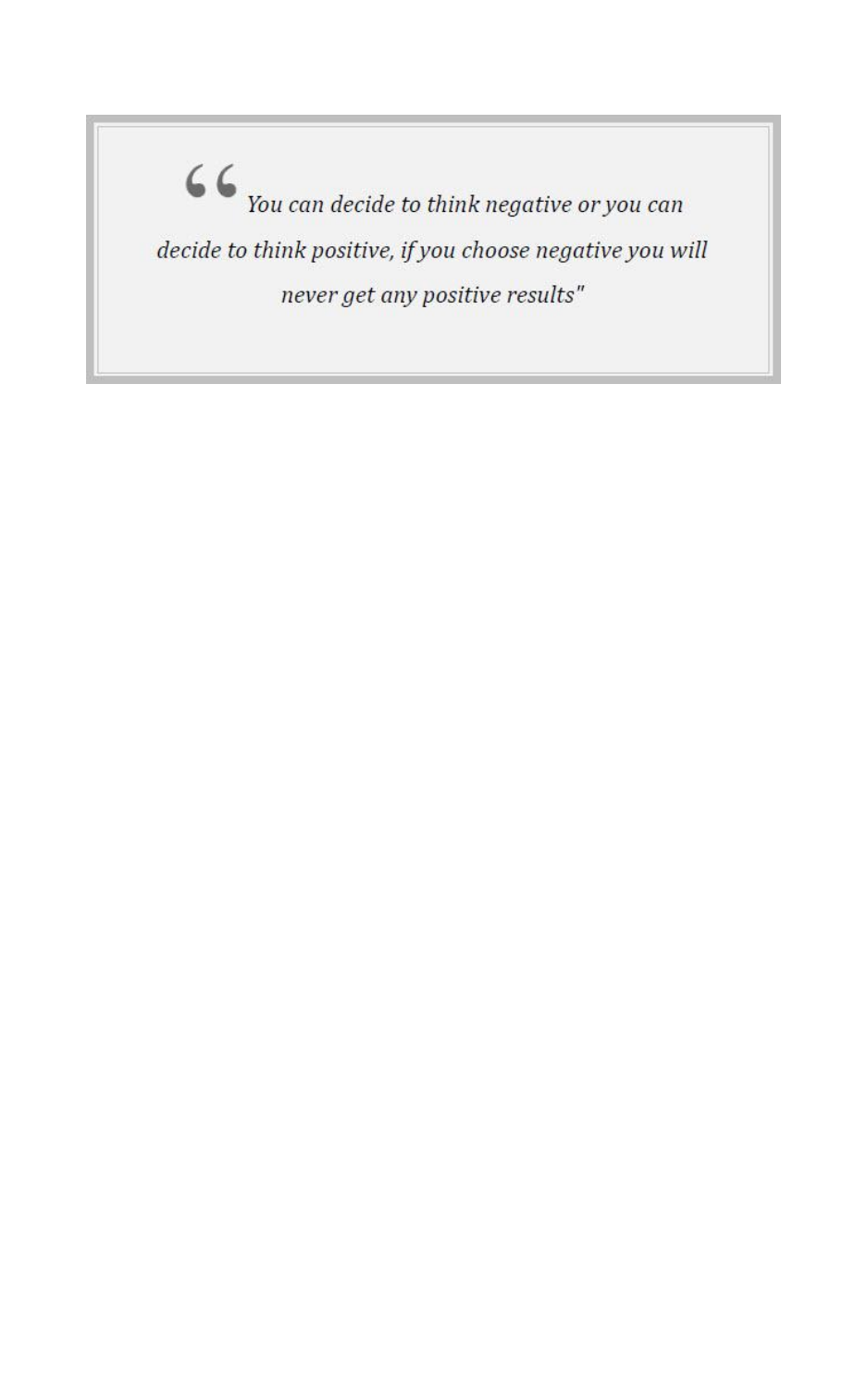## <span id="page-29-0"></span>**5 How You Also Help the World By Helping Yourself**

*The moment you decide to begin improving yourself you also help the world along with it.*

You can have the most expensive personal development program out there but if the desire to improve yourself and the desire to change to a more positive you is not there it just won't work, you may learn a few things and hopefully it will inspire you to change and spark the motivation temporarily but if there is no true desire you won't get too far with it.

The good thing however, is that most people seeking personal development material will already have a desire to improve. It is really the first step into learning your true potential and becoming aware that you can create your own reality. But how can you help the world by helping yourself?

You've seen great inventors of all time and great leaders, these people had an awareness that most lack and that awareness is learning your true power, there was a quote I read that said "You cannot help a man, you can only help him to find it within himself".

All of us have exactly the same potential; we are just affected by our environment and learn to bury our potential with time by outer circumstances. Until you become aware and start believing in yourself, you come to learn that the only limits are those that are self-imposed.

When we start to master our mind and therefore our true self we can begin to help ourselves and all the people within your circle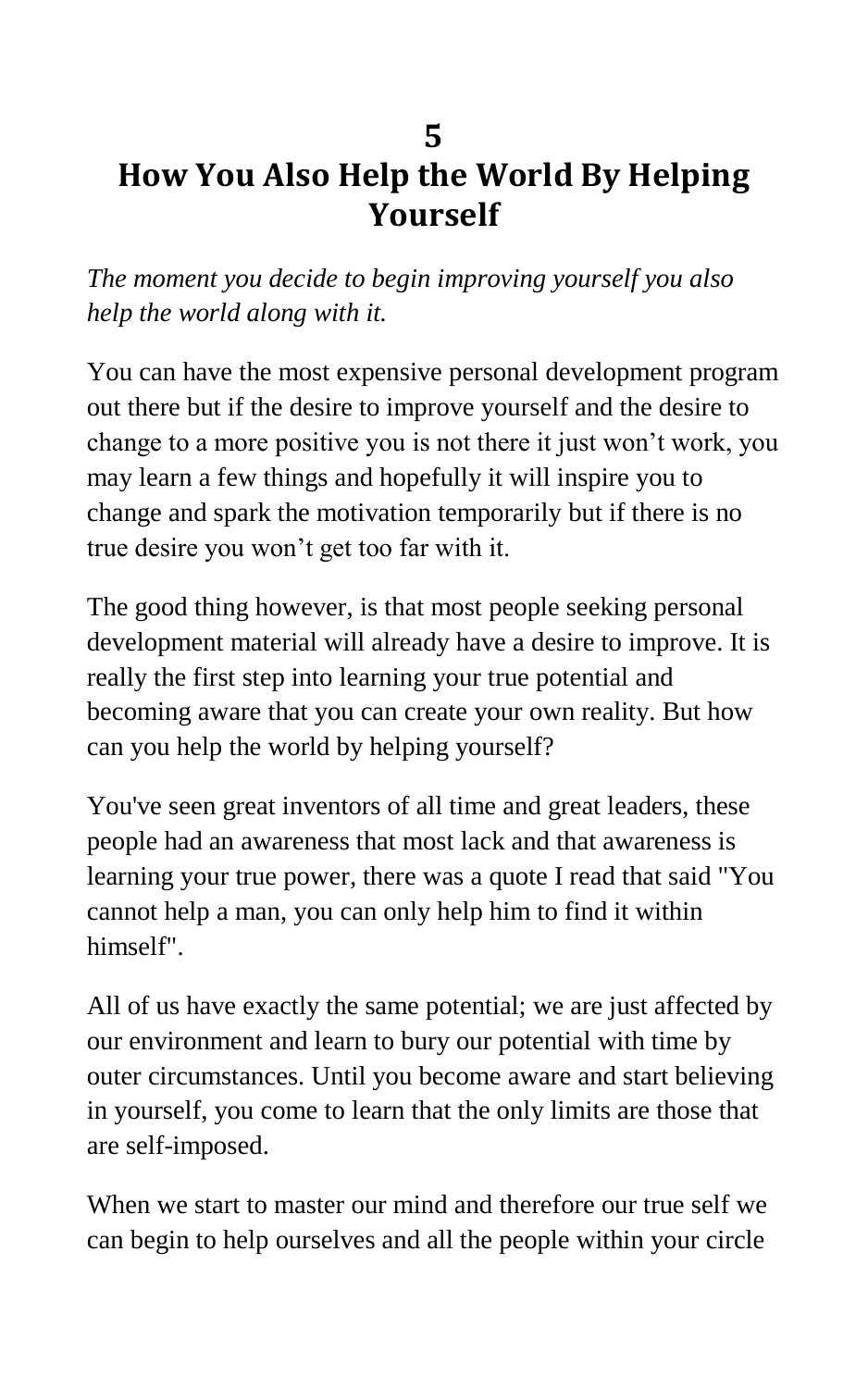will be affected in a positive way by it, by you. It is only then that we go through our lives full of excitement and realization that we are capable to achieve whatever we set our minds into. It is through our momentum that we also affect the lives of others in and around the world.

When we find ourselves happy we then see the world in a completely different way, a good way, and those that are close to us will not help but to get some of that same energy we are emitting.

You help the world by first helping yourself and once you're able to do that the world will notice thank you for it, and help you in turn.

Remember you always get back what you put out there.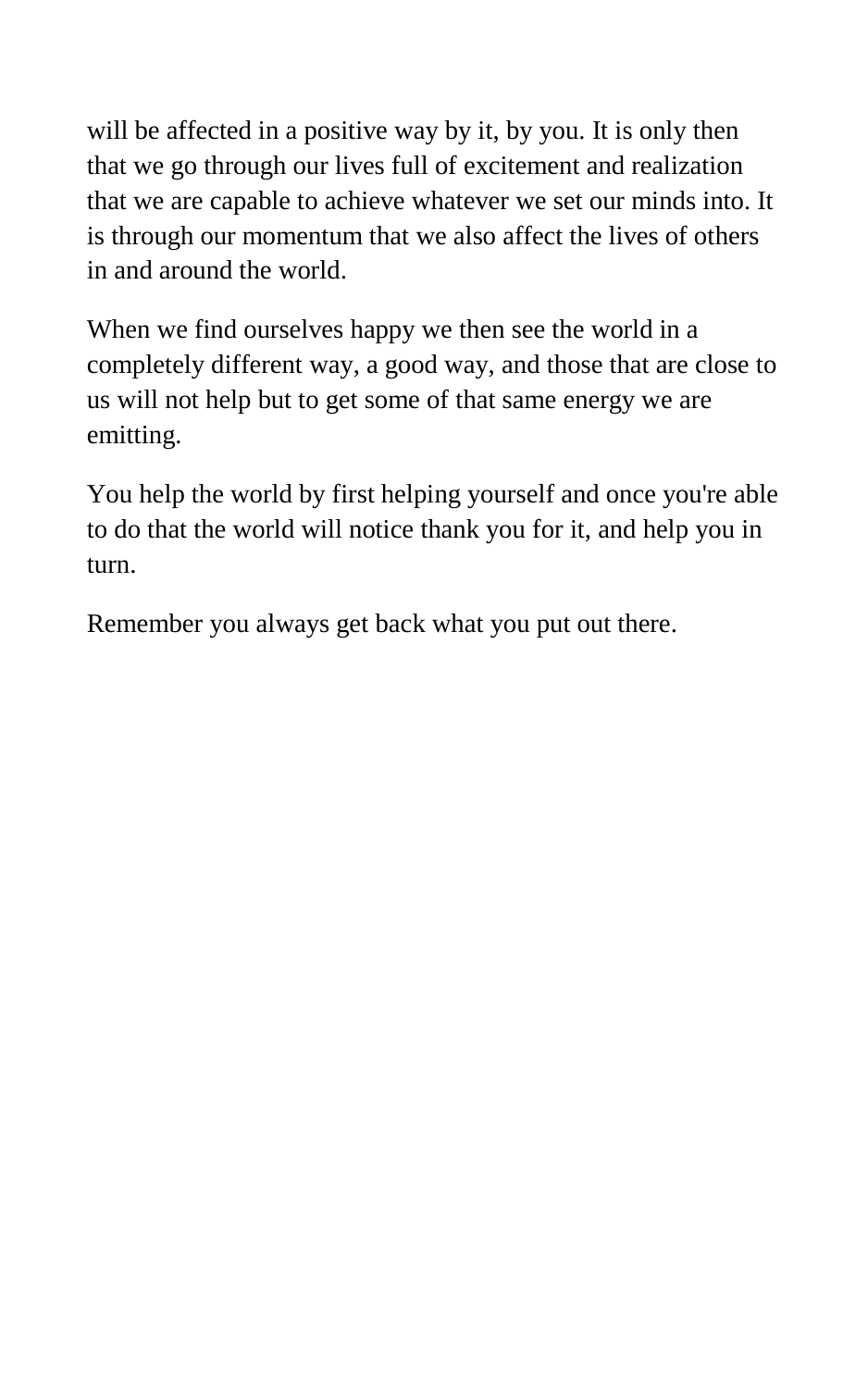## <span id="page-31-0"></span>**6 Visualize To Manifest Things Into Reality**

*How the things we would like to have or achieve can be manifested through visualization.*

When I was a young teen one of the first jobs I had was being a dishwasher at a local natural foods store part of my duties were to collect the garbage of all the offices in the building, I hated doing that and hated that some of the office people looked down to me and even treated me as if I was inferior to them.

Sometimes I would visualize and imagine myself sitting in an office chair with nice soft cushion and armrests, sipping on a nice cup of hot coffee at the beginning of the day, not only was I taking my time to start the day but even imagined and saw myself doing a little chat with coworkers, I could hear the voices crystal clear, I could hear their smiles and good toned chat, and all that before beginning my day doing something I really enjoyed doing.

Wow, can you see how real I made it seem? Visualizing something so deep you even feel as if its real and there already, is such a powerful energy and only till you actually experience it yourself you will truly understand what I mean.

By the way, yes I did actually make all that happen down the road oh and you can even add hot cocoa and tea.

Visualizing and imagining can really take you anywhere you want as long as you do not let anything or anyone disrupt those feelings. Now go and ask yourself "what do I really want?"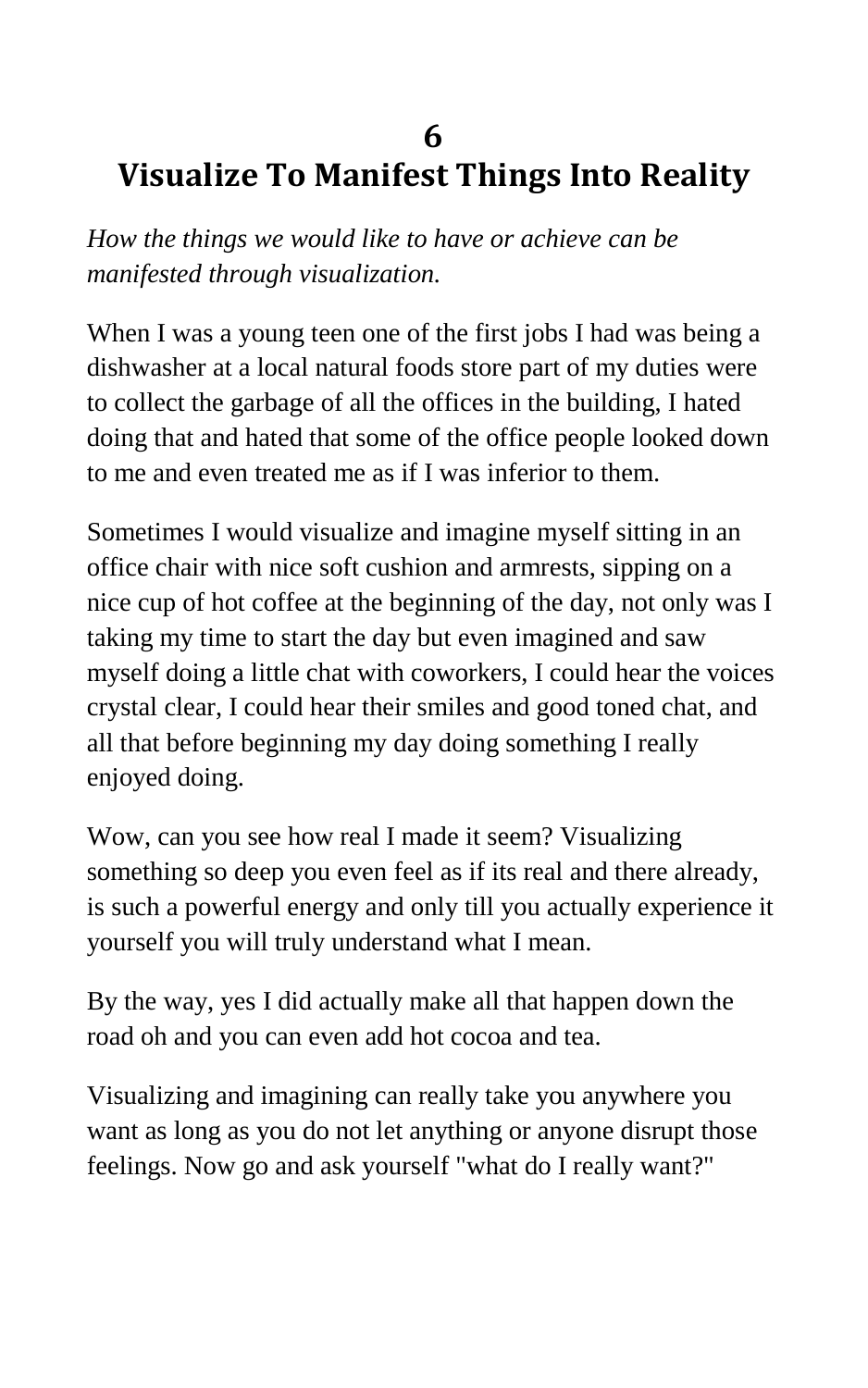There are however a few techniques you can do to help you come into this trance. Many self-help gurus recommend you to write your dreams or whatever is it that you want to achieve in paper, yes this does help!

You see, the way I understand it and learned it is that by writing it down in present tense you begin to feel as if you have already achieved it, and the almost creepy part is when you start doing this and reading what you wrote every day you start experiencing opportunities, events, circumstances, people and things to make that happen!

My own personal proof and simplest example is my website [http://www.whatiamgoodfor.com](http://www.whatiamgoodfor.com/) that is how I actually created it and launched it after three years of procrastinating and thinking I wouldn't succeed, during those three years I dreamed a site to talk about positive things to help other people but I always turned myself off creating my own excuses that I didn't have time or there were other sites like that, hundreds of self-imposed roadblocks.

It is not until I actually wrote it down and read it constantly that one day I just went off started working on it and started writing some stuff...In about a week or less it was up live. Can you imagine after three years of self-imposed excuses and limiting beliefs I actually made it happen in a week!

By the way from the moment I wrote my visualization down on paper and read it every day it took roughly two weeks when out of nowhere I started working on it.

Now I want you to think about the potential of this in applying this simple technique with just about anything you want to achieve. If you align yourself with the vibration of positive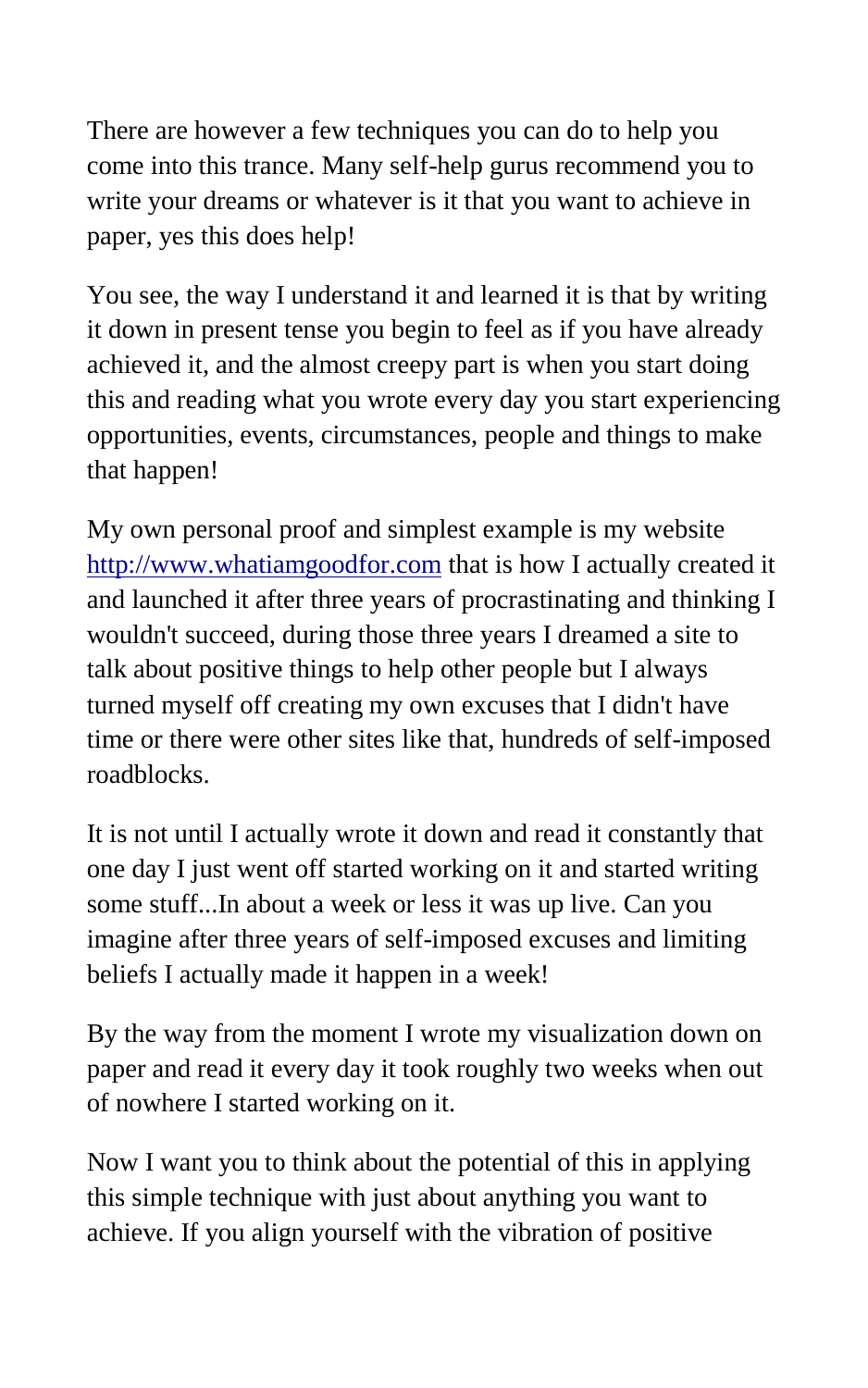thinking and self-improvement, in combination with this simple but powerful technique, the possibilities are endless.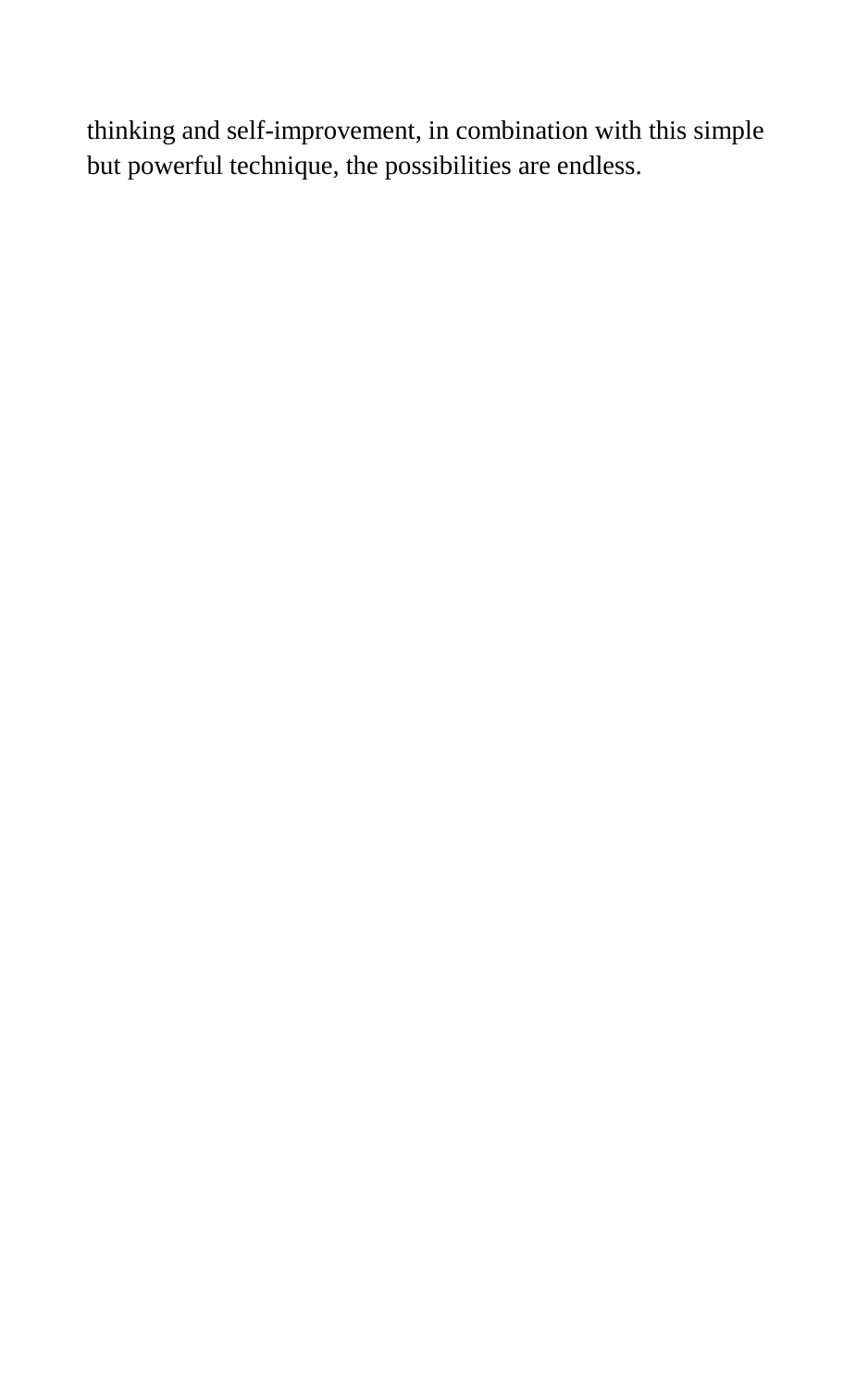$\mbox{\Large $\boldsymbol{\zeta}$}$   $\mbox{\Large $\boldsymbol{\zeta}$}$  being optimistic allows you to see an opportunity in everything, being pessimistic does not"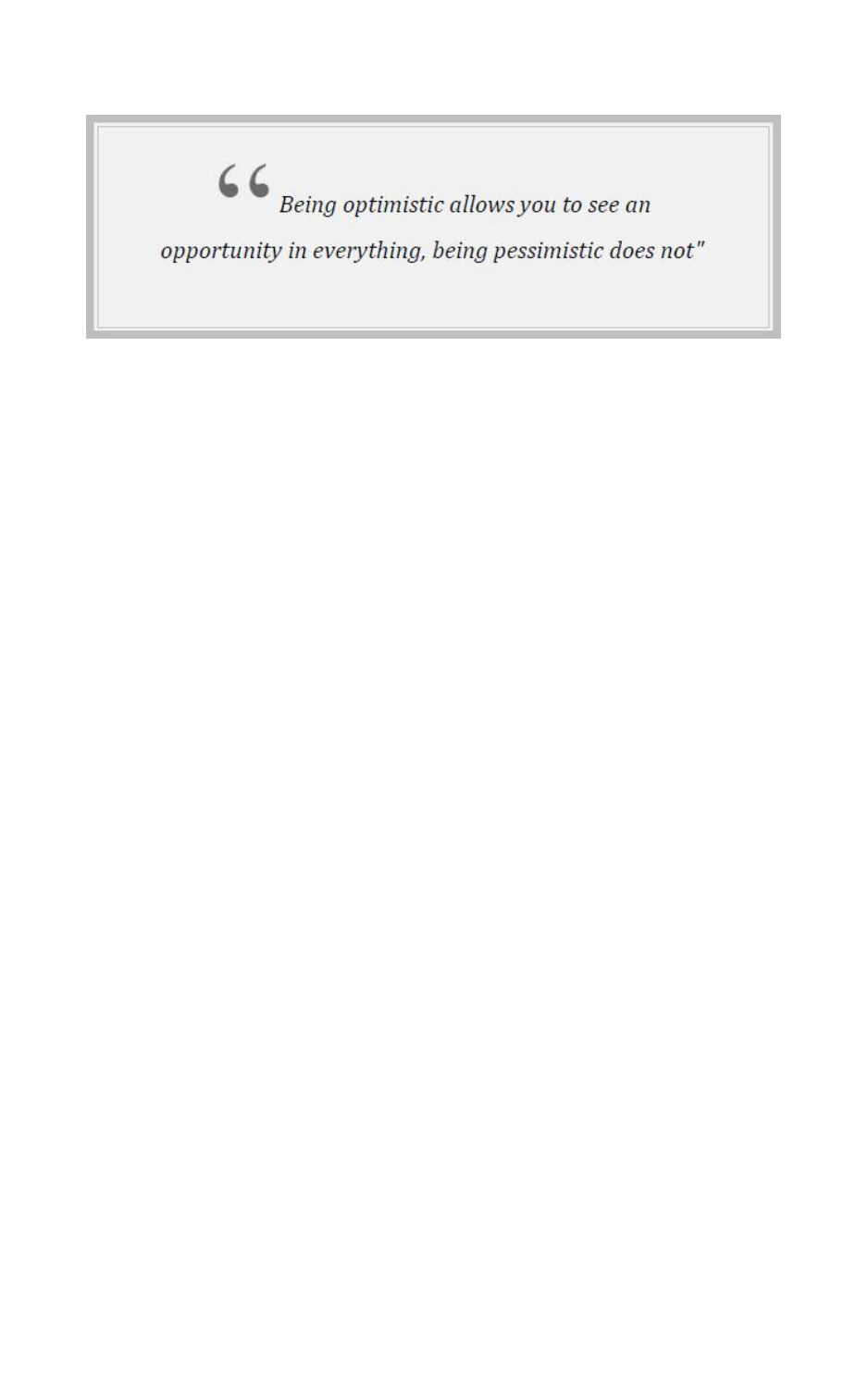# **7 Expressing Gratitude**

<span id="page-35-0"></span>*When you express feelings of gratitude you start seeing and getting more reasons to be grateful for.*

It is very important to have the feeling of being grateful of all the good things in your life. This feeling also goes hand in hand with the Law of Attraction. If we appreciate what we have, we send out positive "vibrations" that we have what we need to have in a present tense.

There's a force out there whatever you want to call it but I seem to come across it being described as "universal force", anyways, this "universal" force will send you more of the same, and it will bring what you put your own energy to into reality.

The main thing is to reach a level of vibration where you begin to think very different from the rest of the world. By expressing feelings of gratitude you are adding more power to this state of vibration, it helps you remain in harmony with this state and you can even begin to see and experience more things to be grateful for.

Have you ever noticed that some people seem to complain just about any small thing that goes wrong, making a big deal out of it? Have you also noticed how these people always, always seem to have something wrong going on? What is happening here is that they are sending this kind of thought vibration into the universe and as a result keep getting more of that.

Expressing gratitude will work the same way except with the opposite effect.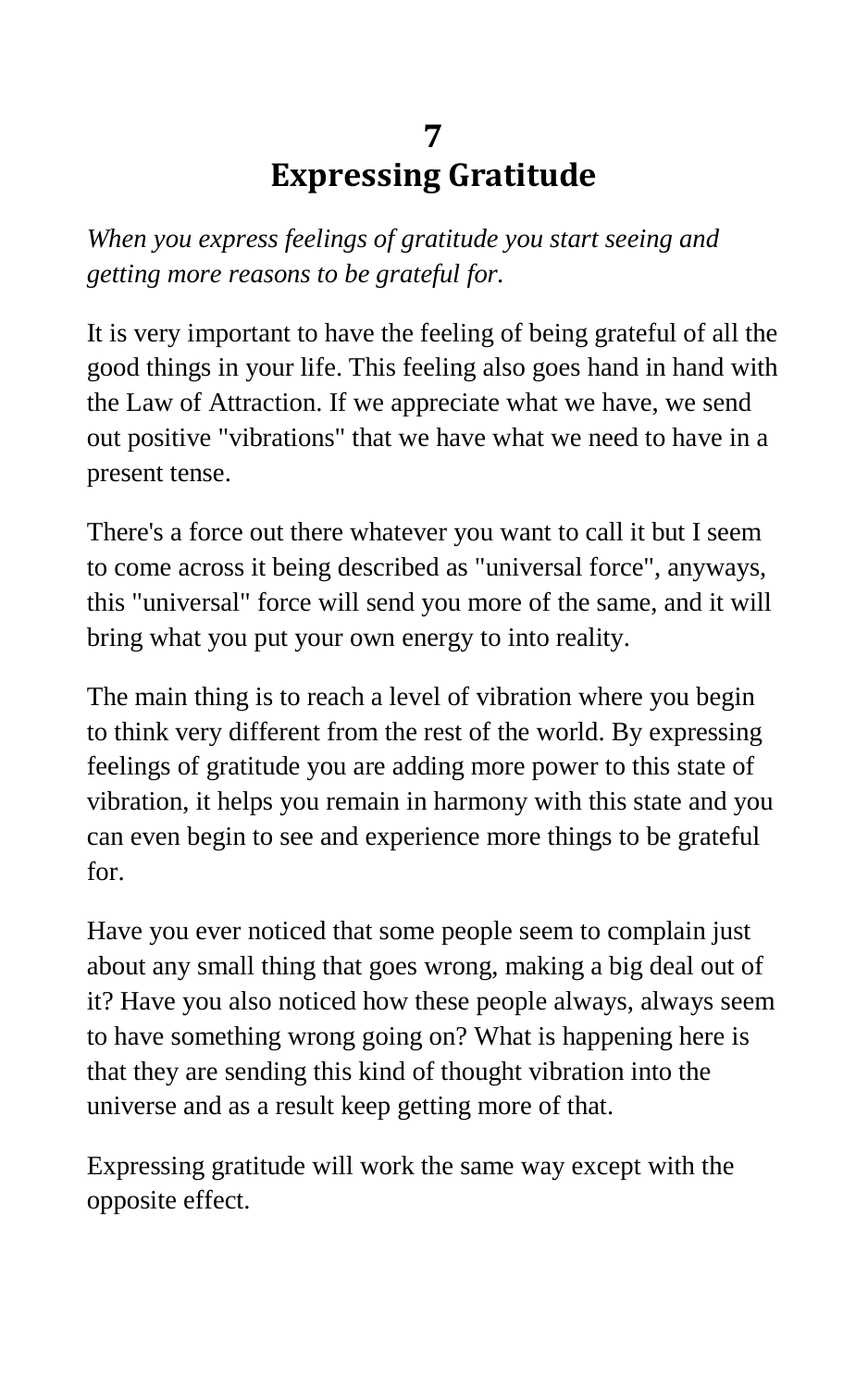Begin each night by expressing gratitude for the good things you experienced during the day and begin the next day in the morning by expressing gratitude for the good things you expect for the day.

Make a list of things that you feel appreciative of. You can start with by simply being grateful that you are well; have a roof over your head and food on the table. Spend time with your family and connect with the feelings of love and joy.

Help someone less fortunate than yourself. It can be a small act of kindness but doing this can make you feel good about yourself and realize how lucky you are in the position to be of help.

It doesn't matter what you do have. Just be thankful for it! Even if all you have is the shirt on your back, or tore up shoes, hey, be grateful for it.

You will experience a great feeling each time you express gratitude, but the best part is that this creates an energy that will create more things for you to feel more grateful for, just learn to pay attention because as you do this you will experience more opportunities that you may not notice otherwise.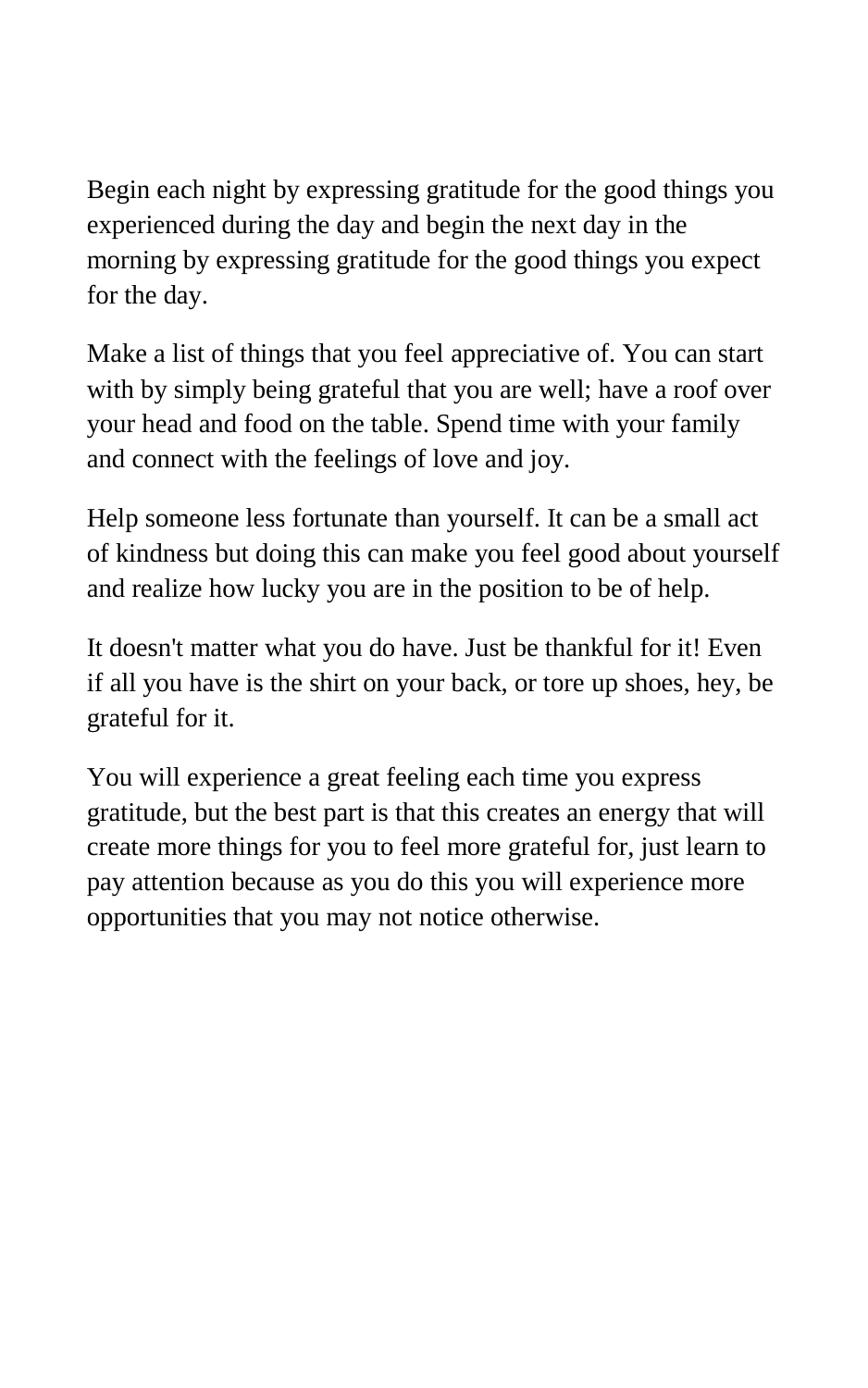### **8 Your Feelings Are Trying To Tell You Something**

*Pay more attention to the way you feel at any given moment, our body and mind are amazing in many ways and this is just one of them.*

You've probably noticed on your car that as it finds something wrong such as low on oil or maybe it displays a warning sign in the form of a light with a symbol that appears, it basically telling you there is something wrong or is giving up a warning that if you don't change the amount of gas and put some more soon it will leave you stranded somewhere in the middle of nowhere, OK maybe not to that extreme but don't put gas and you run the risk of getting stranded soon.

Our feelings are an example of this, they tell you when something is not right or on the other end too, they tell you when something is good.

You start feeling sad or mad or lonely, hungry, emotionally hurt, resented and it's your inner being telling you something is not right, but keep paying closer attention to your feelings and if for example you find out that you are feeling stressed constantly or everyday then right there is an obvious flag that something is wrong and you need to take action to change it and change it fast!

Our feelings are a way to let us know whether we are going in the right direction or not.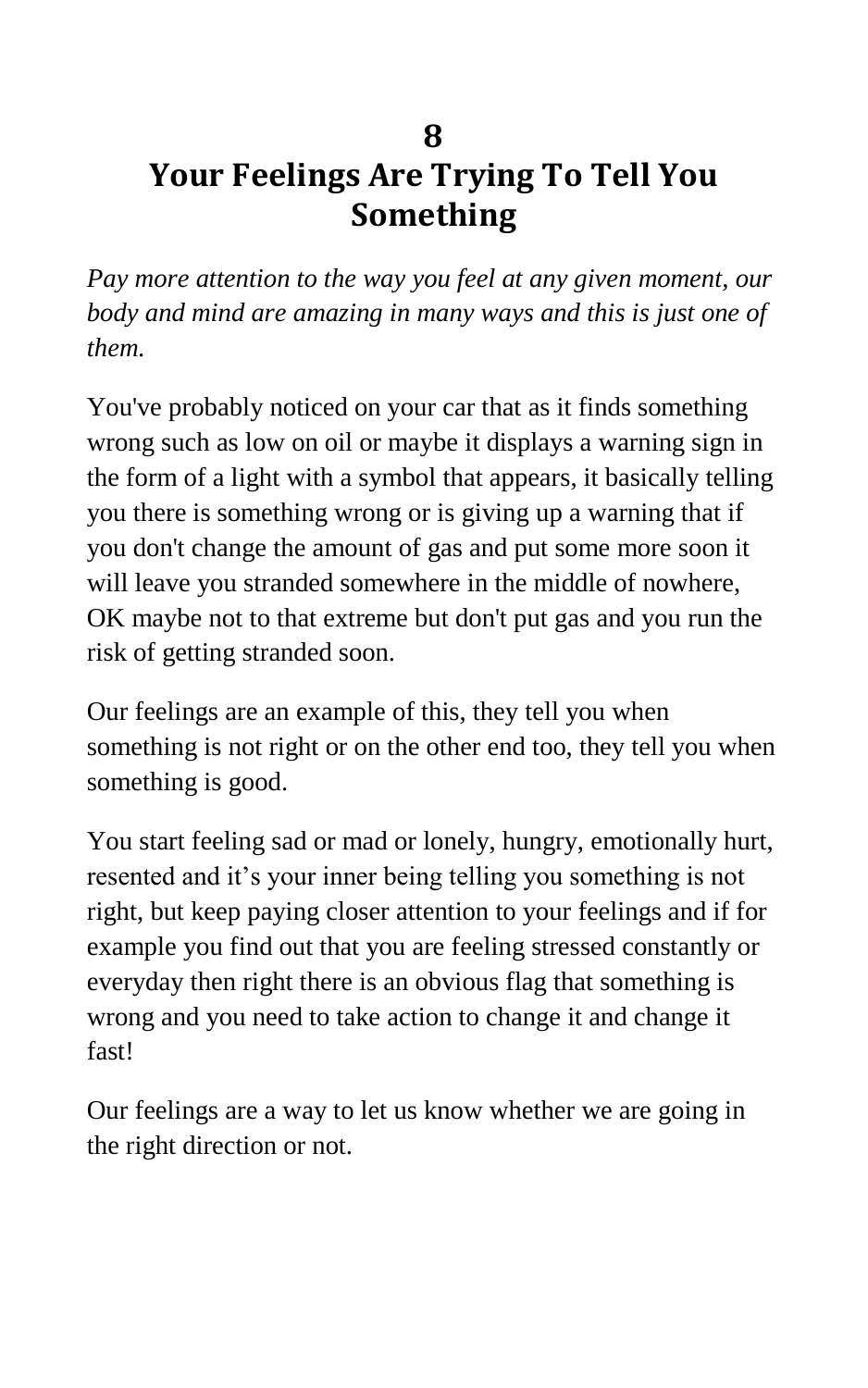On the other hand, If you associate with good positive people, activities, and other things that make you have positive feelings, then you are going in the right direction.

This concept is so powerful that it is even scientifically proven that if you are feeling bad or stressed your body is in risk of being affected by it in a physical form.

Even in sickness you may have found out yourself that feeling good and positive allows you to heal faster if you have really paid attention. Our feelings in combination with what we believe are so powerful in ways we don't even fully understand yet.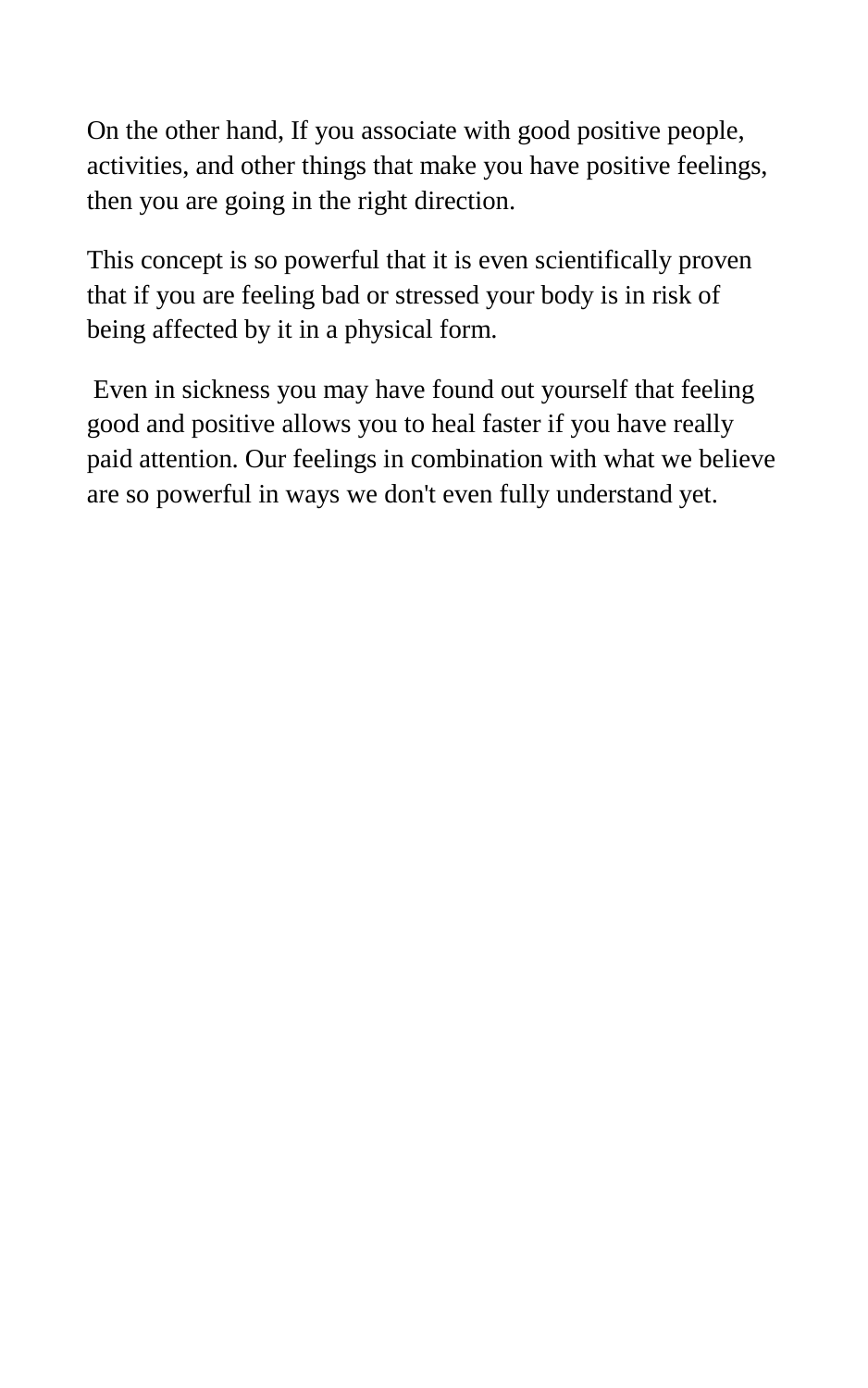$\left\{ \textbf{C} \right\}_{\textit{You can let your mind sink you in a deep hole, or } \mathbb{R}^n \text{,}$ you can take control and allow it to help you prosper"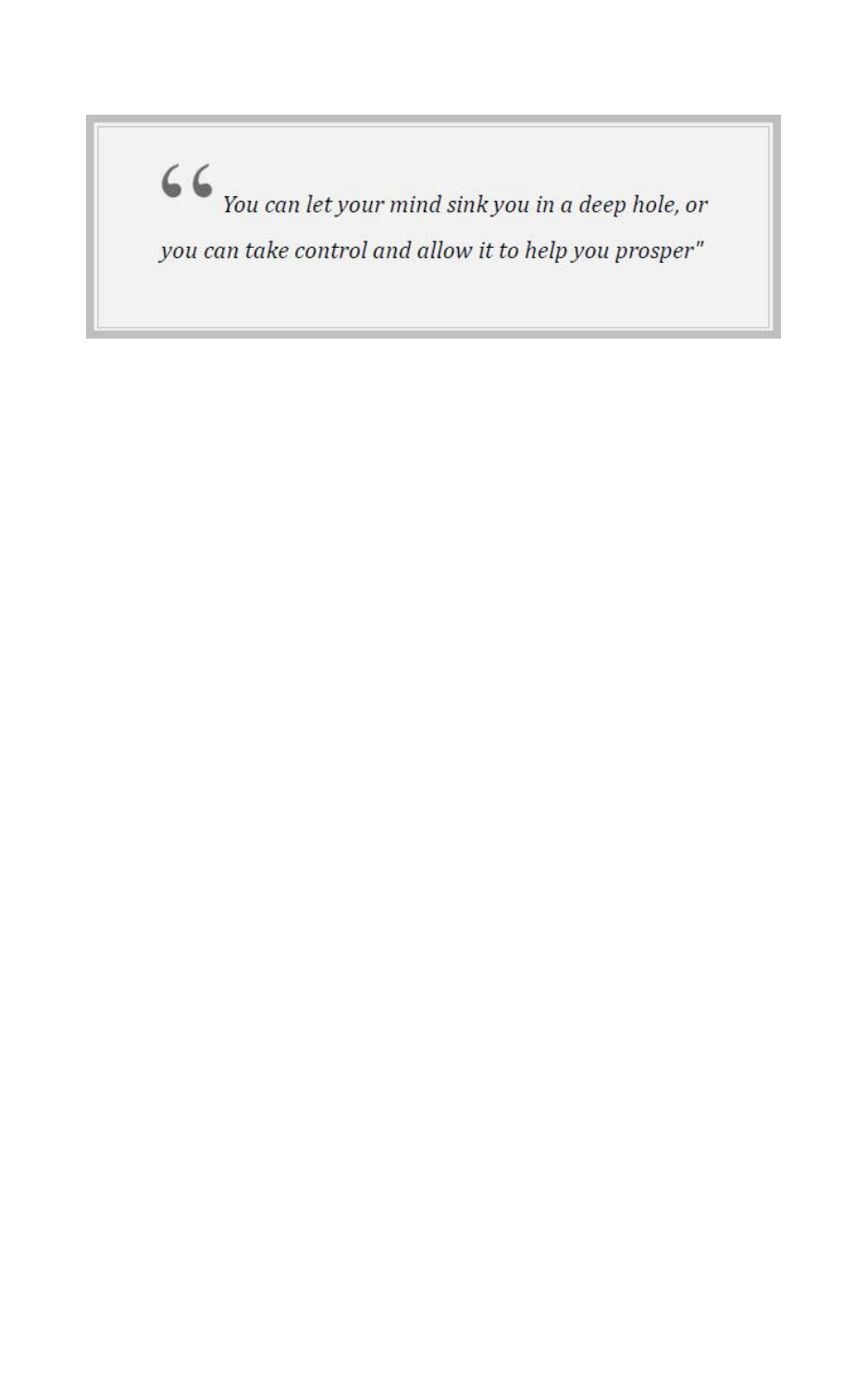### **9 What Is Reality?**

*Everyone has their own definition of reality but did you know you can control your own one to how and what you want it to look like?*

You may think that the life you live day by day is real, after all why would you think otherwise if what you live day by day is what you see, what you hear, feel, smell, and taste. But is it?

Your neighbor next door or your friend's cousin may completely disagree with what you say is real because their life may be completely different from yours, they don't experience the same things you do, so can't we say that their view of what is real is also what is real aside from what you think is real?

Each and every one of us has our own concept and definition of reality. If your life is full of problems, misery, and almost all of it full of negative stuff going around it then what your concept of what is real is most likely that life just sucks! And all you strive to do is merely survive it day to day.

But let's say we ask a person who has wealth, health, no stress, and is just happy overall, well I can tell you that with certainty that person will tell you that life's reality is great! Can you see the picture here?

We have to realize that we were all built with the same potential for great things whether we currently see it or not, and need to realize and become aware that we can shape our own reality, and it begins with a single decision based on how we answer but one question.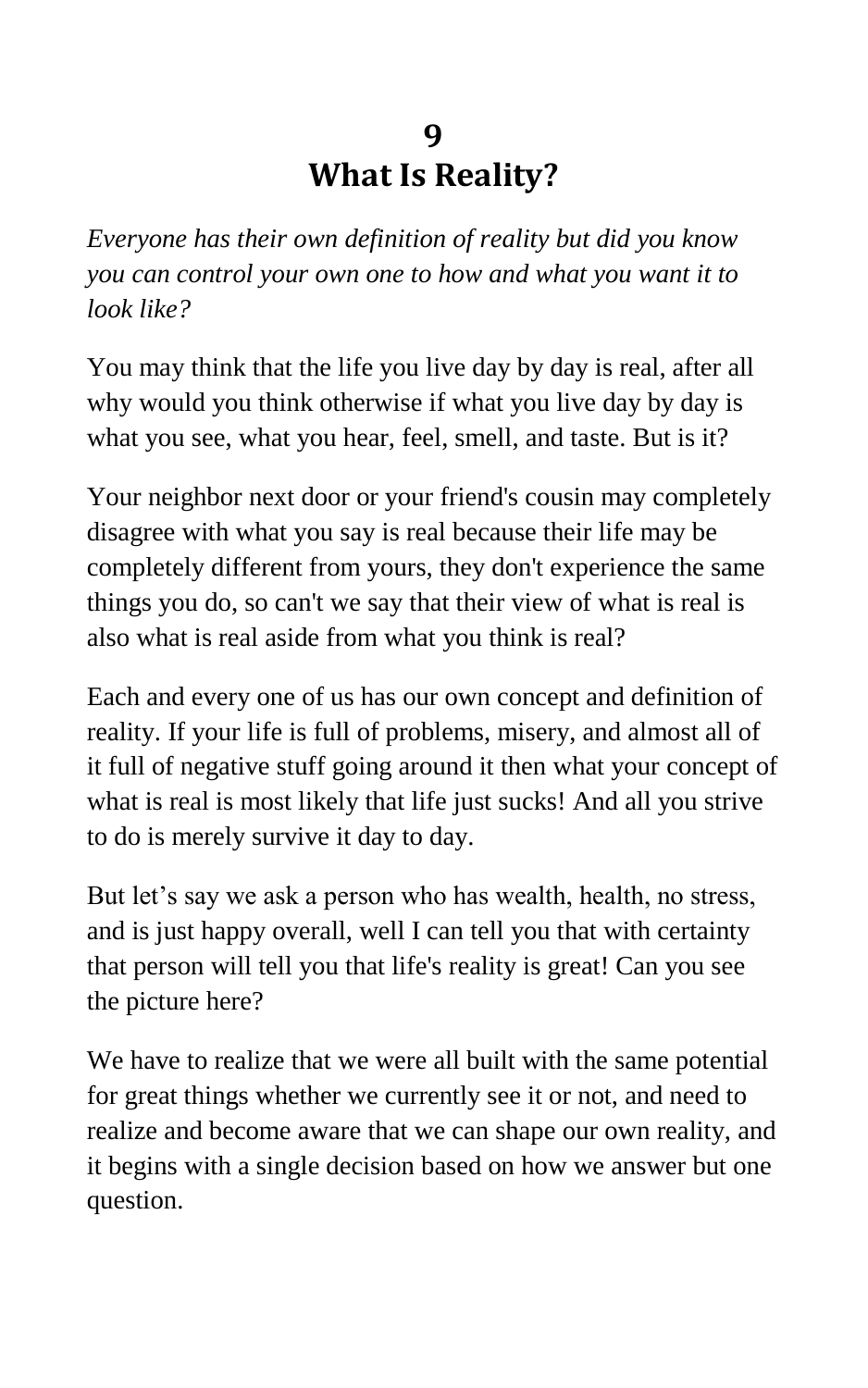Albert Einstein once commented "that the most fundamental question we can ever ask ourselves is whether or not the universe we live in is friendly or hostile" and hypothesized that your answer to that question would determine your destiny.

We have but one general decision to make on how we want to live our life. And because you see it a certain way doesn't mean that this is reality, it's your own current reality!

As a matter of fact there is not even such thing as reality because reality is a term that we all define individually the way you see it based on what you've experienced and from those experiences you developed beliefs which in turn make up your individual concept of reality.

You can change and re-program your current reality, because what you are currently living is a result of your past experiences, behaviors, and way of thinking which in turn created a program with certain beliefs.

When you have had negative experiences in the past and have developed bad behaviors, you have created a "program" or belief that the reality of life is a bad one, and this then becomes the way you live your life, focusing more on the bad experiences or negative things in life.

Remember how I constantly listened to personal development audios and read all these books on personal development?

I immediately started to turn my life around into a new positive awareness because I was doing it so much and so often that I started to "reprogram" my mind without even knowing. You see, doing something in a repetitive basis, creates a program in your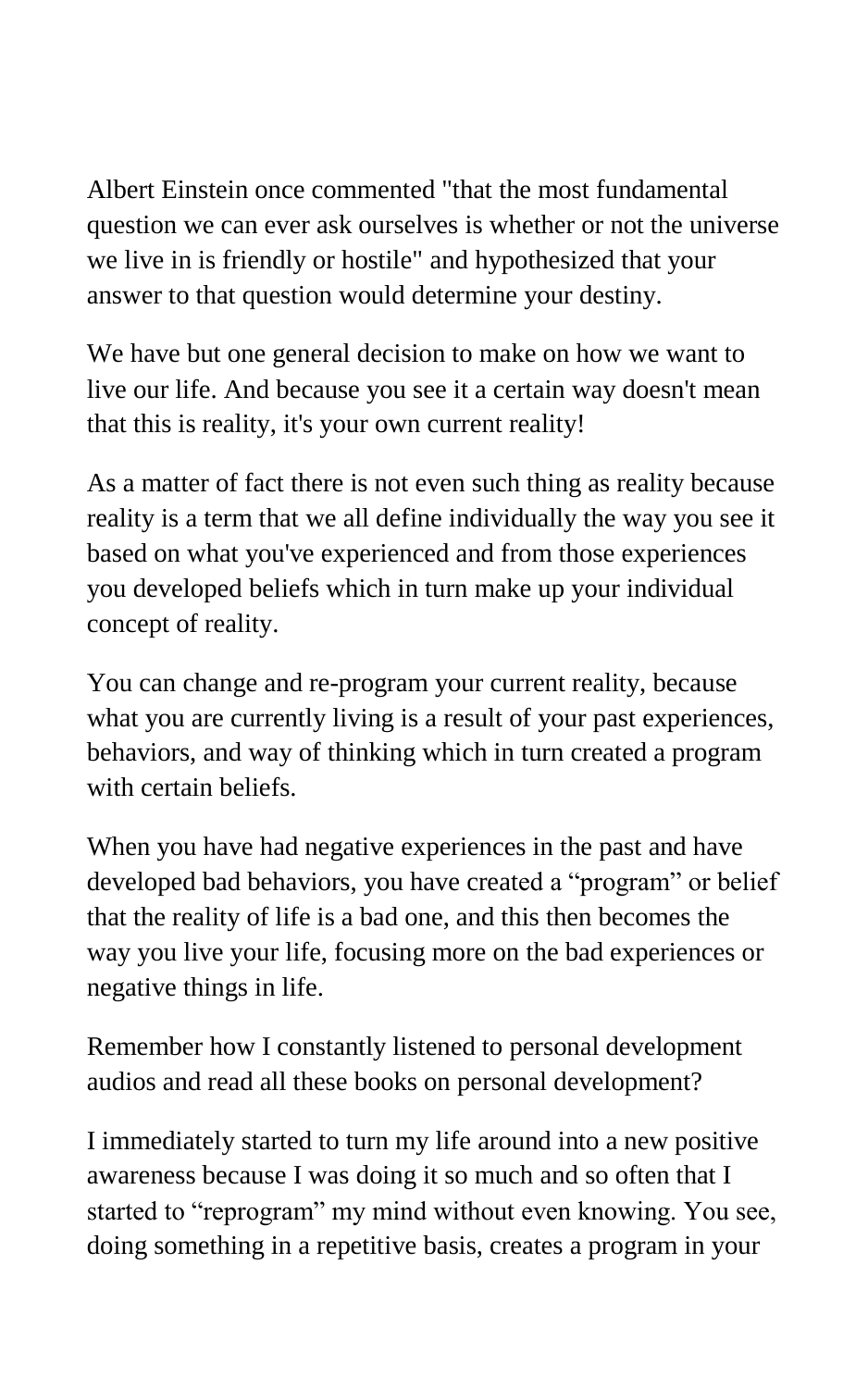mind, this program develops habits and in turn creates your beliefs and concept of reality.

If you want to reprogram your mind from whatever your current beliefs are at the moment, whether you believe you are not good enough, you are not happy, you don't want to try something because you know you will fail, or you are too afraid of taking certain actions that you know will potentially lead to a better life, then you must not only fill your mind with good stuff but also do it in a repetitive way.

Get personal development books, audios, DVDs, etc. and listen or read often, do it every day! After around a month you will start to see the world in a different way, you may even start to notice better things happening around you, simply pay attention.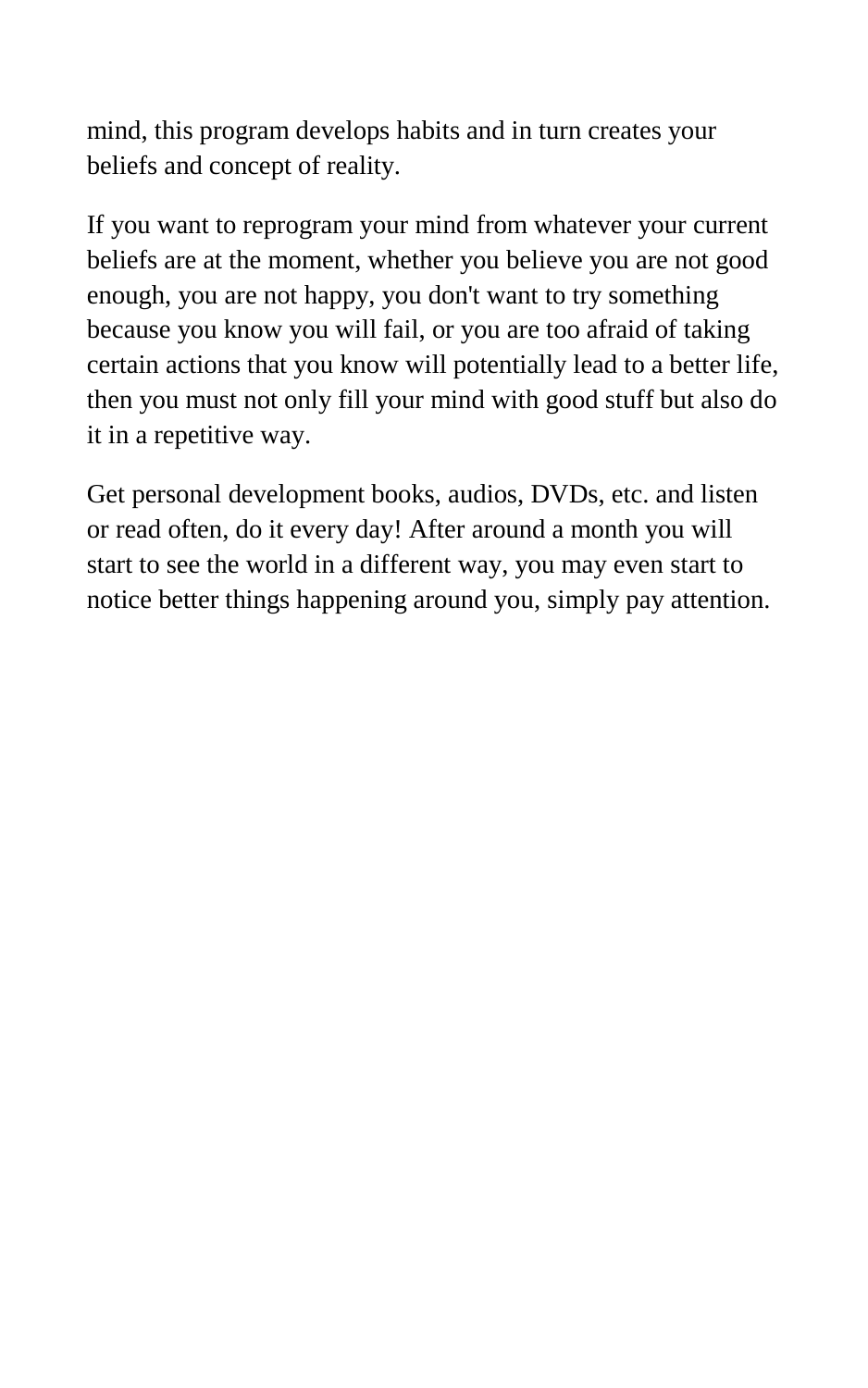# **10 The Law Of Attraction**

*You attract what you think and focus on most, whether you choose the negative or positive things, that is what you will attract more of into your life...it always works this way.*

You know it's just amazing how things work sometimes. For a long time I had been using this so called "law of attraction" in my jobs and later on career-wise, and I knew there were higher forces at work but just didn't know what to call it or how to describe it, all I would do is visualize and believe and doing that created some really nice things for me by allowing me to advance from a job to a career.

I utilized many of the techniques that come with it even though I did not know then that they were part of this law. "Techniques" sounds way too inferior though, as it's really more like a type of set of "energies" that we are barely beginning to tap into as human beings.

Now this may not be making much sense to you yet. So let me give you a crash course into it. I believe strongly in this law because when I started learning about it thanks to a great personal development and self-help guru named Bob Proctor it just made total sense to me as many of its descriptions were things I had been using previously in my jobs before I even came to learn about it.

It is important to mention that one major thing I realized was that we can use this law for just about all areas of our life not just in our job or career!

This is the part I was missing as I was doing fine growing and going up career-wise but other areas in my life where not so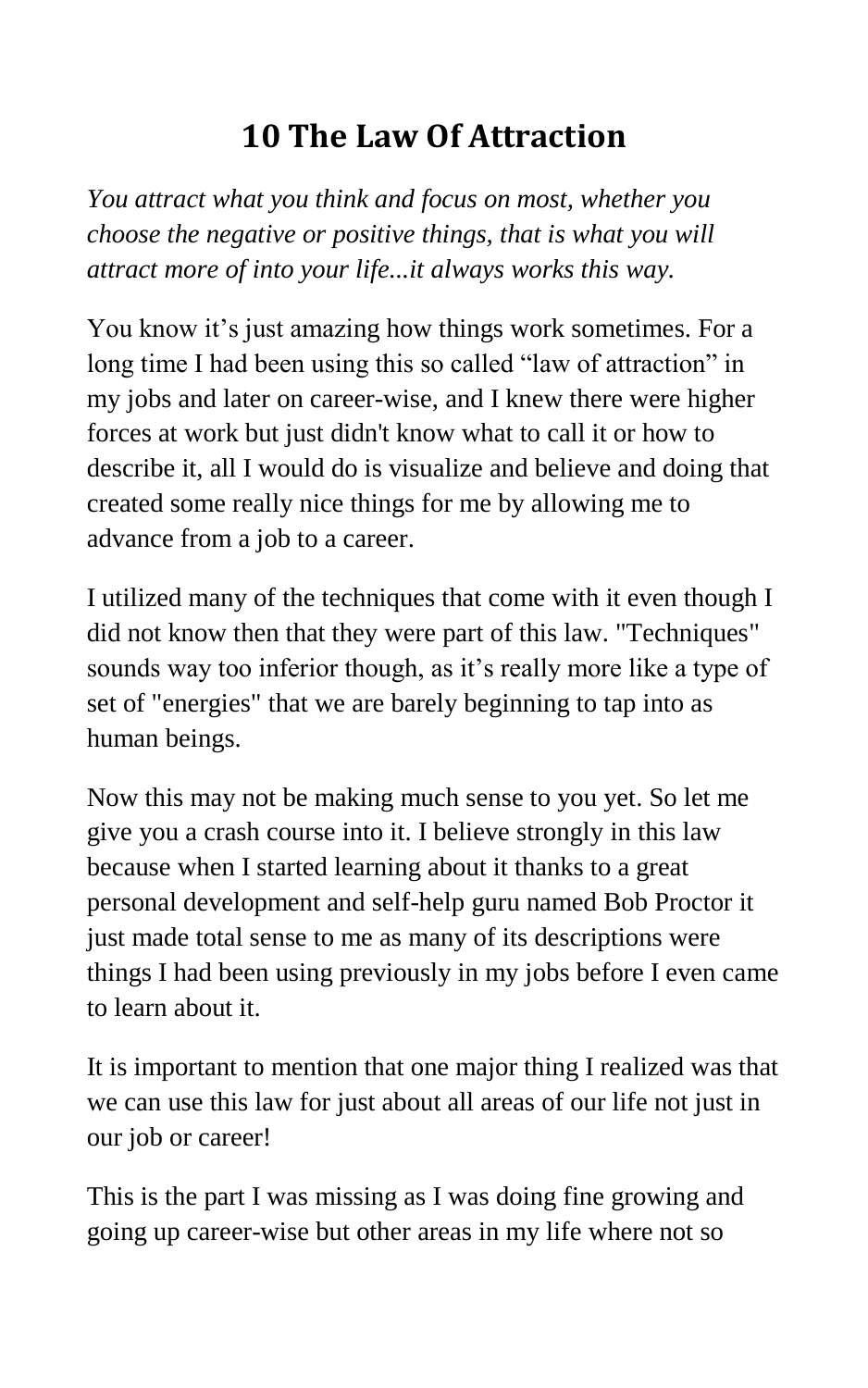great and in those areas I seemed to focus more on the negatives and kept getting more of that as well!

I have read and heard many explanations from people out there who understand this law yet it seems it is sometimes easier to understand it within yourself once you understand it rather than explain to someone else. So let me tell you what the law of attraction is as I understand it.

There are laws in the universe, such as the law of gravity, there are energies or forces out there that exist yet we can't necessarily see. The law of attraction is one of them and it states that we attract what we think about most, and attract what we put our energy and focus on most.

The law of attraction basically works through what we think about consciously but given power to from our feelings and from there on creating a subconscious awareness that creates some kind of invisible "universal energy" which then in turn makes circumstances, events, and situations happen that lead to us obtaining and attracting that what we think and focus on and what we want.

The law of attraction is not biased however, and if you think, focus, feel and put energy into negative things, negative things you will also attract.

I have become fascinated with all studies related to our human potential and mind and let me tell you, everything seems to have some kind of connection.

I have learned that we are equipped already with most of the things we need to succeed in all areas of our life but we become our own roadblocks, and close ourselves to great and good limitless possibilities out there.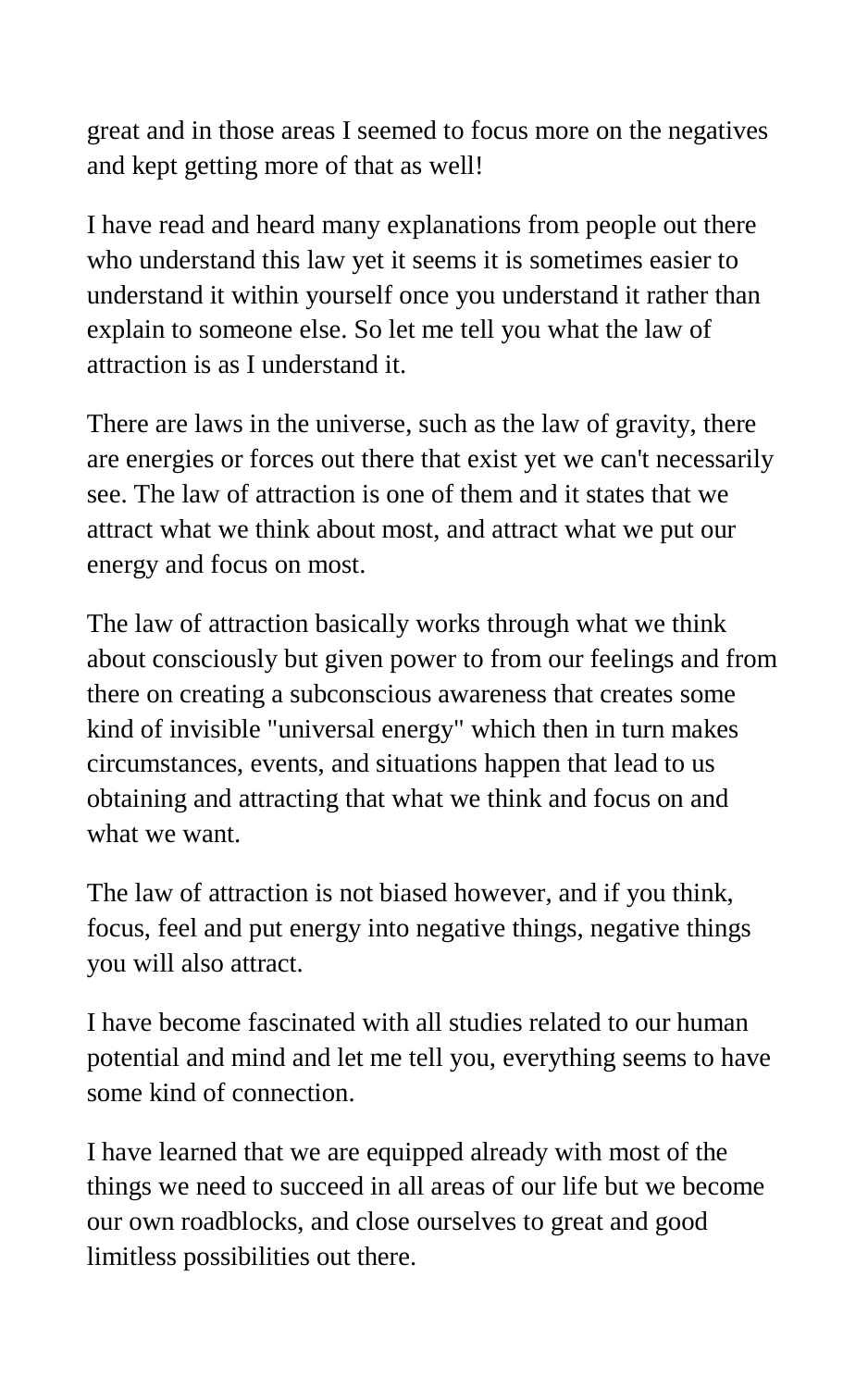If you want to learn more about the law of attraction and go beyond, learn about The 11 Forgotten Laws at [www.selfhelpgurusnow.com](http://www.selfhelpgurusnow.com/)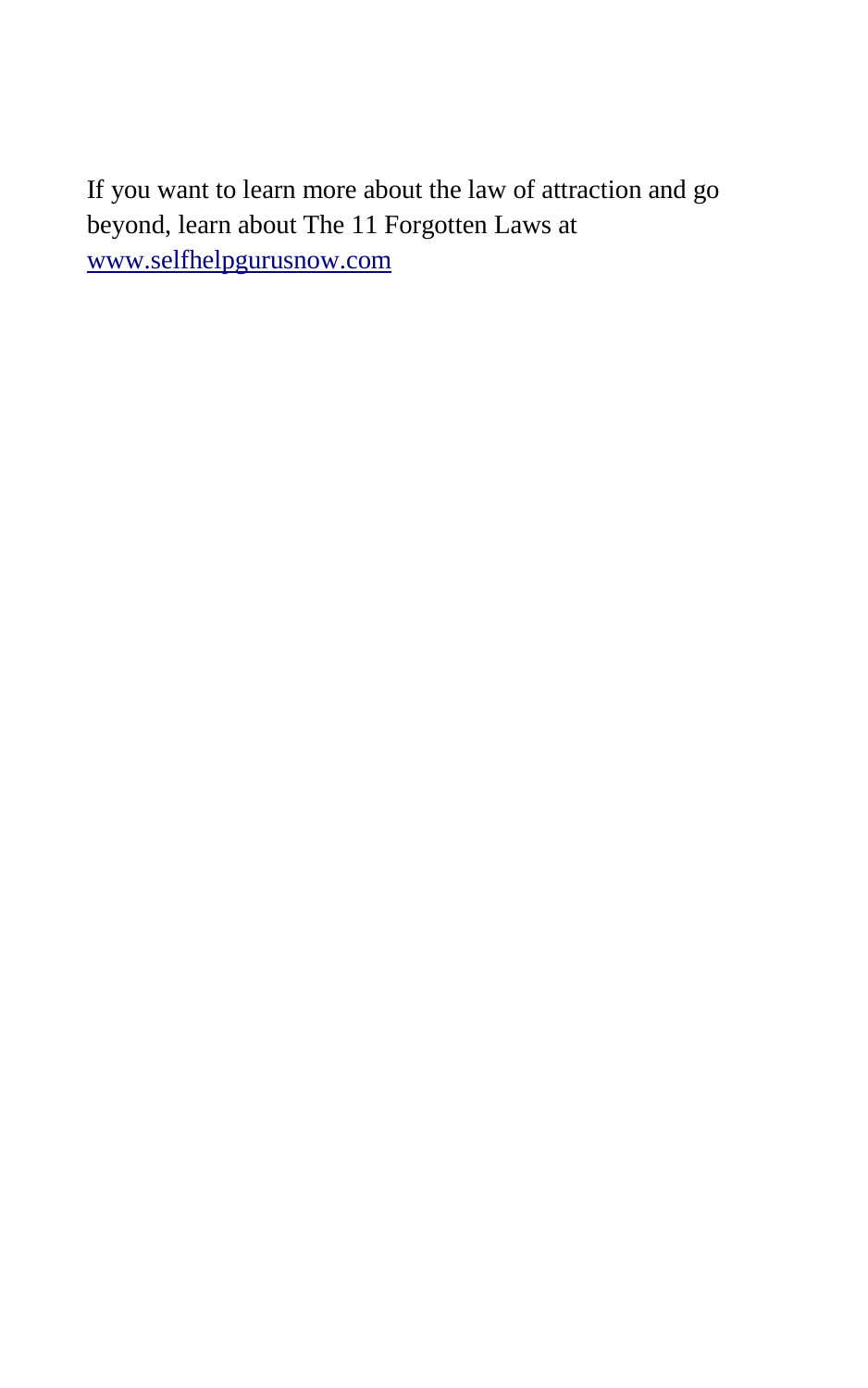$\textbf{\textit{G}}\textbf{\textit{G}}_{\textit{The adversities and struggles we have in life are}}$ the ones that truly make you grow, if there were none there would be no growth and therefore no point in life"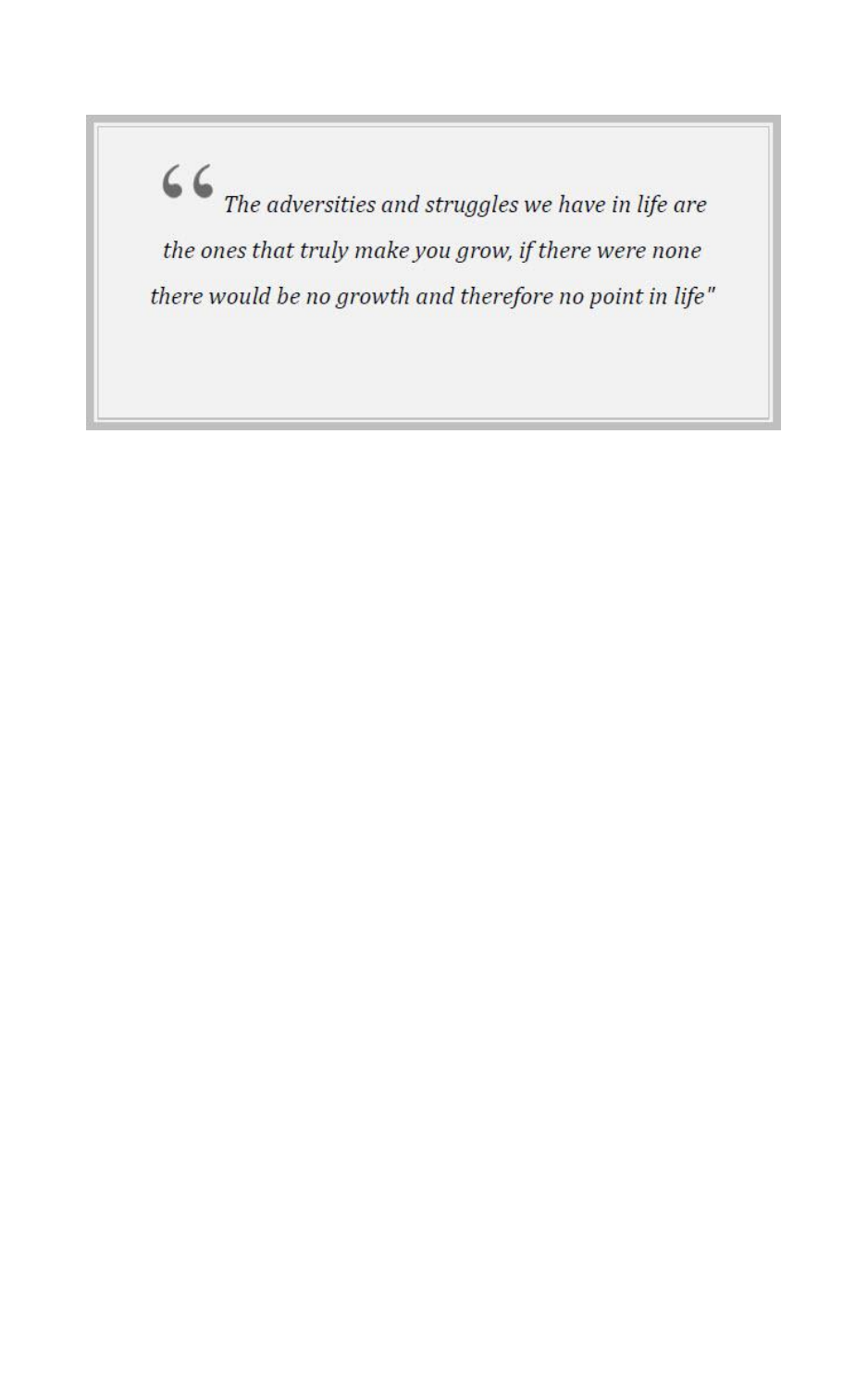# **11 Appropriate Rest Is Essential**

*Inadequate rest will not only halt any progress when setting up goals and wanting to achieve them but it may also initiate procrastination.*

I cannot stress how important it is to get appropriate sleep and rest well. This is actually one of my greatest challenges because time it seems is scarce when you are trying to study something or do anything for that matter when you have a family and/or a job and a thousand other things that you need to attend and take care of.

I used to have this really bad habit of sleeping very late (OK at the time of this writing I still do but I will be working on it) I'm talking about 2 or even 3am, because I had created the habit and belief that this was the only time I could do anything else I wanted to do such as writing the material for my website or this book. I come home around 6pm from my day job and well it seems as time just flies from there on till it is time to go to bed.

What I found out is that this negative habit of sleeping very late at night, when I had to wake up around 8am actually became counter intuitive and I discovered I actually ended up losing more time this way, and that was because the next day my level of energy was just so low that so many days I felt exhausted by mid-day and all I thought of doing was just going to bed right after I go off work, this also affected other things such as my health.

I was feeling tired all the time, I had no energy left to attend my family and often times this resulted in attracting more negative situations as many of these times I felt in sort of a bad mood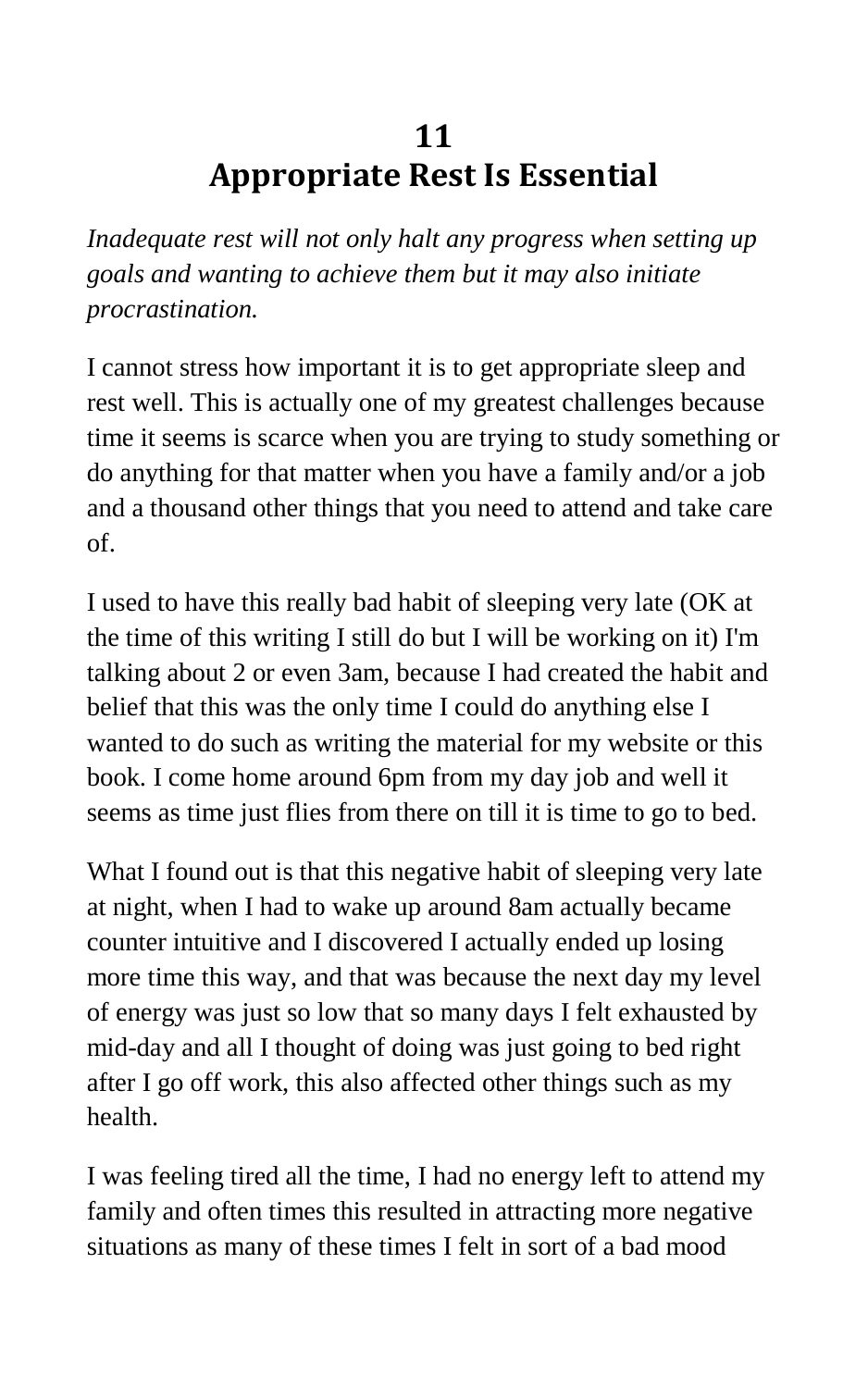being easily bothered by noises from the T.V. and kids playing around.

One of the other bad things about this habit was that I actually had no energy to do the things that started to change my inner self, I had no energy therefore didn't feel like reading any books or listening or watching any videos or any of that, all I kept thinking was in landing on a soft comfy bed or couch and just passing out.

For so long I've done this until recently it started to change for the better I started looking into Neuro Linguistic Programming and self-hypnosis audios, it was something new to try but I didn't mind giving it a shot.

Found out many of these techniques work very well and you should definitely look into them as well.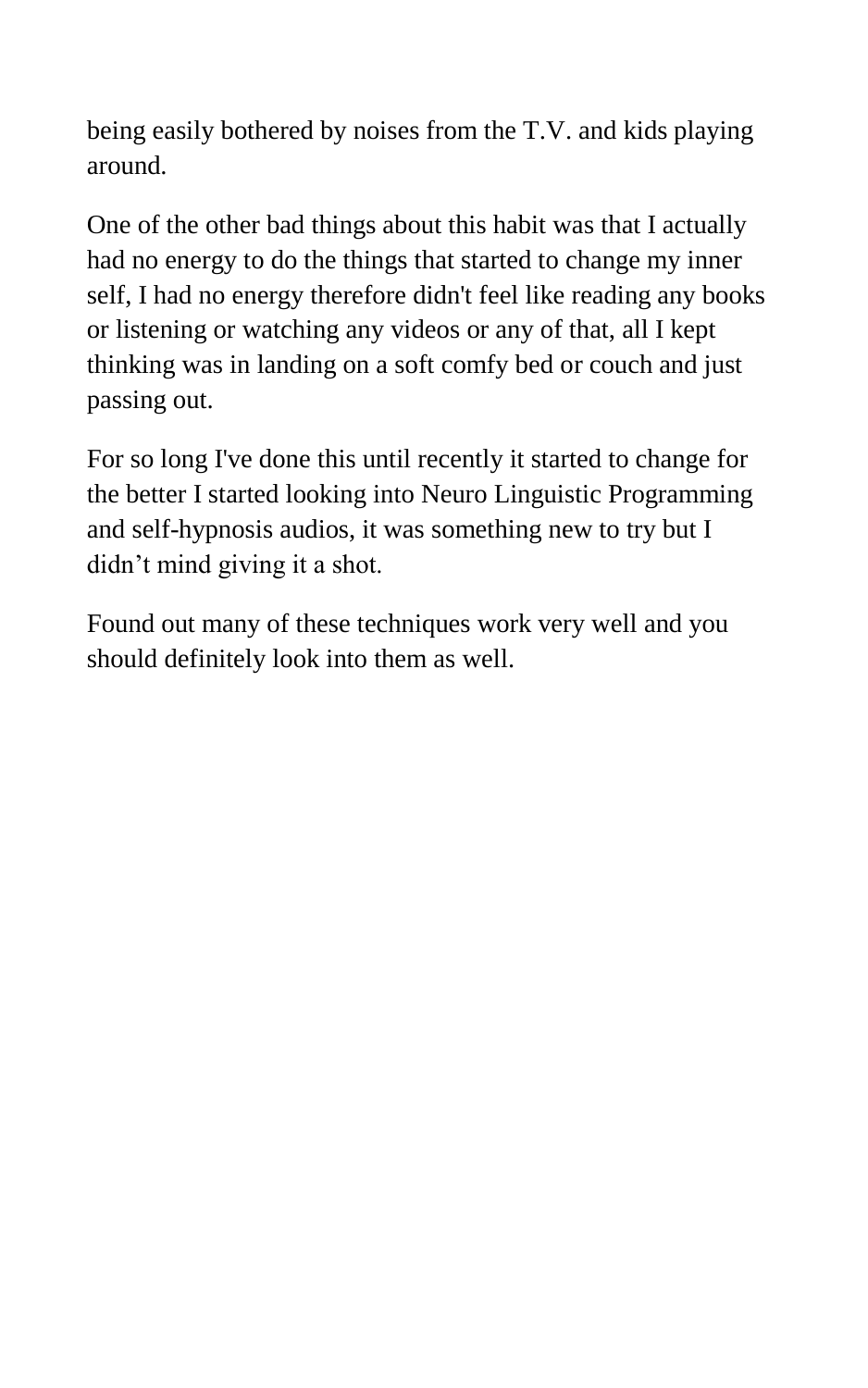# **12 The Importance Of Setting Goals**

*You really have no direction in life without setting yourself goals. It's like walking in a dark room with no lights on.*

Goals are a very important aspect of our life. We are rationally thinking creatures; we don't live by instinct. That is the reason we need goals that can help us take from one point to another in our lives. Going through our lives without goals is like sailing without a compass; uncertain of the direction we are going whatsoever.

When we are at school, our goals could be to achieve a particular grade; when we are in college, our goal might be to score a particular mark to get admission in a certain professional course; when we are able to work; our goal could be to get hired in a particular company or organization and so on.

If you think about it for a moment, we are always setting goals for ourselves and trying to reach them, the key is to actually write them down to help us get focus of them, otherwise we may forget what it is we are trying to achieve and can lose motivation and focus.

If you aren't establishing goals already, you are leading an unplanned life; you are going through it with no direction. Now let me ask you something, do you want to live? Or do you want to exist? Because if you don't set goals in your life you aren't living; you are merely existing! You are merely taking life as it comes.

However, a person who has goals in life has one very important benefit. They come to know what they are really worth. If you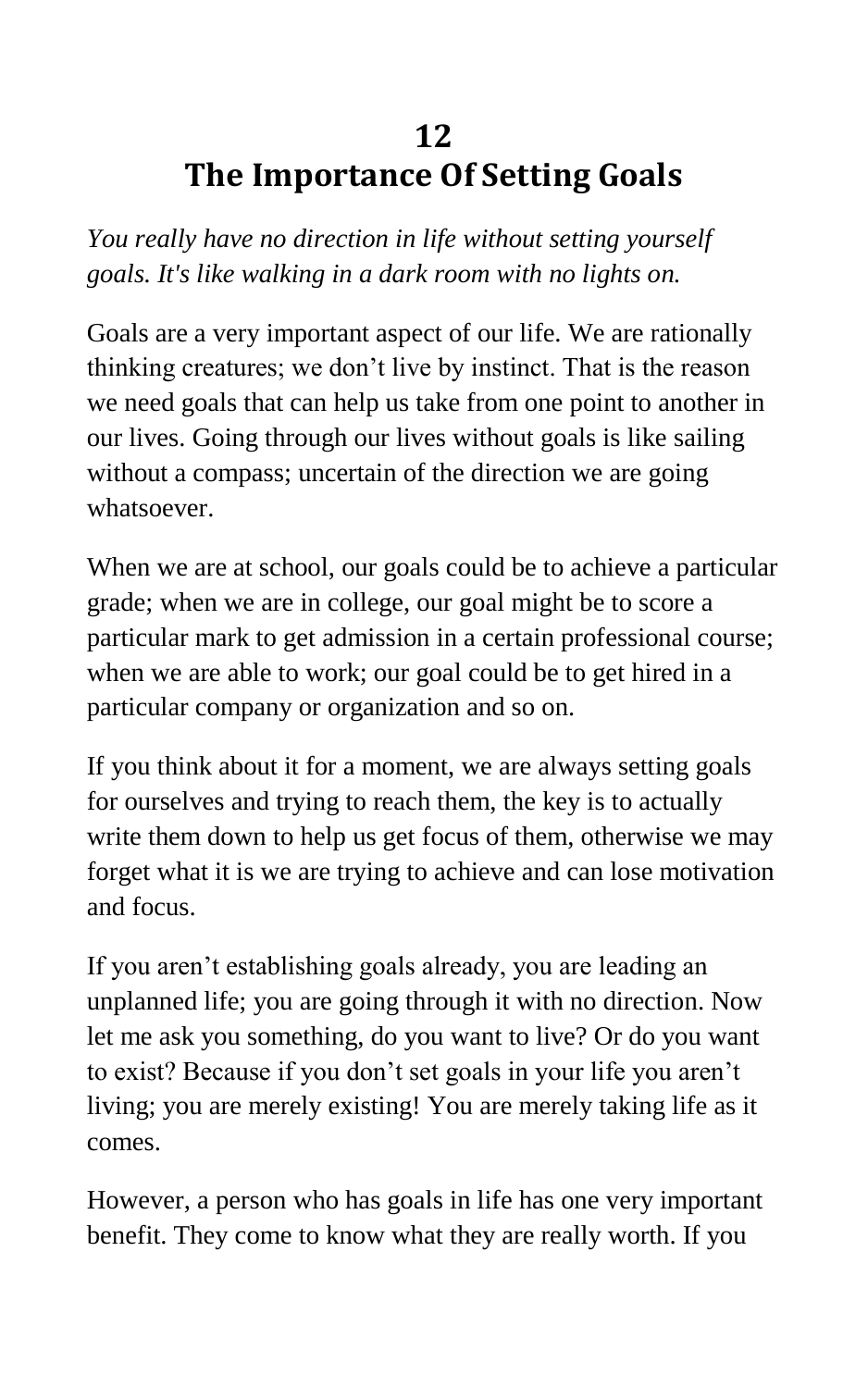have set a particular goal for yourself and you achieve it, you know you are capable of that. This makes you gain confidence in yourself. You know now that this was something you could do and you achieved it. This is not just something on your resume; it is something that is now recorded in your life – it has become a part of yourself. And it will reinforce the belief you have in yourself.

For example, say you set a goal to earn a hundred thousand dollars in the first six months of your business. When you are setting that goal, you are only shooting in the dark, whatever the factors that influence your goal-setting might be. But then you really achieve this goal. Now, you know that wasn't shooting in the dark. You know you are capable of such a thing. It has made you believe in yourself and you can go and plan bigger things.

The way I learned to set my own goals was like this: I break down my goals into smaller chunks. It's almost like taking on a huge chore.

For example, say you are in need to clean your whole house, just by thinking about it will squeeze the heck out of your energy and you will start "lazying" out, it will seem that it will take you forever to finish, so that will most likely kill it and you will end up putting it off for who knows how long.

But if you decide to break everything down further, then it becomes more achievable. You divide the concept of cleaning the whole house and break it all into smaller chunks, such as cleaning the kitchen, the yard, the room, the bathroom. Reduce that even further, to cleaning the refrigerator, or taking the garbage out.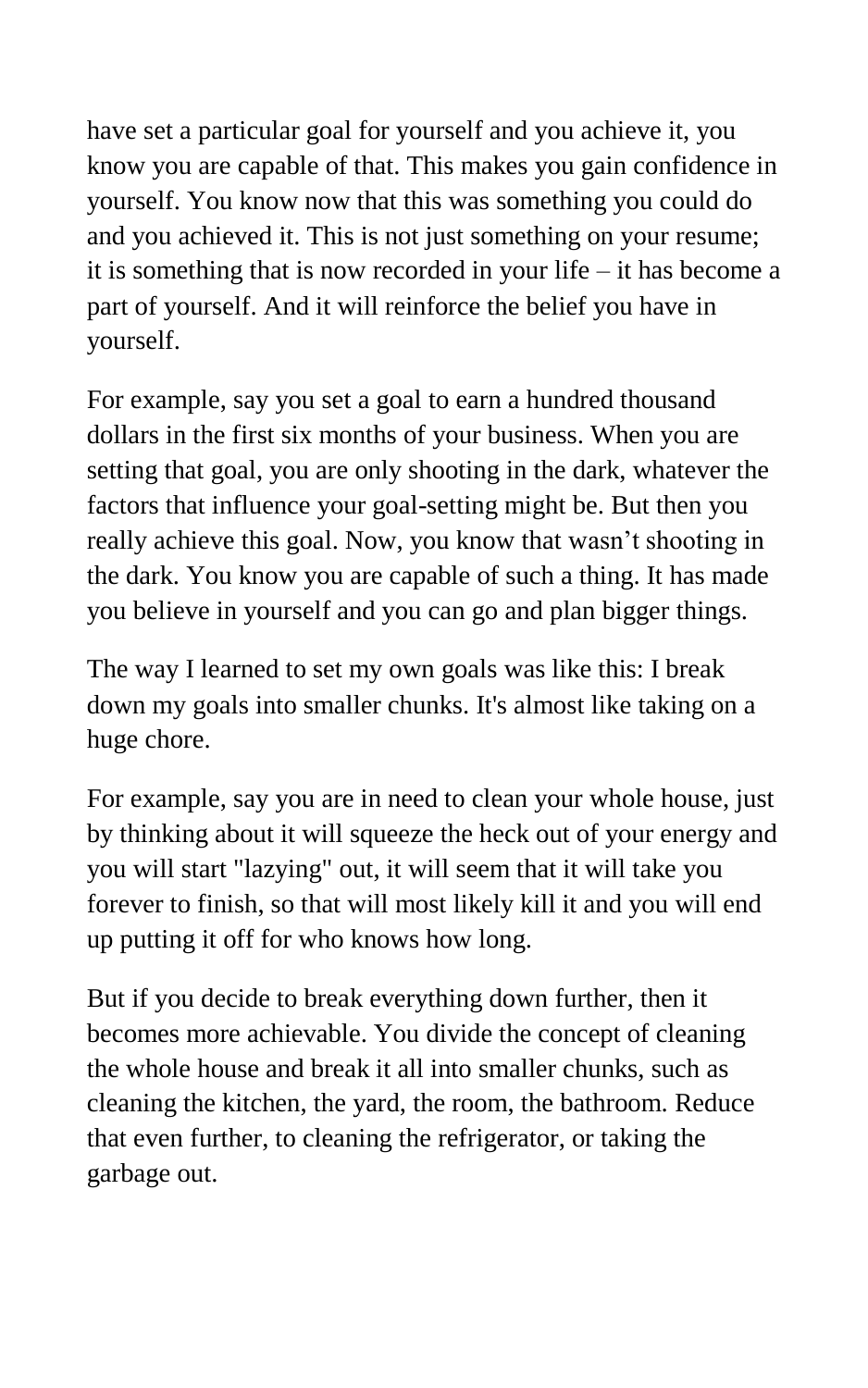By breaking your goals into smaller sections they start looking and becoming easier to achieve. Take my example of how I personally set my goals:

- Year goal
- 3 month goal
- Monthly goal
- Weekly goal
- Daily goal

Starting with setting yourself goals even small ones to begin with will pave the way to achieving an increasing amount of goals and allow you to attain what you used to think as of hard to achieve things.

Suddenly the impossible becomes possible and your mind starts to expand with an almost unlimited belief of the things you can achieve.

This is what goal-setting does. They solidify something that's just a hazy picture, or a vague idea. Goal achievement makes you realize your strengths and helps your self-belief in an enormous way.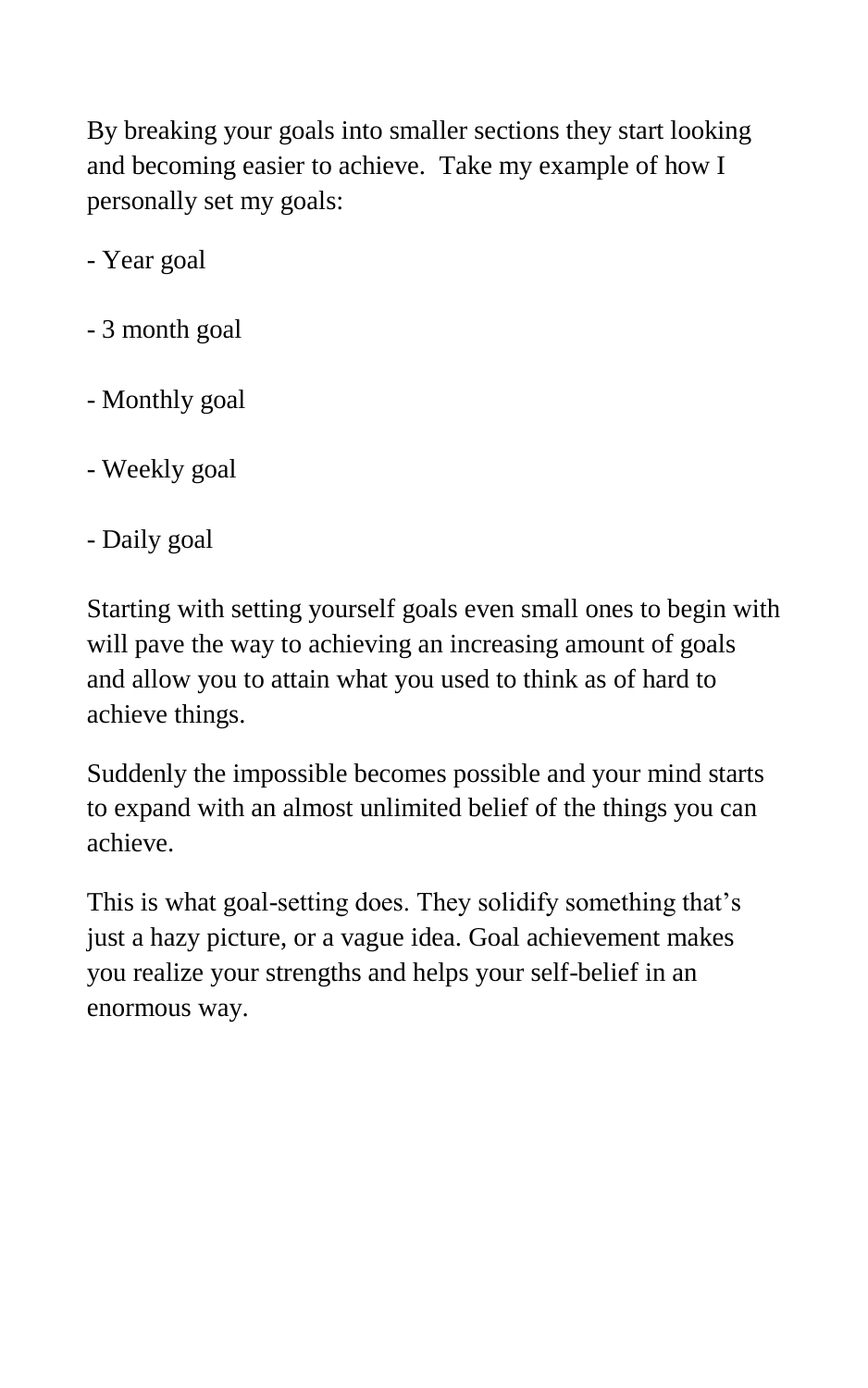$\begin{array}{c} \begin{array}{ccc} \rule{0pt}{14pt} \end{array} & \begin{array}{ccc} \rule{0pt}{2ex} \end{array} & \begin{array}{ccc} \rule{0pt}{2ex} \end{array} & \begin{array}{ccc} \rule{0pt}{2ex} \end{array} & \begin{array}{ccc} \rule{0pt}{2ex} \end{array} & \begin{array}{ccc} \rule{0pt}{2ex} \end{array} & \begin{array}{ccc} \rule{0pt}{2ex} \end{array} & \begin{array}{ccc} \rule{0pt}{2ex} \end{array} & \begin{array}{ccc} \rule{0pt}{2ex} \end{array} & \begin{array}{ccc} \rule{0pt}{2$ yourself first, when you help yourself you are also helping others"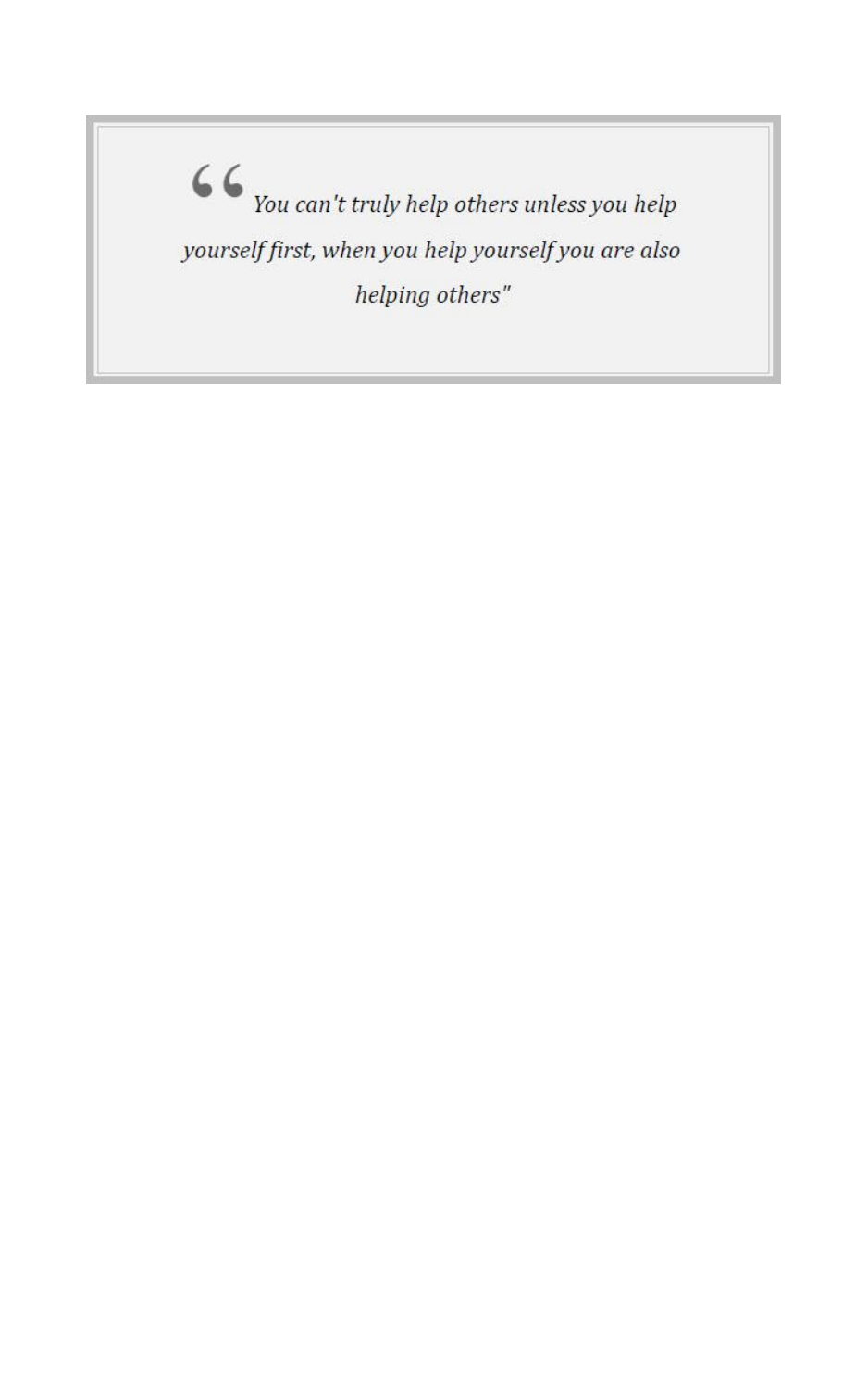## **13 The Importance Of Helping Others**

*Inspire cooperation by helping others and they will also help you.*

Thousands of people can be walking on top of a goldmine and never realize it. If you but learned to "wake up" and become aware, you would then use your imagination to dig down into the earth and discover the riches down there. The riches found within your own self.

In order to not just walk over it but to actually find it, we need to investigate and use our imagination. We are stuck with life as we know it and tend to do the same things every day. We are routine creatures.

There is really no way of making new discoveries without getting out of our comfort zone or our routine, we need to get out there, get curious about ourselves and other things, read the book, watch a totally different type of TV show, do completely different things, meet new people and new places.

If you are young, then you should consider yourself very fortunate to start learning this early in life. You can develop, extend, and always add to your curiosity and imagination. Wherever you are, whoever you are, and whatever you do for a living, there is always room to make yourself more useful and more productive by developing yourself.

All of our growth and achievement in life comes down to each of our individual efforts to begin, but you cannot completely succeed without the co-operation of other people. I have come to the realization that we are all here for each other, without each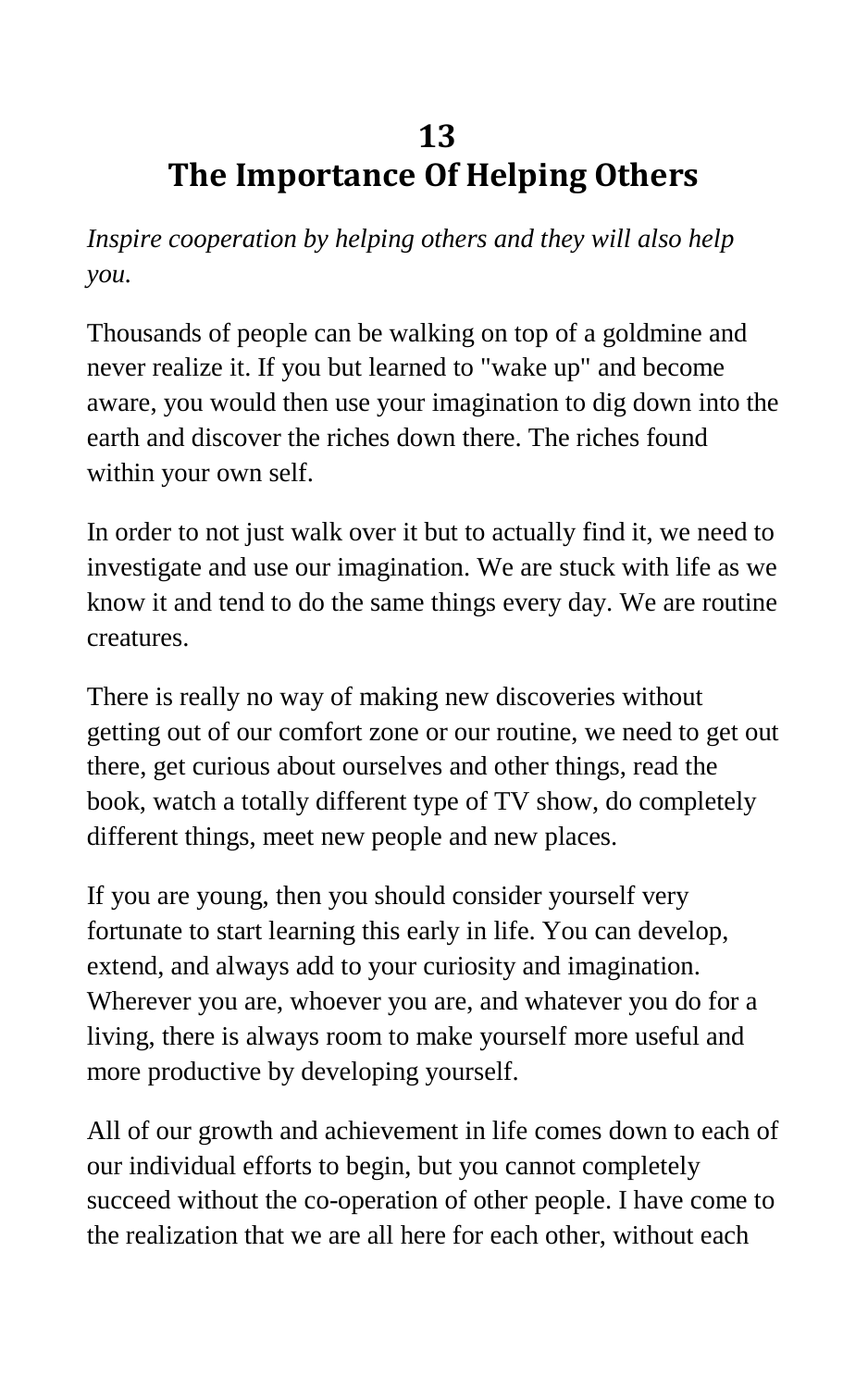other we are nothing. There would really be no point in life to be here just for ourselves and by ourselves.

But before you can arouse cooperation from other people to help you succeed, before you can have the right to expect or ask for help and cooperation from others you must first be willing to help them.

Always be willing to do more for others, yet never forget and abandon yourself either, just remember that by cooperation with others you can draw on infinite intelligence that can help everyone involved succeed.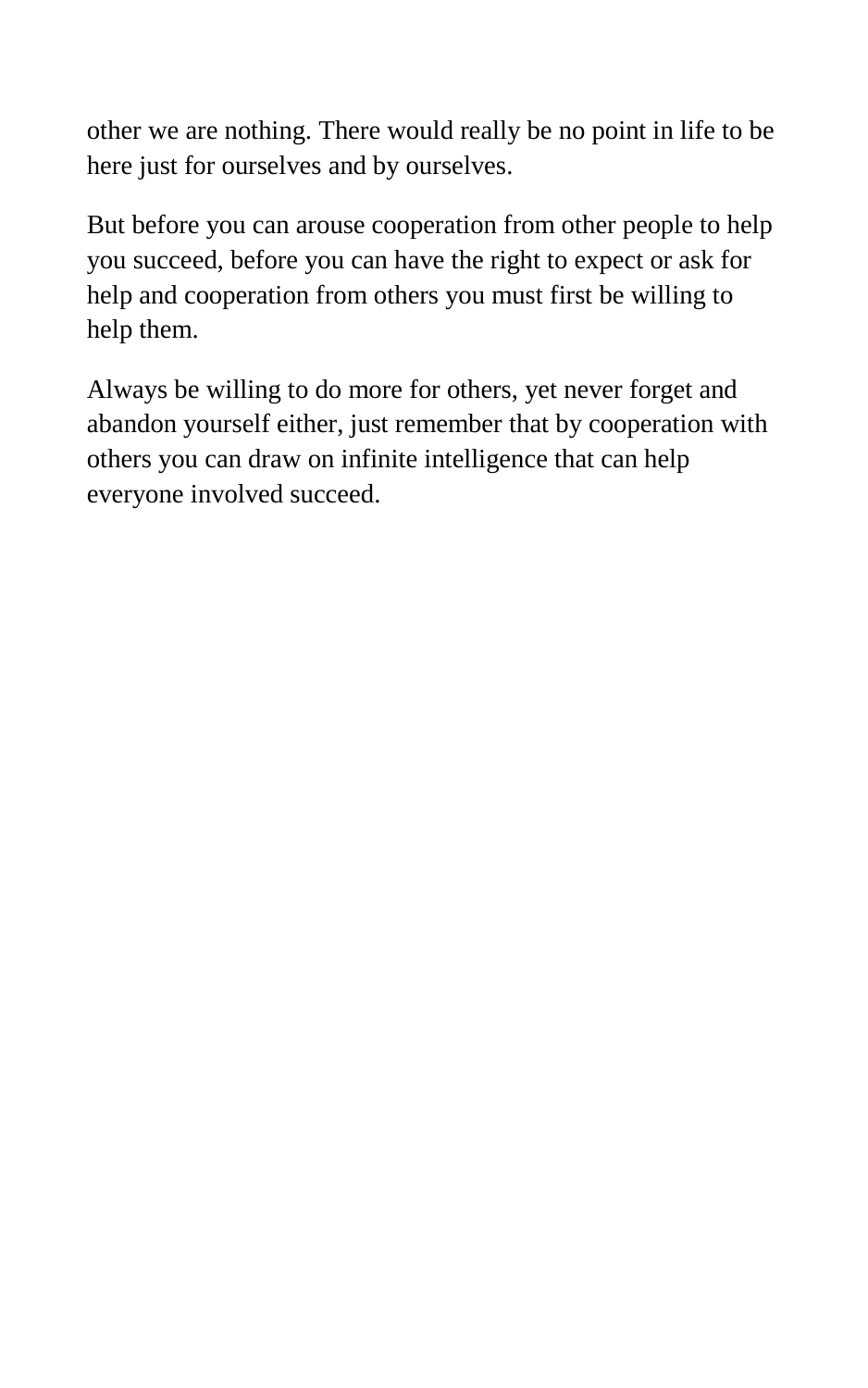## **14 The Power Of Enthusiasm**

*Enthusiasm affects others as much as it affects you; make use of this extraordinary power.*

By being enthusiastic we stimulate the mind and inspire ourselves to take action. Enthusiasm is contagious and affects not only the person feeling it but it also affects the ones around us.

This feeling will allow you to go through just about anything and make it seem almost effortless, it energizes your body so much that even when you are feeling lazy, or even fatigued a sudden burst of enthusiasm will give you a great boost of energy throughout your body.

To give you an example of the power of enthusiasm let's say you love music and you also like to dance, in fact, you have a few kids, the husband or wife doesn't like going out much or have had so much work or any number of tasks that have kept you busy and haven't had a chance to go have fun dancing in a while. As a matter of fact you haven't had any kind of fun in a while at all.

Have you ever noticed how sometimes you come home from a hectic day at work all tired and don't feel like doing anything else? Say your cousin comes to visit you, and you're lying in the couch yawning, tired and frustrated beating the darn remote control to try to make it work knowing the batteries are already dead. Your cousin says "hey, I noticed you haven't gone out in a while and x band is coming later tonight and the admission is free, I already talked to my mother and she will watch the kids, do you want to go?"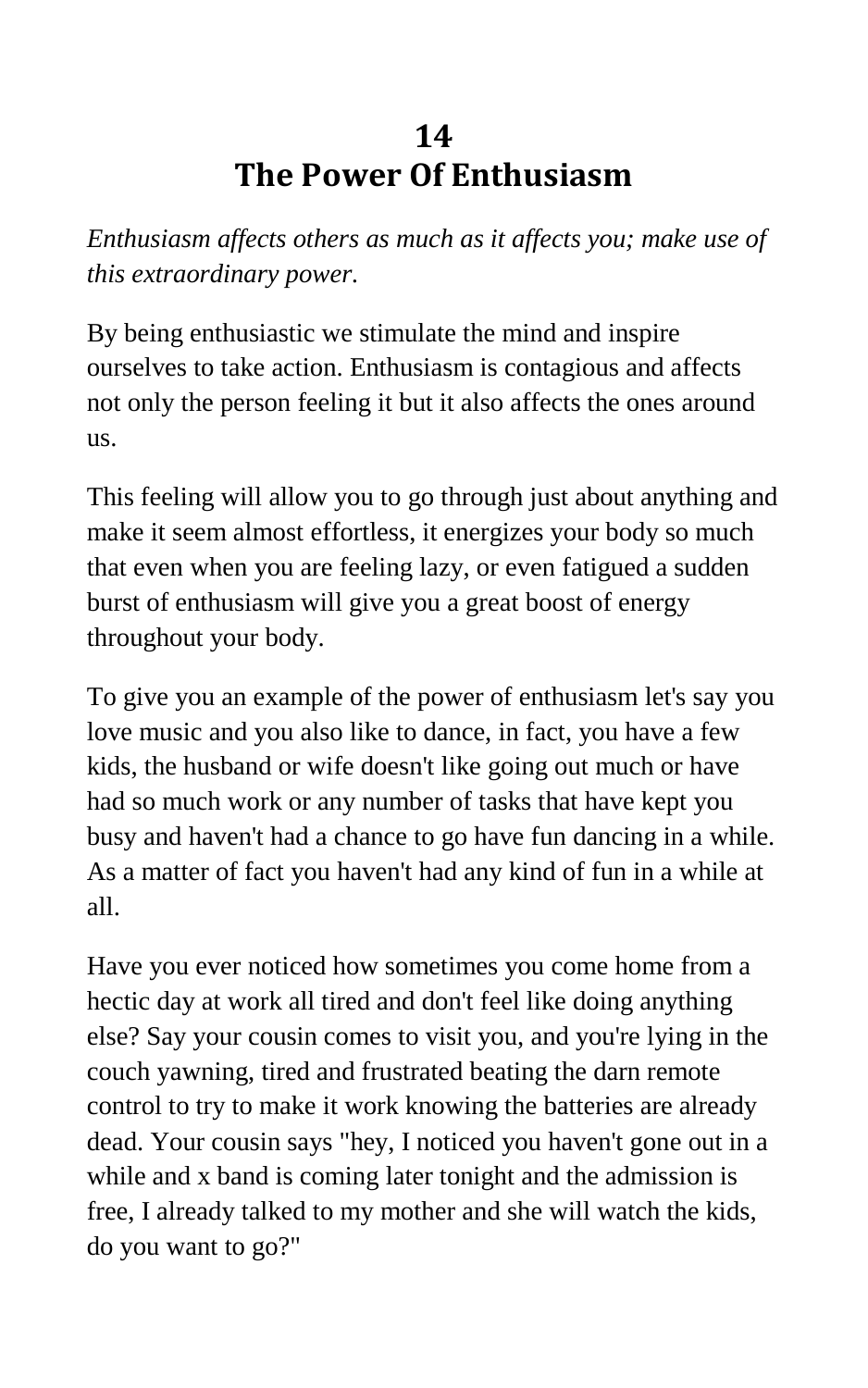Suddenly you jump up in one split second full of excitement thinking hey I haven't gone out in a while, that sounds great! SO you talk to the husband, wife or friend and they agree to go with you, in fact they too get a little excited themselves. You begin to think to yourself, wow this is good.

Suddenly you start making plans on what you will wear and stuff, you realize you need to run to get some quick groceries to the store and leave some snacks for the kids or plan to give a couple other friends a call to invite them.

Where did your lack of energy go! It's gone! All of a sudden you have completely forgotten you were even tired and are now full of energy and ready to have some well-deserved fun that you haven't had in a while.

Apply this to any kind of feeling to your work or activity that you do and you will see it makes things a lot easier. Both, it energizes you, and at the same time spreads that energy to people around you in a good positive way.

Some people are naturally enthusiastic, but others must learn it and acquire it. One way for you to acquire it if you don't have it is to do things you like and enjoy doing.

If you are in a job where you really don't like much of what you do, focus only on something you do like about it, this will help you survive until you find a better opportunity or start slowly building it and developing to the point of having built enough to move on to better things.

Enthusiasm is not something spoken about that only exists in thin air; it is a force that you can take advantage of, learn to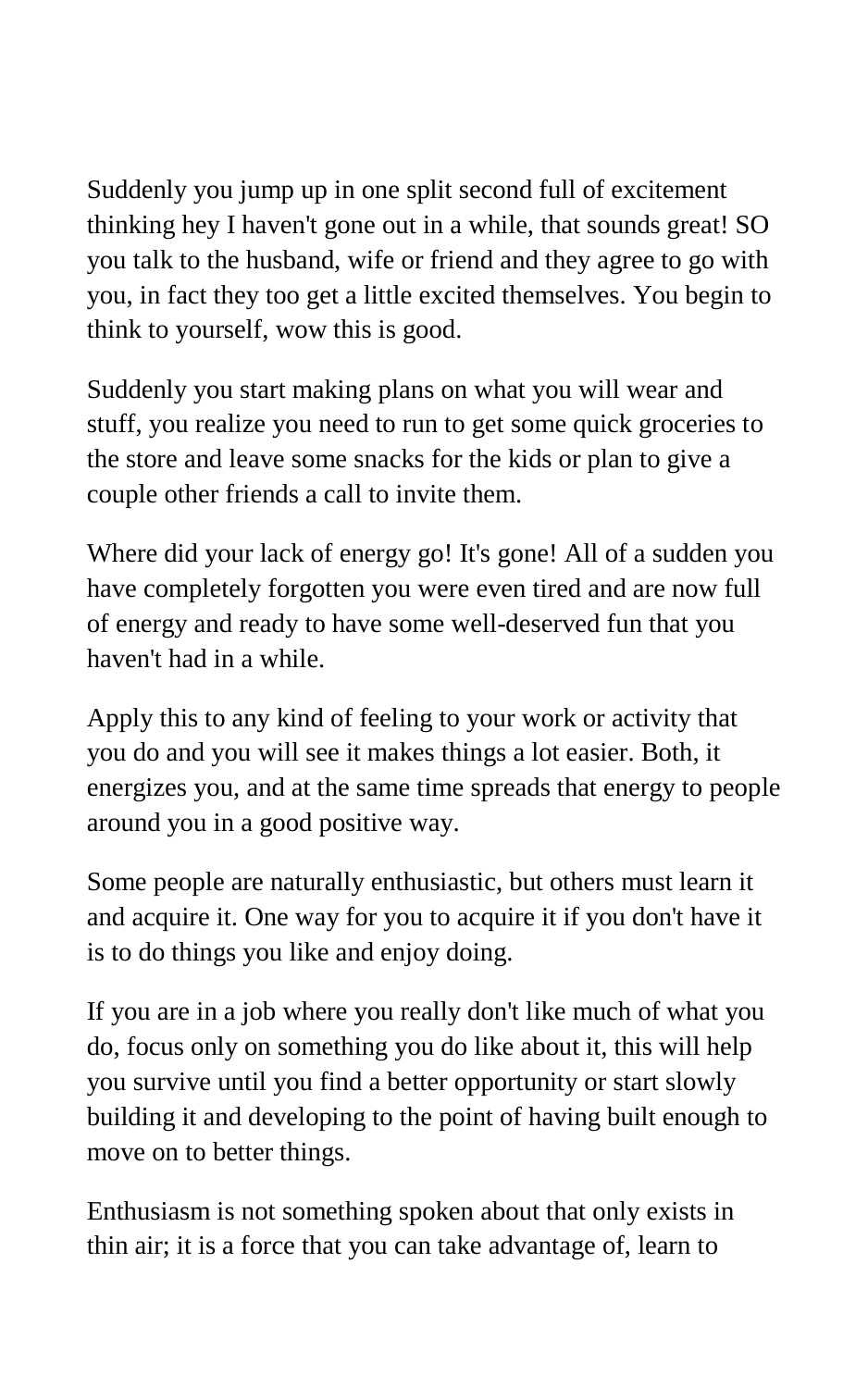harness and use. Without it you would be no different than one of the dead batteries on that remote I mentioned earlier.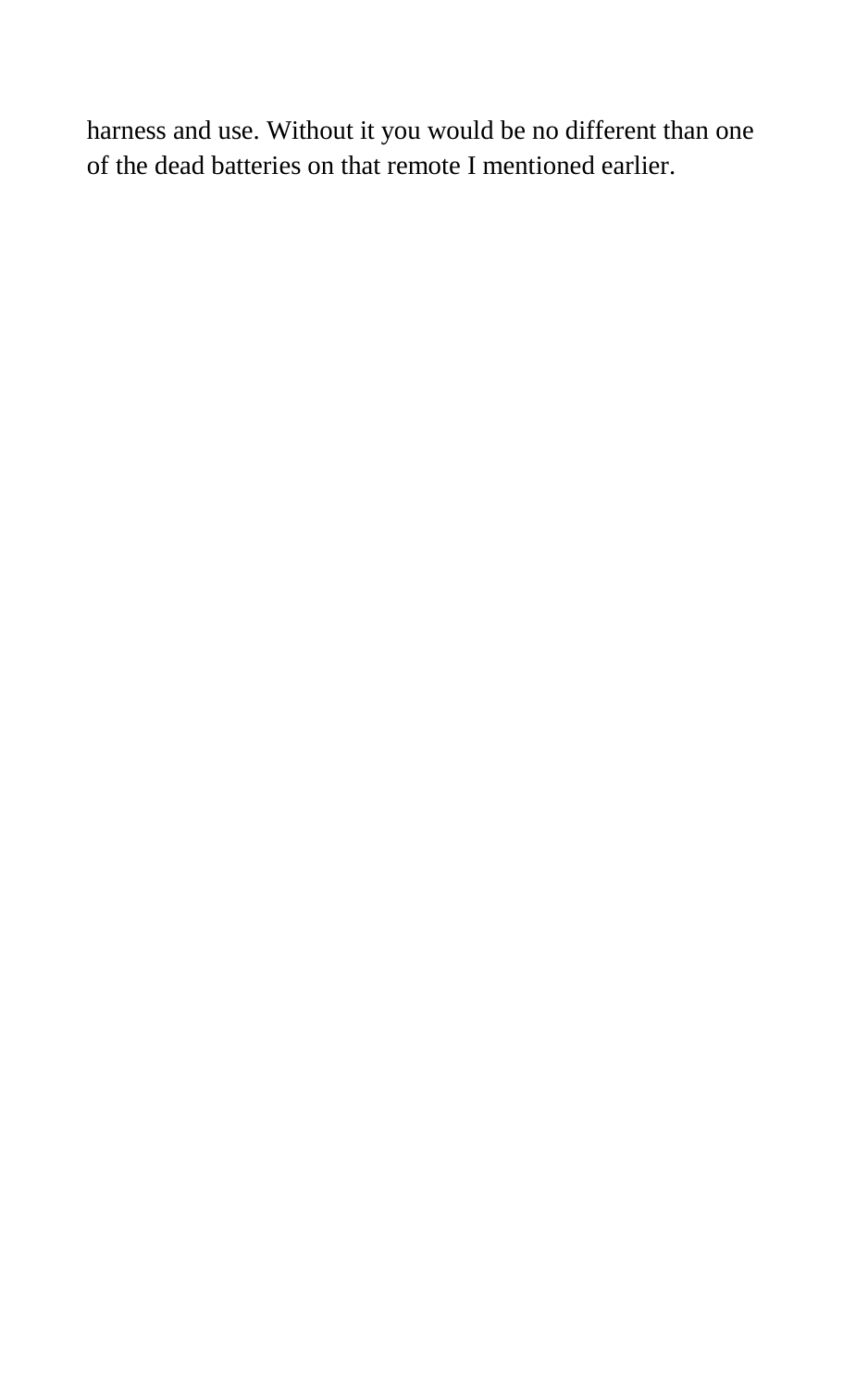$\begin{array}{c} \begin{array}{ccc} \rule{0pt}{16pt}\\ \rule{0pt}{16pt} \end{array} & \begin{array}{l} \rule{0pt}{2ex}\\ \rule{0pt}{16pt} \end{array} & \begin{array}{l} \rule{0pt}{2ex}\\ \rule{0pt}{16pt} \end{array} & \begin{array}{l} \rule{0pt}{2ex}\\ \rule{0pt}{16pt} \end{array} & \begin{array}{l} \rule{0pt}{2ex}\\ \rule{0pt}{16pt} \end{array} & \begin{array}{l} \rule{0pt}{2ex}\\ \rule{0pt}{16pt} \end{array} & \begin{array}{l} \rule{0pt}{2ex}\\ \rule{0$ results through your thinking"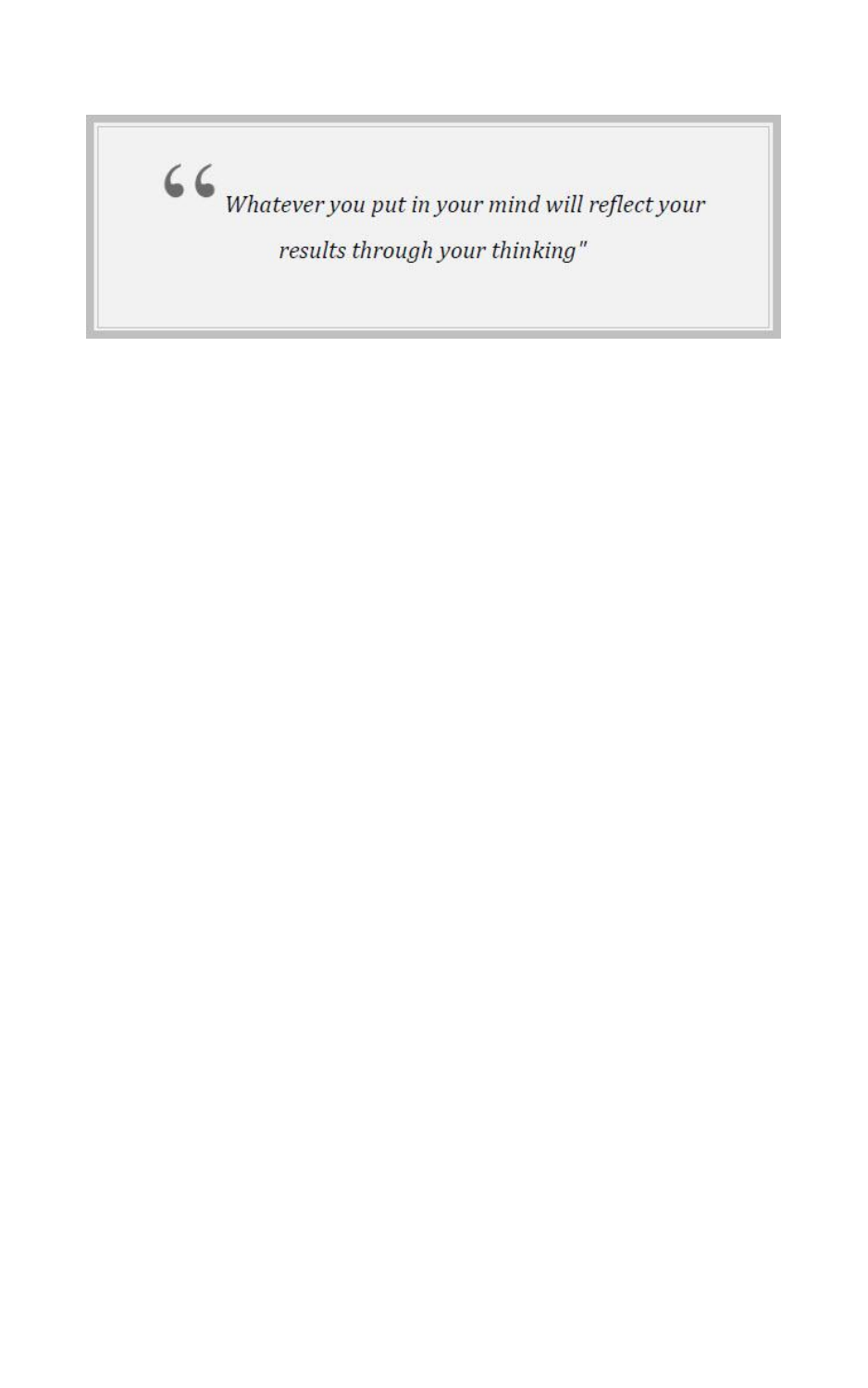#### **15**

# **See Your Failures As Learning Opportunities**

*There is no such thing as failure, only feedback. When you start seeing failures as learning opportunities, you can create situations that otherwise would not be there.*

Most people believe failure to be something bad, demeaning, and negative by nature. For many people failure has led to a significant number of not very good endings and grief, it is sad to see that many have even taken their own lives by dwelling too deep in that sentiment and state of mind.

In reality failure is more something temporary rather than putting the meaning of "end" to it. It really doesn't end here unless you believe to see it that way.

Failure is obviously not a good feeling at all nor a blessing, although when you learn to develop your self-awareness you can even begin to see it that way, you can to a certain extent; begin to see some of the beauty in failure.

Once you do start thinking this way you will be able to redirect your energy along different and better ways. You will learn to create opportunities from failure.

The way we grow in life is by NOT putting resistance to the adversities and bad experiences we go through in life.

When we put such resistance to these events including failure; we become stuck, if it's bad experiences we've had with others this resistance usually evolves into resentment, with failure it starts to turn into self-sabotage eventually and potentially leading to a deep state of depression.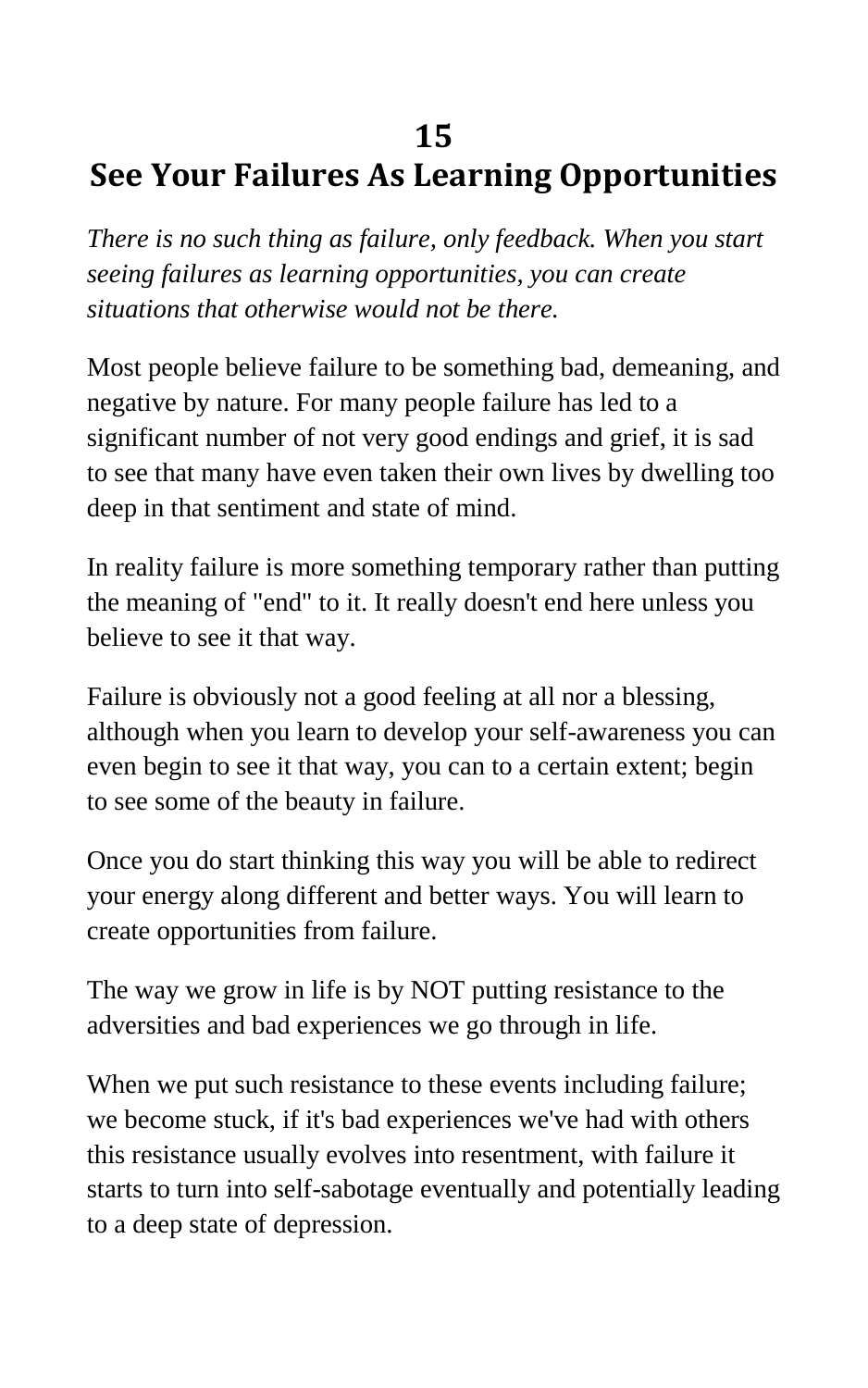I myself have gone through many different kinds of failures. But taking a look at them from this point, before I really started to change my way of thinking, now I know that what looked to be a failure was nothing more than a kind, unseen form of help, that stopped me in whatever I was doing at the time and with great wisdom forced me to change my efforts and ways along to more better and rewarding roads.

Somewhere along the road as part of my readings I came across a nice little true anecdote. There was this guy, let's call him Tony. Tony had gotten a new car, so just like any other day he parked his car and went to work, now the only difference he did this particular day was that he failed to park correctly and parked too far away from the curve but didn't think it was a big deal.

After some chatting with coworkers he decided to invite them for lunch. As he came out and glanced towards his car he noticed a huge dent in it, some distracted soul had just ran into it denting side of the fender and scraping a good portion of paint.

Now most of us would probably feel like getting a hold of that person's neck and twisting it good. Sure it wasn't a good feeling at all, and he wasn't covered insurance-wise either. Sure enough Tony wasn't happy and excited about it.

But instead of focusing too much on the anger and discomfort, Tony decided to somehow turn his failure of not having parked right into something positive by creating an opportunity from it. He went to get estimates for his car repairs and found out it would cost him \$800 to repair.

He didn't know quite how but he said to himself and intended that he would do a business deal or something to double that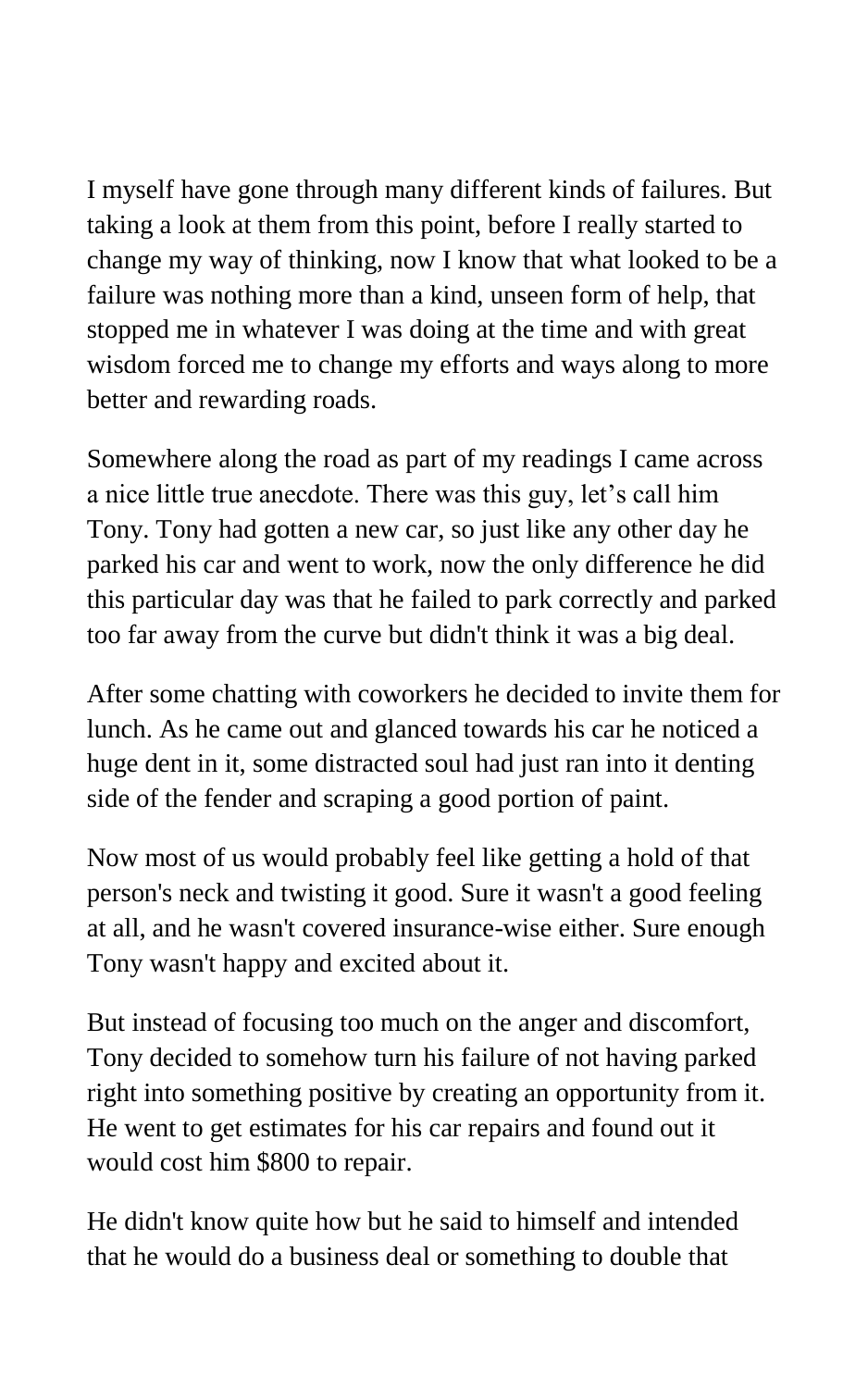amount within 60 days. About a month later still having this intention in his mind he created a business deal that not only doubled but quadrupled the amount equal to his repair costs.

All of a sudden not only had he covered the costs but also made three times that for himself!

Just imagine this, what are the chances that if this hadn't happened to him he would have created this intention? Sure he might have still created some kind of deal, but it sure wouldn't have contained the same amount of power as his intention gave him.

This previous example is just a simple way of how we can decide to take our failures and turn them into opportunities that otherwise would not be there.

All we have to do is open our mind to creating these opportunities and combining them with a real intention that is followed by taking action.

As I came into one of the greatest turning points of my life I realized that those failures were necessary for me to advance developing myself and keep growing making me realize that there are good and bad things in life, but whatever we choose to see and believe in more starts to change your inner self and later as your growth starts to reflect not only on the mere outside of you but can even reach and span at great amount of lengths and horizons full of capabilities and opportunities.

Can you imagine a world without failures? There would really be no growth because it is due to these that we truly learn what it is to be human.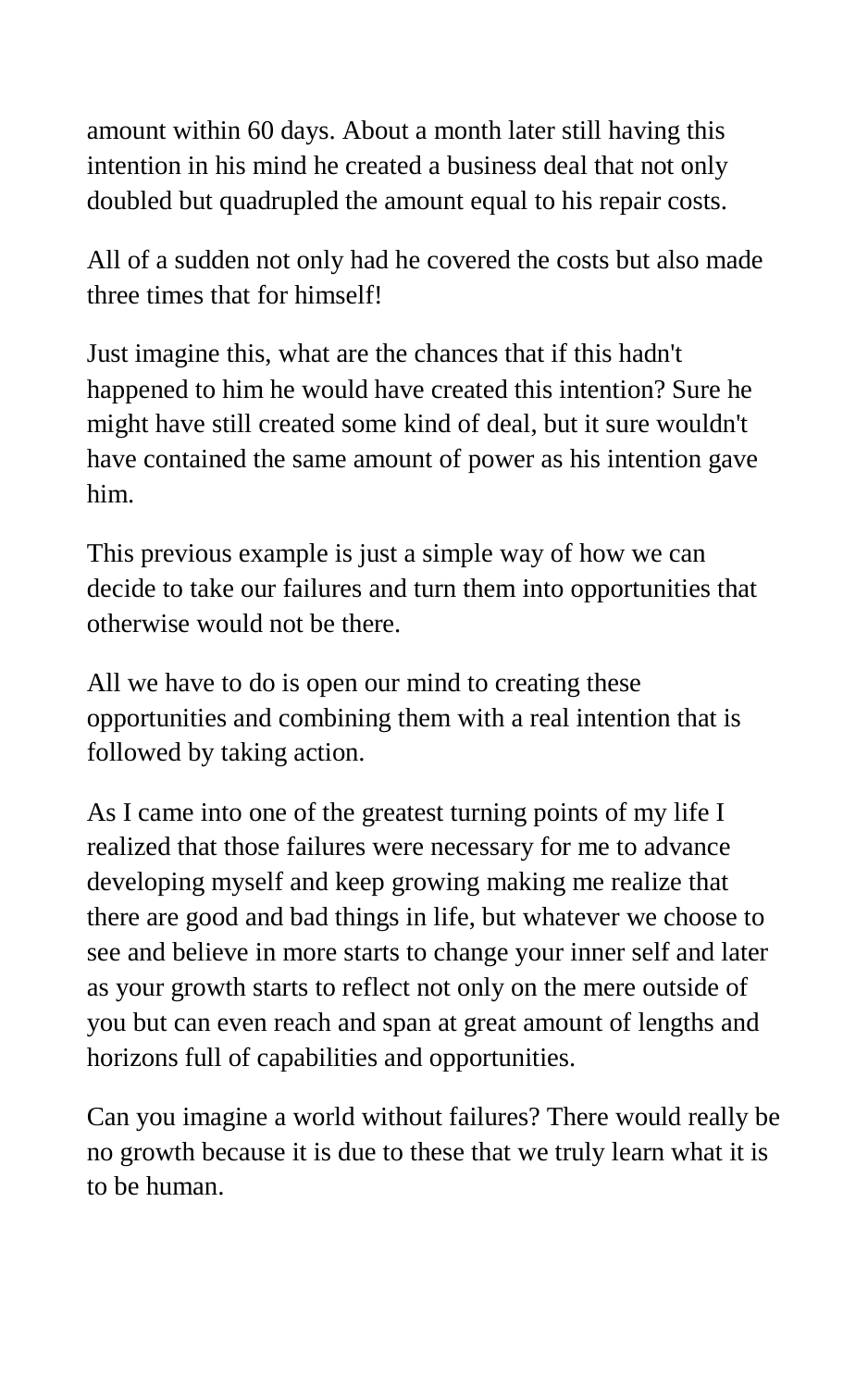I have felt thankful in a way for having had sense enough to realize that strength and growth come only through continuous effort and struggle.

Each temporary defeat allows you to appreciate future successes and add more value to them.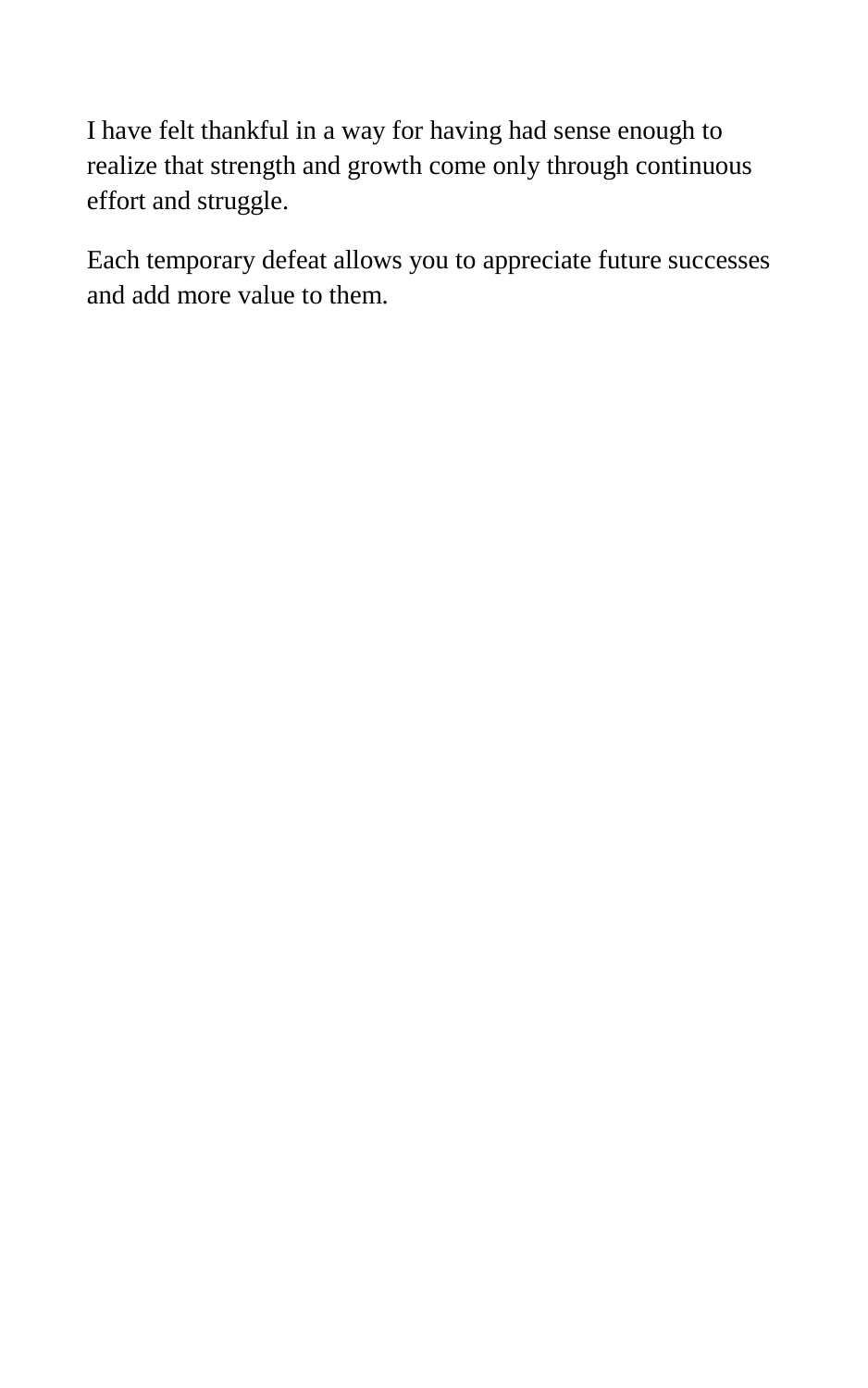## **16 The Power Of Your Mind**

*When you begin to learn about the capabilities of your mind, you come to realize that you can achieve just about anything you set your mind into.*

A very famous personality in the field of personal growth and self-help by the name of Napoleon Hill said "Whatever the mind can conceive and believe, the mind can achieve regardless of how many times you may have failed in the past".

With that simple but true statement, the possibility of using one's mind to overcome obstacles, problems and mistakes, and the attainment of success and achievement is projected.

Sometimes, mind power is also loosely described in the form of affirmations. Many believe that affirmations can help lift damaged spirits. If you don't know what an affirmation is, like I did before my way of thinking started to change, an affirmation is you being in conscious control of your thoughts. They are short, powerful statements.

When you say them or think them or even hear them, they become the thoughts that create your reality. Affirmations, then, are your conscious thoughts.

An affirmation into itself is not really what starts to create your reality but what it does by programming those thoughts in your mind until your subconscious finally accepts it. I don't believe that any scientifically designed drug or medication works as effectively as mind power.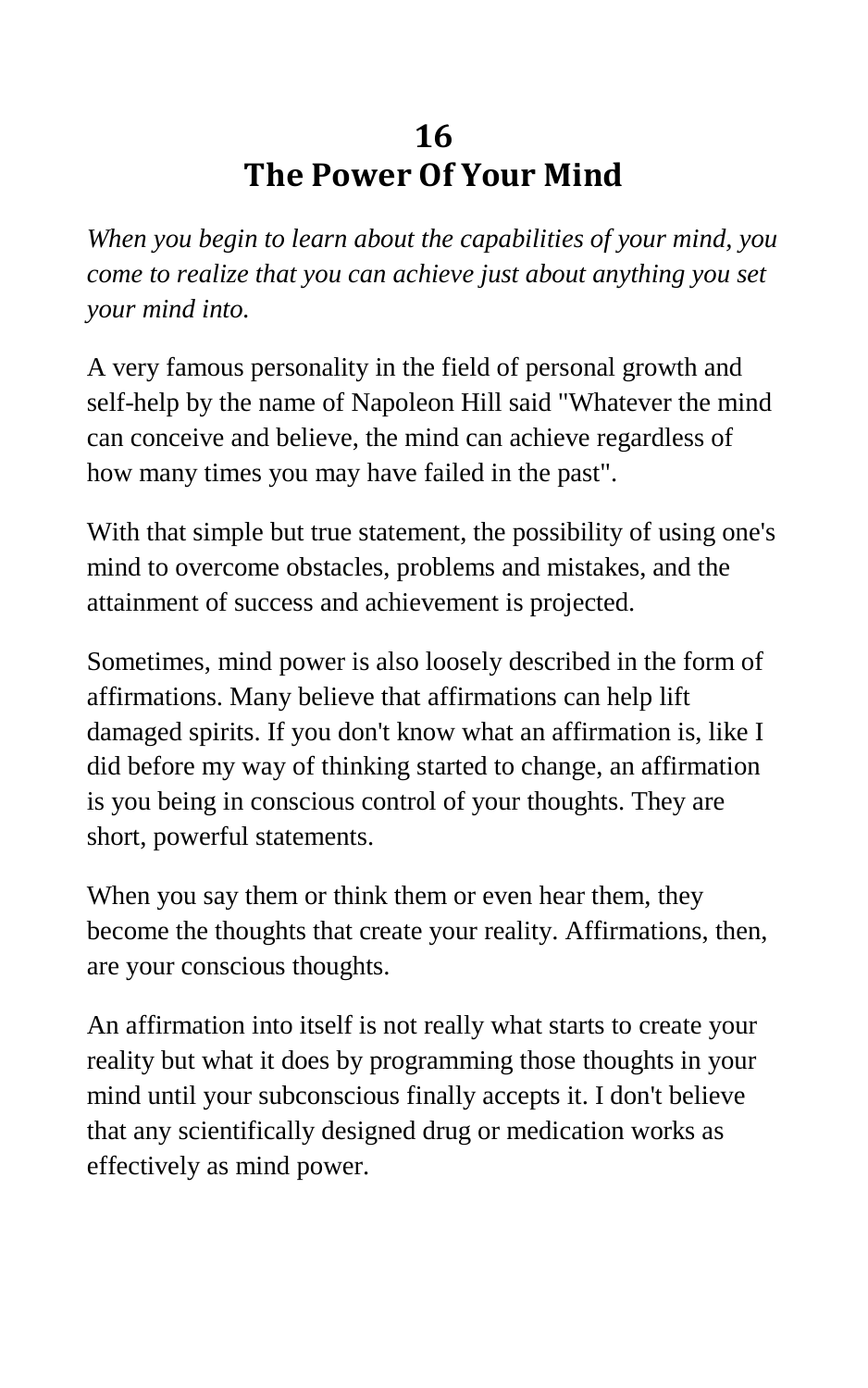In some cases, using the power of the mind to control an outcome or break a negative trend can be life changing too.

For instance, if someone has been going through a cycle of bad relationships, there is a way of breaking that chain and prevent history from repeating itself. If you look into self-hypnosis, for one thing is also a way to control the mind and help your own mind control your actions.

When you start tapping into your mind, you really begin to tap into your inner powers, and remember that if you learn how to control your own mind, you can tap into limitless opportunities and unleash a powerful version of you that can achieve the most out of life. It's true. The subconscious mind can be controlled and can be used to your advantage.

Let me just point out for clarity's sake that the brain and mind are for most people, the same thing. I see as brain being a more physical term to describe the organ within our body that does the thinking, and mind as a more spiritual word not tied to physical boundaries.

For many successful people and those who understand and comprehend the power of mind control know that the brain and mind are therefore totally different things.

You use the brain to make decisions when there's been a mistake, or when doing analytical or logical thinking. But you don't use the mind for that. You use the mind to connect the feelings, including your love, interests, passion, and beliefs.

I cannot begin to illustrate or describe that knowing and learning how to use the mind is extremely empowering, and you will notice the difference the moment you start to tap into it.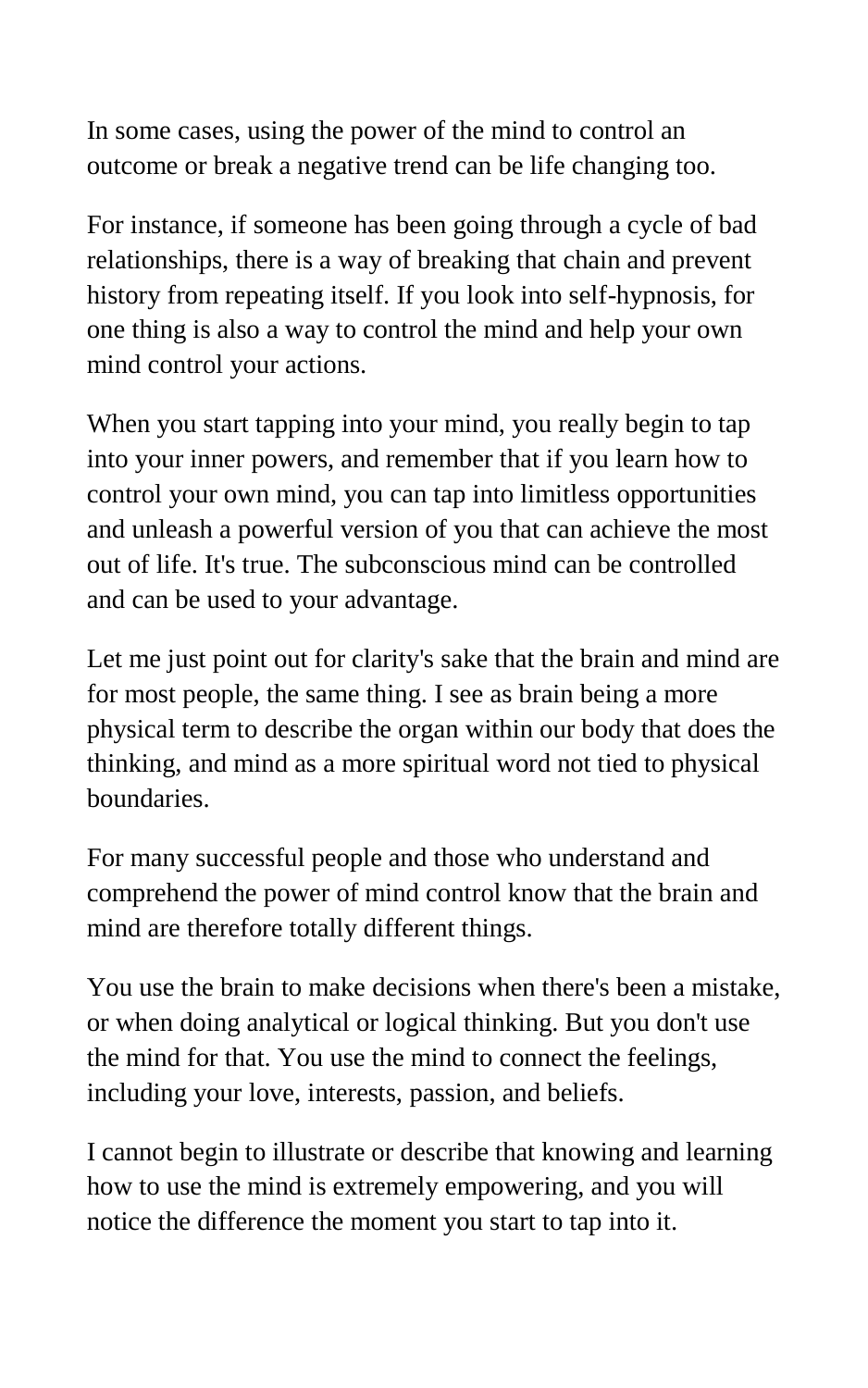Successful people are success-minded, and that is what makes the difference from those who make it and don't. When you are success-minded, you will spend time every day mentally going into yourself, evaluating your own needs, requirement, goals, mistakes, where you put your focus on, and talents. This process of going into yourself is a key concept of having mind power potential.

We all value and want different things, but let me ask you, do you want that nice house you saw last week, or that new car model you saw at the dealership a week before that? Go then and ask your mind for one.

When you start tapping into the power of your mind, and start raising awareness of its potential, your potential, YOU can overcome anything, even financial burden.

You always find a way to go around anything to get to what you want, if you really plant it in your head it almost becomes automatic to the point that you even start becoming aware of opportunities that come your way that get you a step closer to attain what you want.

If you really want it, your mind will help you create a plan to achieve it.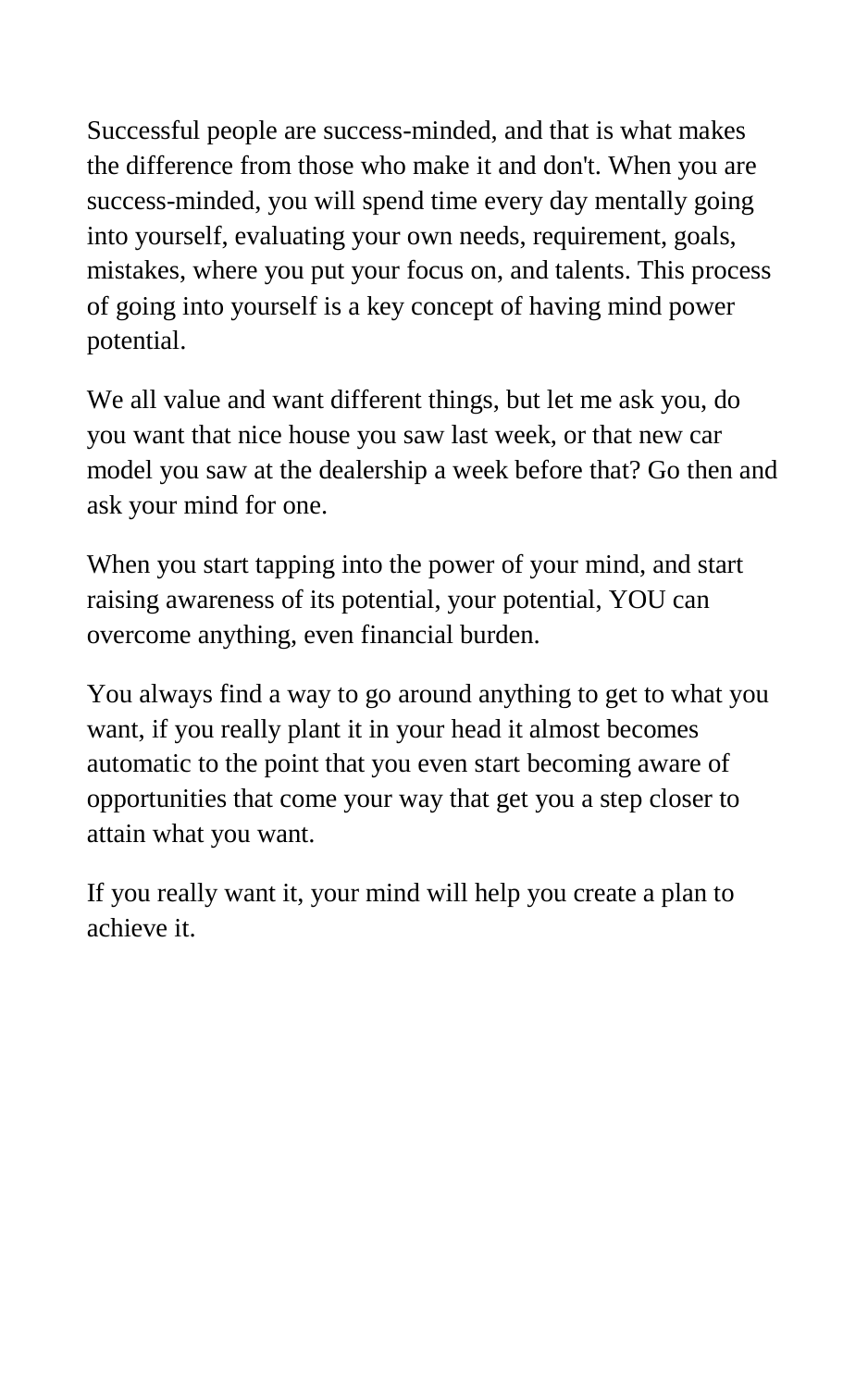$\textbf{\textit{G}}\textbf{\textit{G}}_{\textit{lf you but decide to believe you can attain it you}}$  $will''$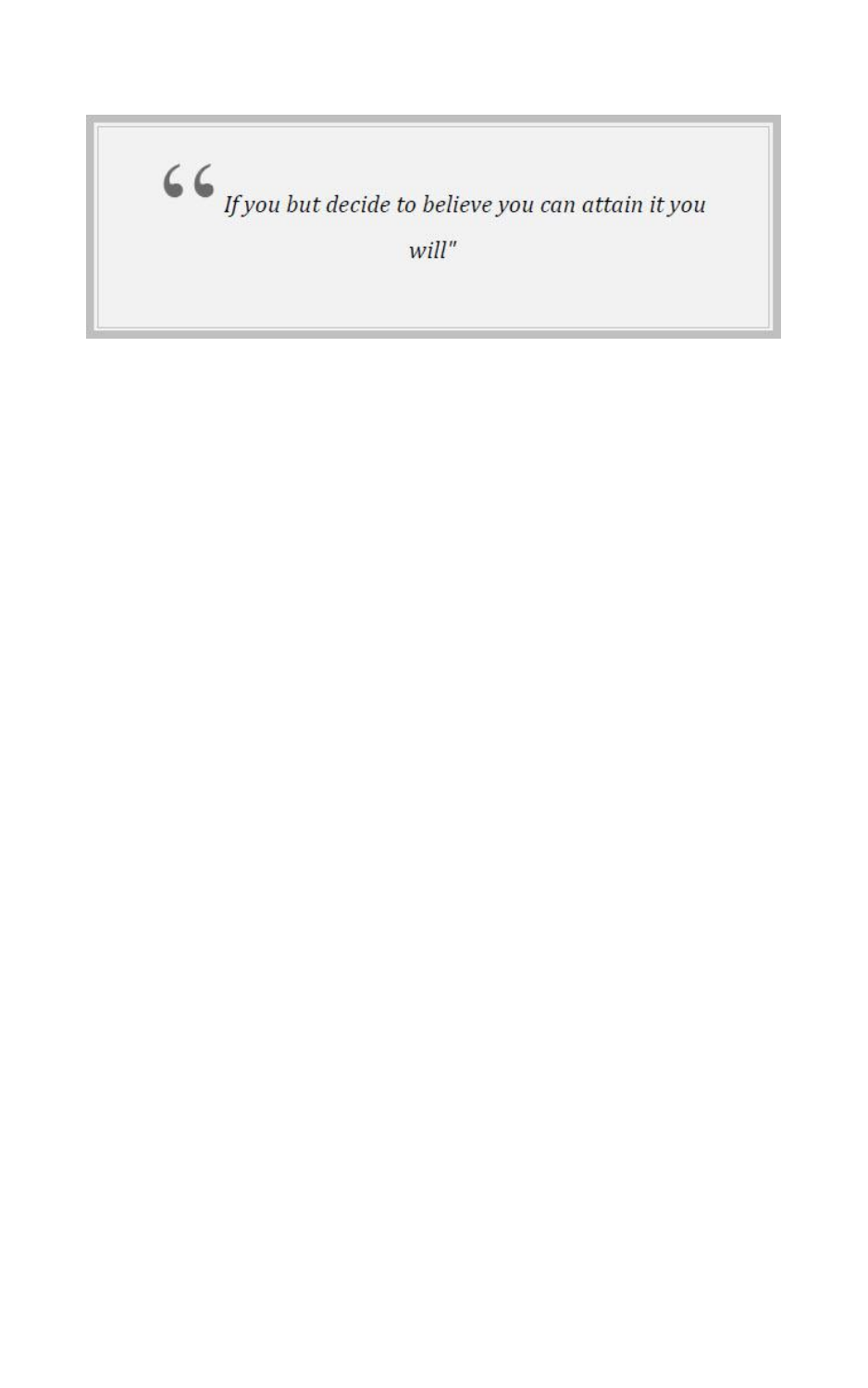#### **17**

# **Success Is One Of The Greatest Motivators**

*Keep success alive by keeping your motivation alive as well.*

When we want something and are fascinated by it, it motivates us to act with the goal to attain it. Let wanting to live in a bigger house or have a better job that will give you a bigger paycheck be your motivator.

Why not? We know that the biggest challenge to succeed at what we want is lack of motivation. But sometimes we get discouraged halfway and drop everything, and often times have a million starts towards achieving what we want but not see the end result.

Don't lose sight of success then. The fastest way is to keep your eye on it all the time on a constant basis. Do not get distracted by obstacles and roadblocks, always focus on the day you're going to get whatever is it that you want, how does it look like? What does it feel like?

Can you hear any sounds associated with it? Dwell upon those senses and learn to see all these things that you could be missing out on if you decide to give up. When you see success as not an option but a fact, the faster you will make it happen.

I'm not trying to demean or offend anyone but hanging out with the wrong people can have a dramatic impact to your success, so what do you do?

Start surrounding yourself with success-minded people. Start following, studying and figuring out what they did and are doing, and if you have the opportunity to ask questions ask! Many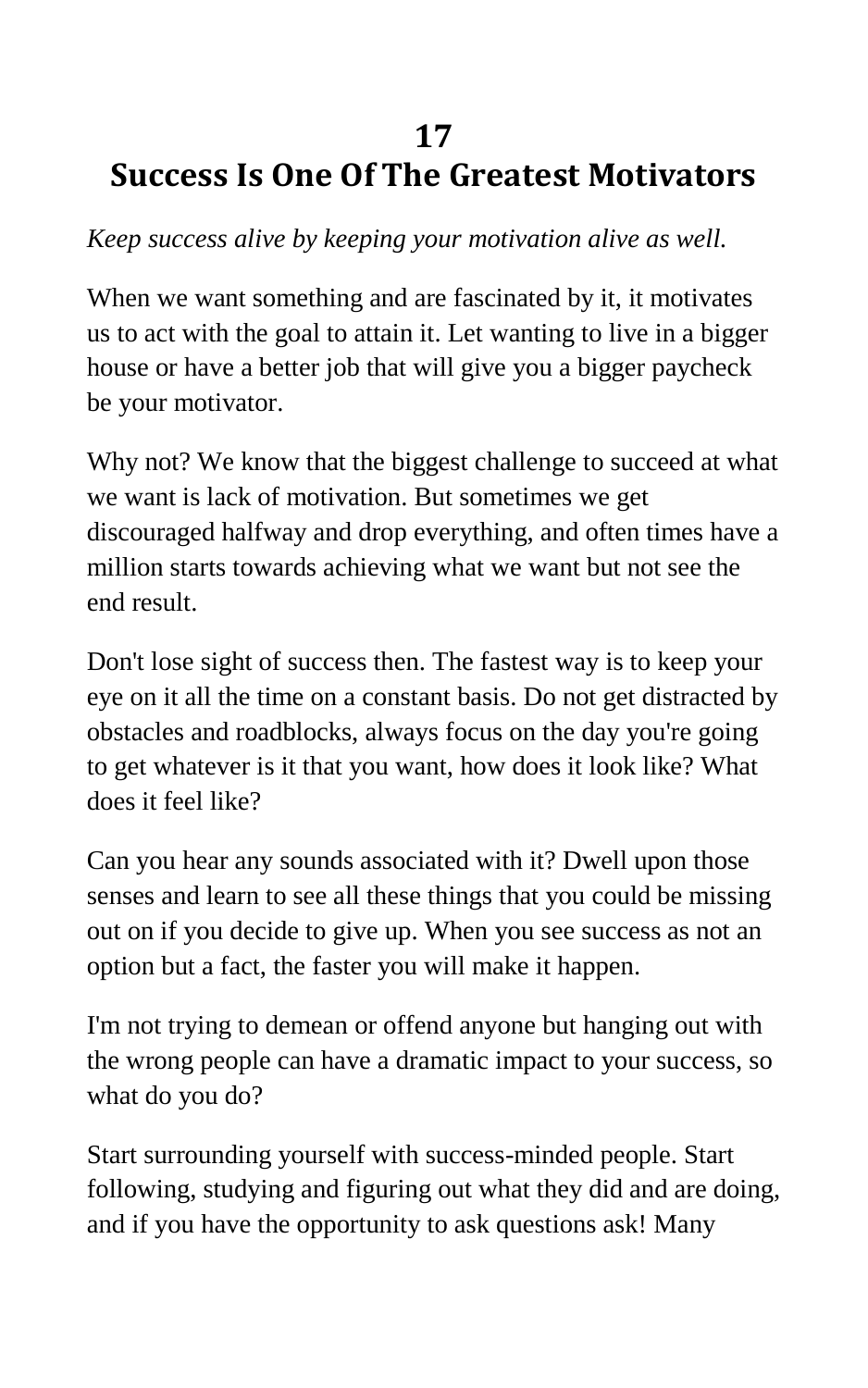successful people will be happy to answer your questions because many are actually glad that there are people who look up to them and admire them. When you surround yourself with people living in success, you cannot ignore it. This plays a very important part of keeping your motivation going.

So surround yourself with successful or success-minded people and you will reap the rewards. Not only will you be able to keep your motivation up but there will be a time where you can start a relationship and find yourself in a position to motivate each other and share some tips and tricks.

You could be the greatest positive and optimistic person in the world but you will still be susceptible to feeling negative, sad, disappointed, impatient, or worried about achieving your goals.

Positive and success-minded people can sympathize, understand you, and even offer a shoulder to cry on and then help you by giving you a little push back up.

One thing I had seen time after time as I started getting into the study of self-development and personal growth is the creation of what many call a "vision board".

Create a vision board, you can even do this as your computers desktop image by cutting out pictures of people or things that remind you of your goals and let yourself dwell on the success every time you go through it.

If you can associate yourself with the success or goal you would like to attain in as many senses as possible, the more power you create to turn it into a reality or the faster you will manifest it.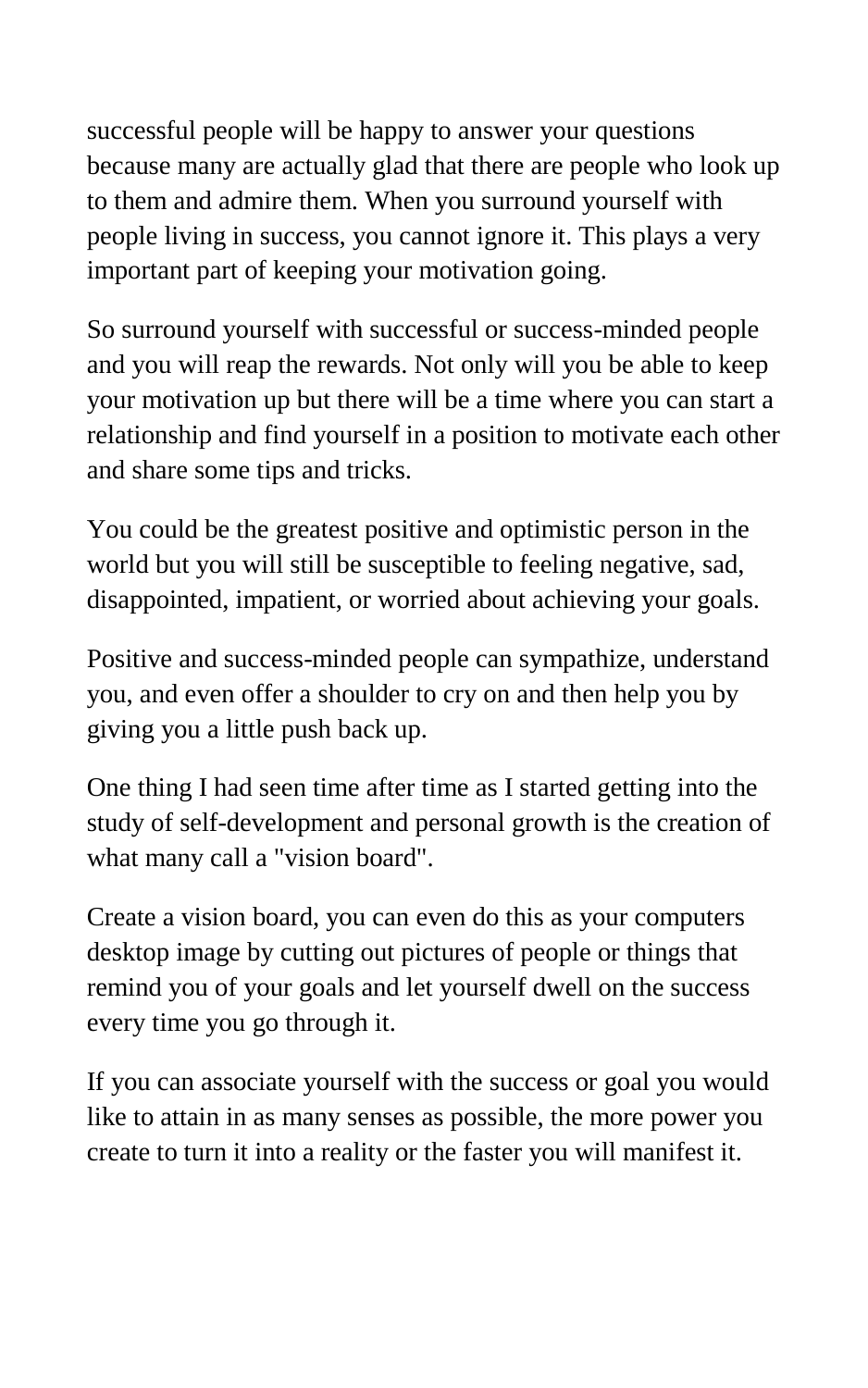### **18 Who Or What Am I?**

*Am I really a piece of meat with bones running around like crazy?*

As I continued to study more into the self-improvement material, I started noticing that although some of the teachings of many well-known self-improvement gurus out there varied somewhat, there was one thing that I noticed they coincided in.

This one thing really started to catch my attention and am to the point where it all starts to make sense. It is also why I don't even remember seeing the word "money" in the book "The Science of Getting Rich" when I at first expected this book to be a complete how to get rich via the means of money and stuff type of guide, to my surprise I learned money is just a tool and where we really begin to be rich is within ourselves, everything else just evolves and develops from there on.

That one thing is that we are not really this physical body with meat and bones running around, nor the name we have, nor the things we have.

We are way more than that! Somewhere along my studies I remember studying about this scientist specializing in quantum physics describing how we thought as matter or the smallest possible unit of what all things are made of to be "physical" but in easy to understand words my understanding is that there is no physical at the smallest level, there is just empty space or "energy" hence we are not something physical at our core.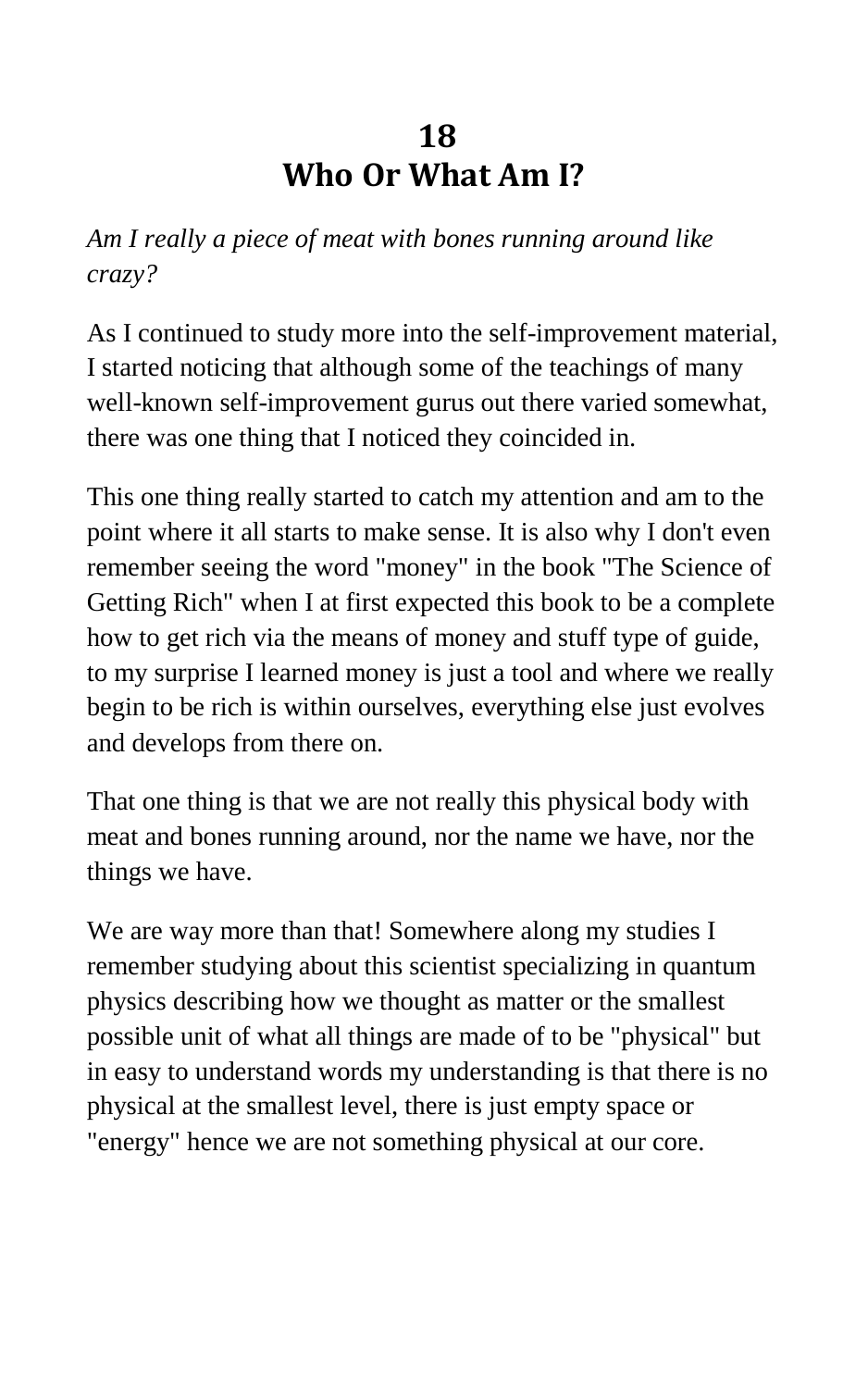If you've seen the way a magnet works, that to me seems like a good example of this, the magnet is attracted to metal instantly, put two magnets against each other and you feel the magnetic energy field repelling one another, you can't see it, yet you know it's there!

We are something like that energy field, at our core we are more of some sort of energy, the only difference is that we are conscious of ourselves unlike anything else in nature.

This is the essence and key of where our true potential and power originates from. If we but only knew how to "feed it" continuously we'd grow with such an awareness that would truly allow us to see no limits ahead.

The good news for you is that all of the content on this book will help you by attaining the essential knowledge to "feed" our conscious energy and the way to feed it is with good positive things and positive thoughts.

Learning to be aware and take control of your mind and continuously striving to develop this idea is a key.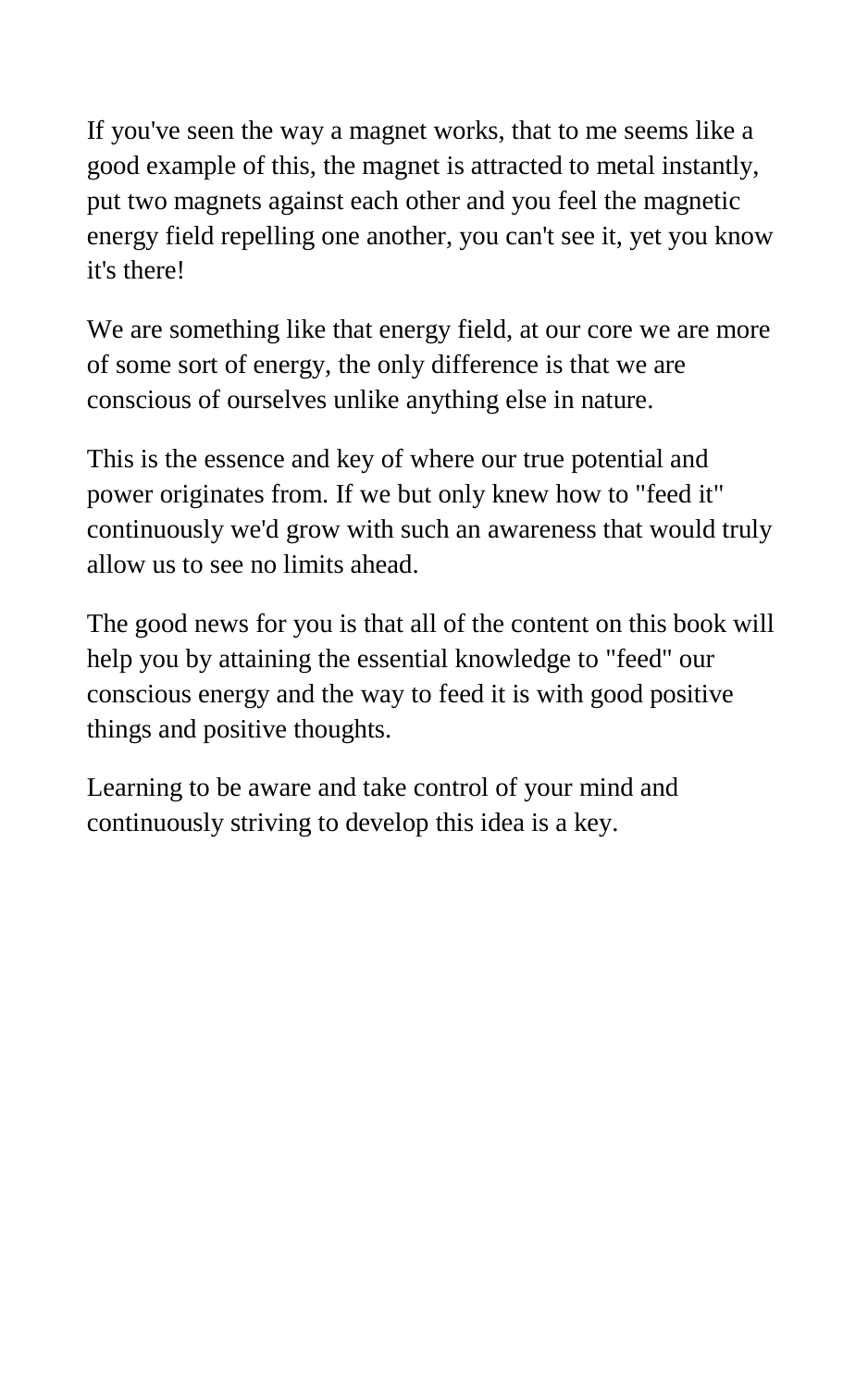$\mbox{\Large $\boldsymbol{\zeta}$}$   $\mbox{\Large $\boldsymbol{\zeta}$}$  <br> A man is but the product of his thoughts what he

thinks, he becomes"

-Mahatma Gandhi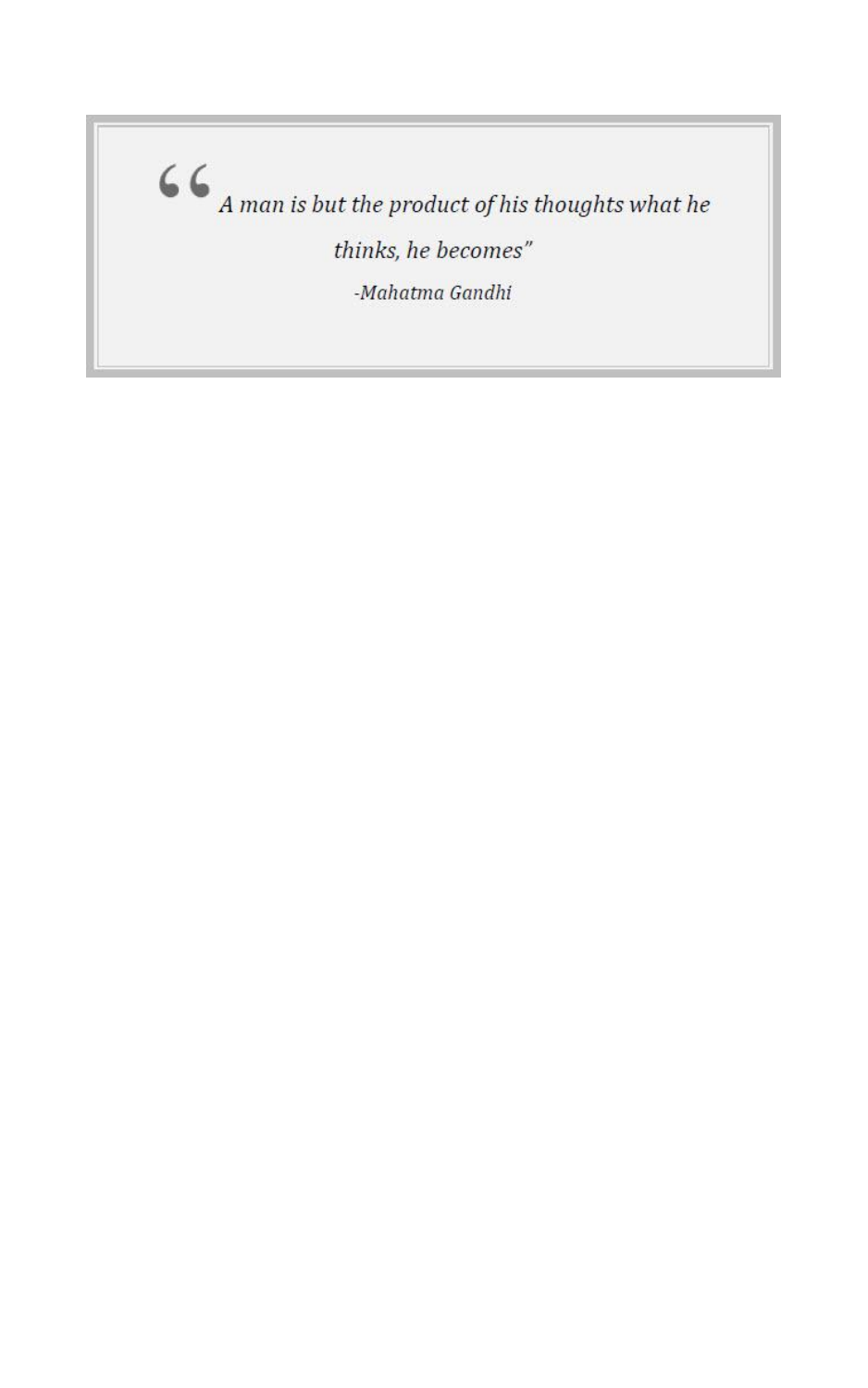# **Conclusion**

You have now learned some of the best things I started to become aware about that helped me change my way of thinking and my view of the world in general.

Before reading this book, you probably only had a distorted and ambiguous view of yourself or the way you looked at people and things around you.

Many of the difficulties and challenges I went through were ones that not only brought me down but had I not made the decision to change it; this book would have not existed with the potential of helping you and others.

My hope is that some if not all of this material has helped you in one way or another and inspired you to take action in changing the way you think, because most of us think in a negative way, and it is this what limits ourselves and holds us back from achieving big and great things and the way we live life surrounded by family and friends.

Learning to become aware of whom we really are and our own potential not only helps us in one but all areas of our lives. Becoming inspired is the first step, followed by the desire to take action.

I would like to encourage you to follow me through my website and through my emails as I will continuously share the things I learn with you.

Join me in this journey of self-discovery as I am determined to help you in any way I can. I know that helping each other we can achieve big and great things in life.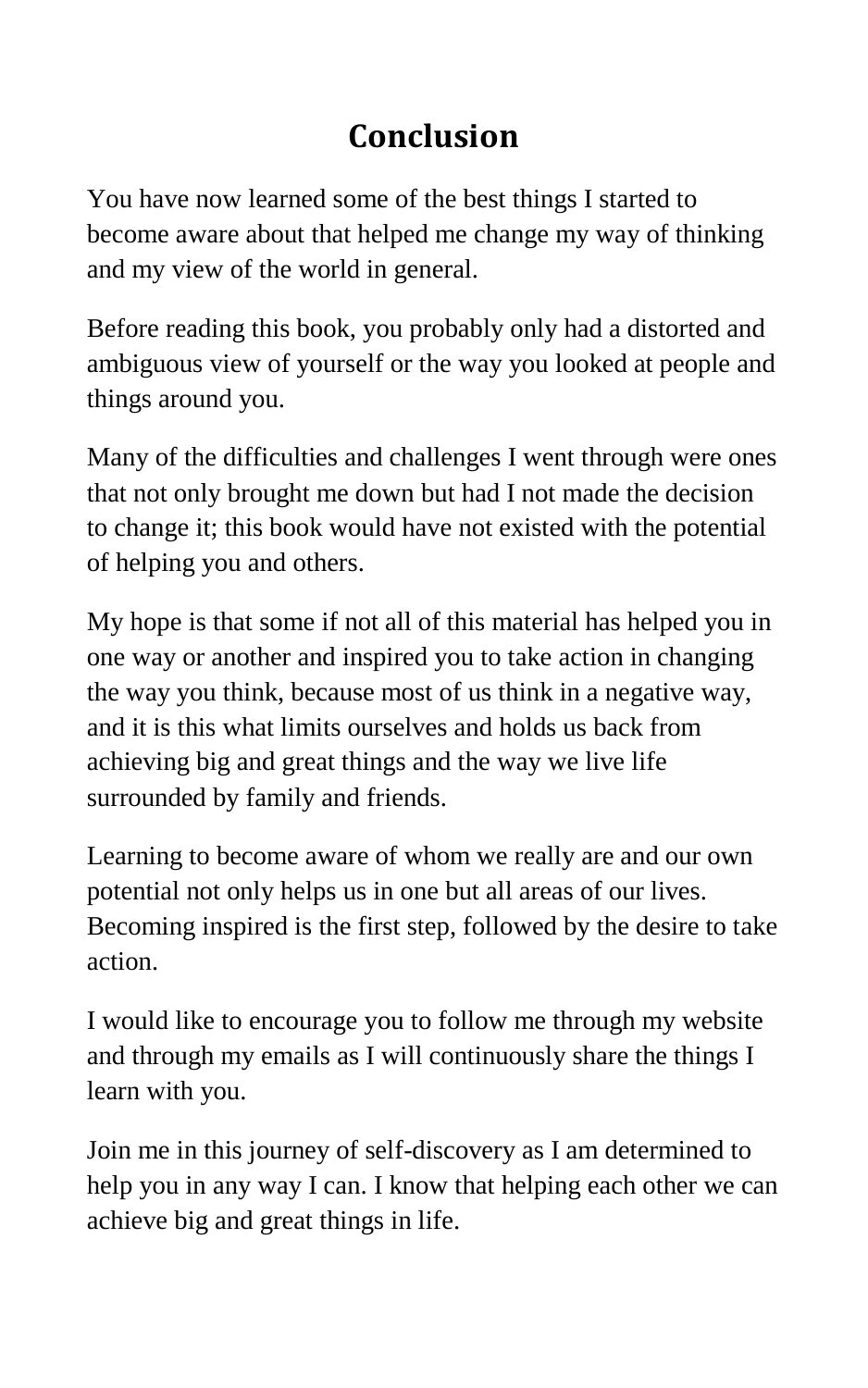### **About The Author**



Valdemar Galvan is a certified Law of Attraction practitioner. He is passionate about personal growth and is fascinated with the human mind and our human potential. It is how he got started into creating a vision and goal of helping others while at the same time striving to continue to improve in all areas of his life, he is a strong believer in the Law of Attraction and researches various other subjects such as Neurolinguistic Programming, Hypnosis, EFT, and other related self-help material. Val is also passionate about web and computer technology. Enjoys reading and writing, spending time with his family, and is always looking to expand his knowledge and awareness to share his knowledge with other people all over the world.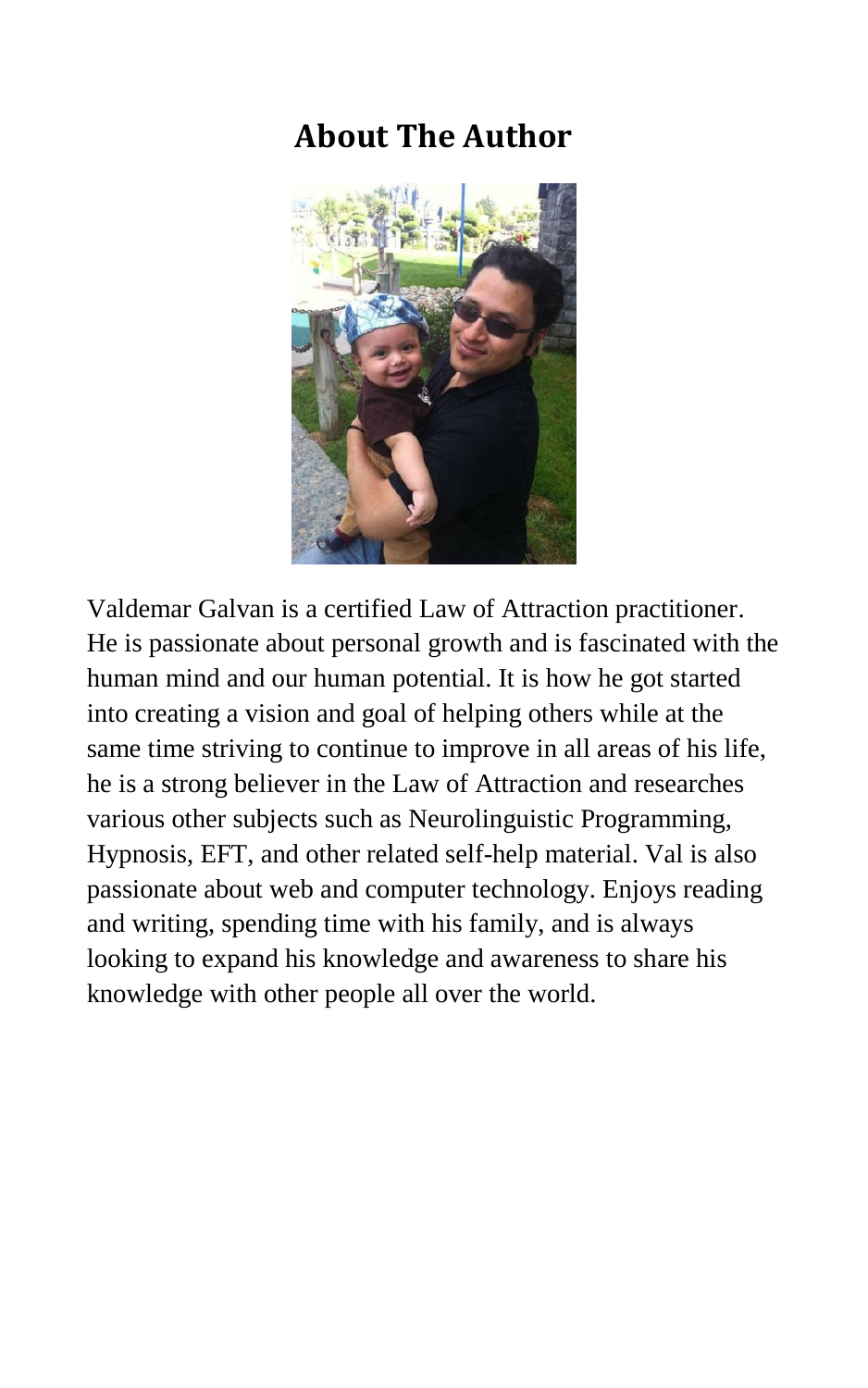### **Other Books By Valdemar Galvan**

#### **"[How to Think Positive: The Law of Attraction, A Quick](http://www.amazon.com/dp/B008T236L6)  [Guide to Your Hidden Manifesting Power](http://www.amazon.com/dp/B008T236L6)"**

The Law of Attraction became more widely known just a few years ago, yet there are still many who have trouble understanding it and really being able to use it. This is one of the first things I learned in my early journey of positive thinking and self-discovery. It is one of the first things that started to change my life as it opened the door to endless possibilities. It was due to the law of attraction that I was able to start to create change in first place. Learn more about it not only from a theoretic point of view but from my own personal experience and what I believe to be the missing ingredients in understanding how to use it to manifest good things in your life.



<http://www.amazon.com/dp/B008T236L6>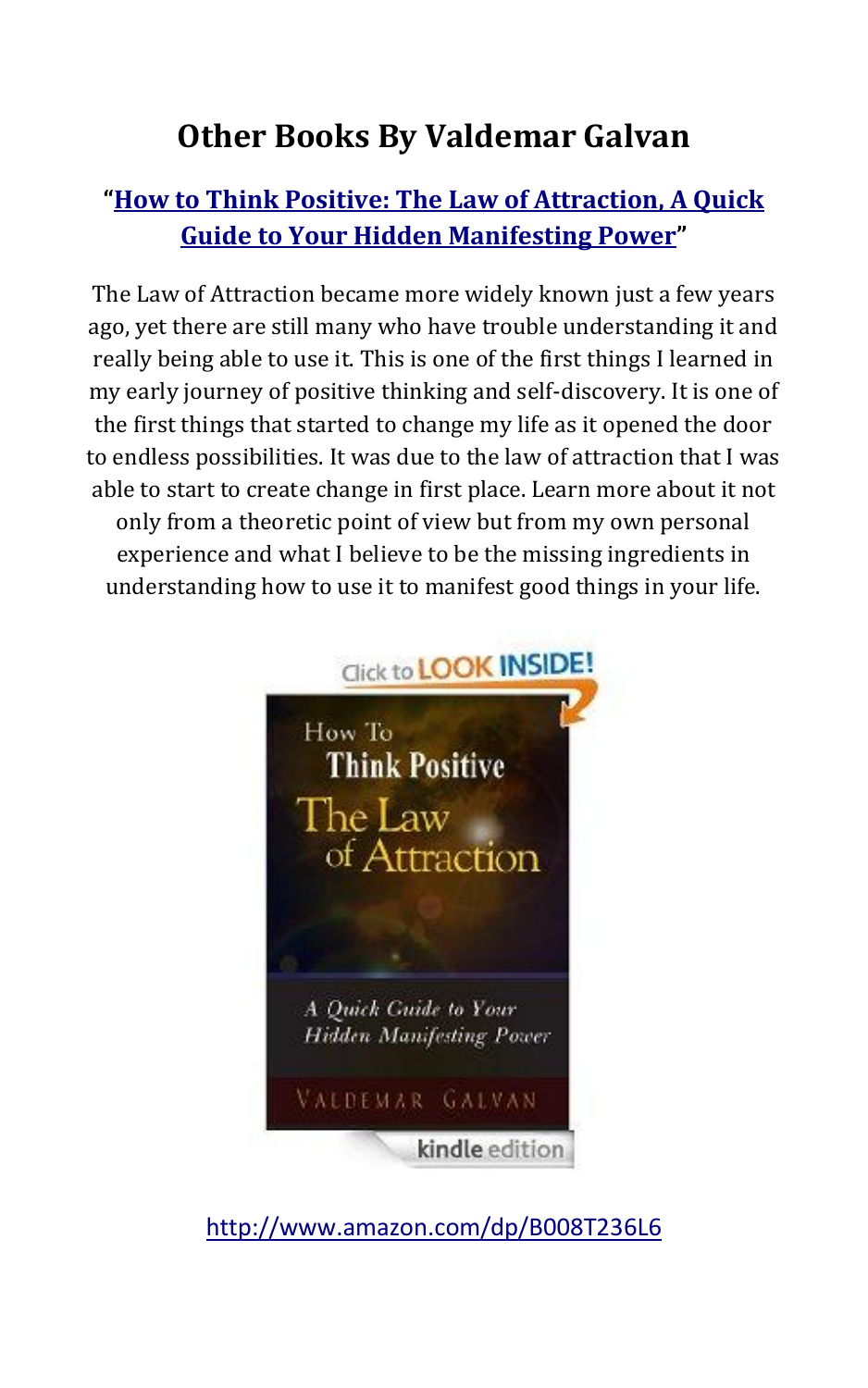## **What To Do Now?**

Follow Me on Facebook for Daily Inspiration and join me to continue your journey with positive thinking and your selfgrowth as well as grab a copy of a free eBook I put together:

[www.facebook.com/HowToThinkPositive](http://www.facebook.com/HowToThinkPositive)

Follow me onTwitter:

<https://twitter.com/Think2Positive>

Find out more about me and read other inspirational articles at:

[www.WhatIAmGoodFor.com](http://www.whatiamgoodfor.com/)

[http://www.HowToThinkPositive.net](http://www.howtothinkpositive.net/)